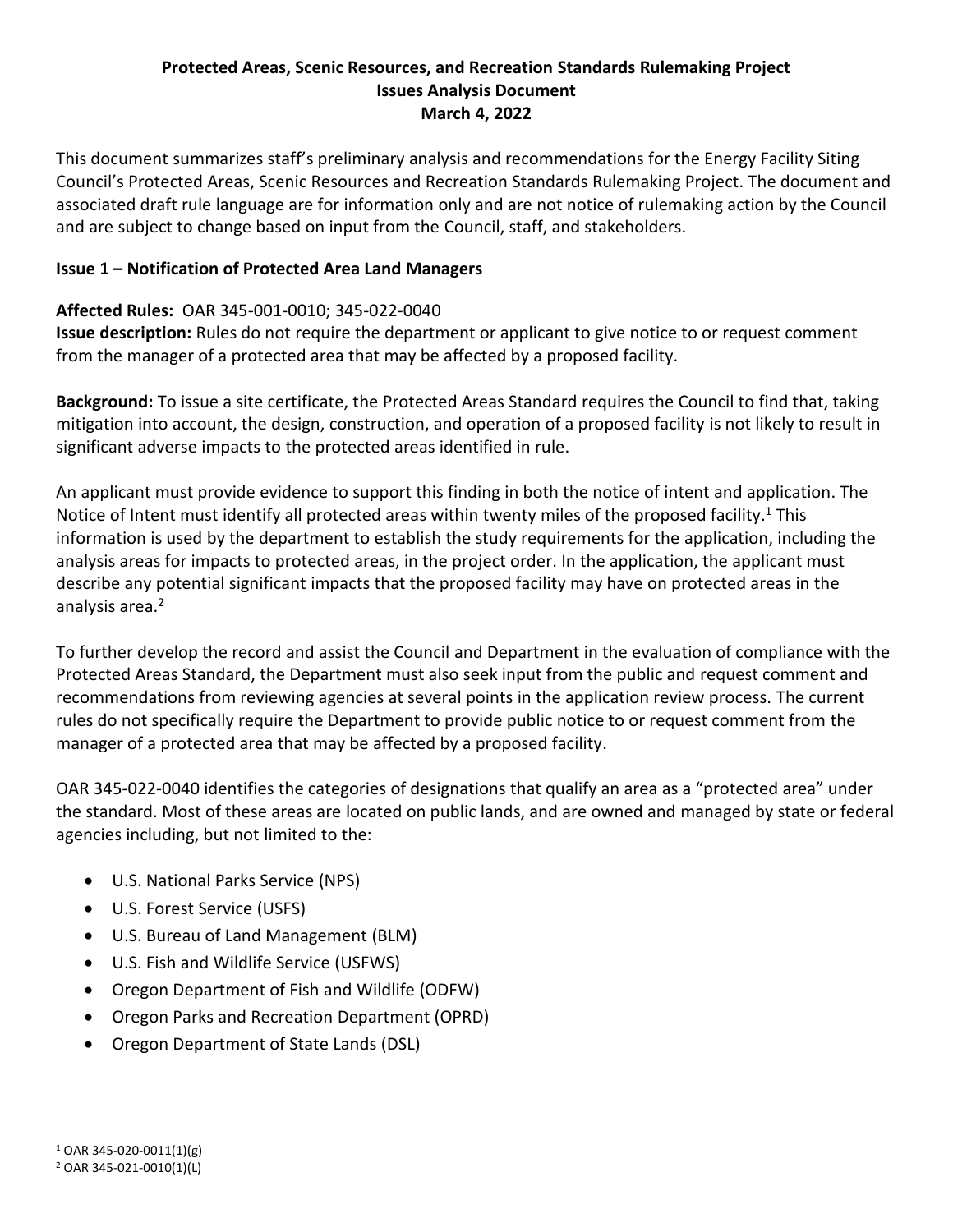Some protected areas are managed by other public bodies, such as experimental forests and agricultural research stations operated by Oregon State University.<sup>3</sup> State Natural Areas are designated by the Oregon Parks and Recreation Commission but are generally owned or managed by other agencies or by private individuals or organizations such as The Nature Conservancy.<sup>4</sup>

| <b>Designation</b>                                                                                       | <b>Subsection</b> | <b>NPS</b> | <b>USFS</b> | <b>BLM</b> | <b>USFWS</b> | <b>ODFW</b> | <b>OPRD</b> | <b>DSL</b> | OSU |
|----------------------------------------------------------------------------------------------------------|-------------------|------------|-------------|------------|--------------|-------------|-------------|------------|-----|
| <b>National Parks</b>                                                                                    | (a)               | x          |             |            |              |             |             |            |     |
| <b>National Monuments</b>                                                                                | (b)               | x          | X           | X          |              |             |             |            |     |
| <b>Wilderness Areas</b>                                                                                  | (c)               | x          | X           | x          | X            |             |             |            |     |
| Wilderness Study Areas                                                                                   | (c)               |            |             | Χ          |              |             |             |            |     |
| Areas of Critical Environmental Concern,                                                                 |                   |            |             |            |              |             |             |            |     |
| <b>Outstanding Natural Areas</b>                                                                         | (o)               |            |             | x          |              |             |             |            |     |
| and Research Natural Areas                                                                               |                   |            |             |            |              |             |             |            |     |
| <b>National Recreation and Scenic Areas</b>                                                              | (g)               | x          | X           | X          | X            |             |             |            |     |
| <b>Wild and Scenic Rivers</b>                                                                            | (k)               | x          | x           | x          | X            |             |             |            |     |
| <b>National Wildlife Refuges</b>                                                                         | (d)               |            |             |            | Χ            |             |             |            |     |
| State Wildlife Areas                                                                                     | (d),(p)           |            |             |            |              | X           |             |            |     |
| <b>National Coordination Areas</b>                                                                       | (e)               |            |             |            | X            | X           |             |            |     |
| <b>National Fish Hatcheries</b>                                                                          | (f)               |            |             |            | x            |             |             |            |     |
| <b>State Fish Hatcheries</b>                                                                             | (f)               |            |             |            |              | X           |             |            |     |
| <b>State Parks and Waysides</b>                                                                          | (h)               |            |             |            |              |             | x           |            |     |
| State Natural Areas*                                                                                     | (i)               |            |             |            |              |             | x           |            |     |
| National Estuarine Research Reserves                                                                     | (i)               |            |             |            |              |             |             | X          |     |
| <b>State Scenic Waterways</b>                                                                            | (k)               |            |             |            |              |             | x           |            |     |
| Agricultural experimental areas,                                                                         |                   |            |             |            |              |             |             |            |     |
| experiment stations, and research                                                                        | $(L)$ , $(m)$     |            |             |            |              |             |             |            | x   |
| centers                                                                                                  |                   |            |             |            |              |             |             |            |     |
| <b>State Research Forests</b>                                                                            | (n)               |            |             |            |              |             |             |            | X   |
| *Designated by OPRD but may be owned and administered by other agencies, organizations, and individuals. |                   |            |             |            |              |             |             |            |     |

#### **Table 1. Managing Agencies for Protected Areas in Oregon**

A protected area manager requested the Council consider amending the rules to ensure that the manager of a protected area in the vicinity of a proposed facility receives notice of a proposed facility early enough in the siting review process to be able to participate.

### **Alternatives:**

*1. Take no action. Rely on existing public notification requirements to provide information to managers of protected areas.*

*2. Amend OAR 345-001-0010(51) or provide policy direction to specify that the managing agency of a protected area that could be impacted by a proposed facility is a "reviewing agency."*

*3. Amend rules to require public notice to be given to the managers of a protected area identified in the Notice of Intent, application, or Request for Amendment.*

### **Discussion:**

*Alternative 1. Take no action. Rely on existing public notification requirements to provide information to managers of protected areas.*

The current rules provide a number of pathways for a protected area manager to receive public notice of a proposed facility. Public notice must be provided upon receipt of a notice of intent, upon filing of a complete

 $3$  ORS 345-022-0040(1)(L), (m), and (n)

<sup>4</sup> OAR 345-022-0040(1)(i).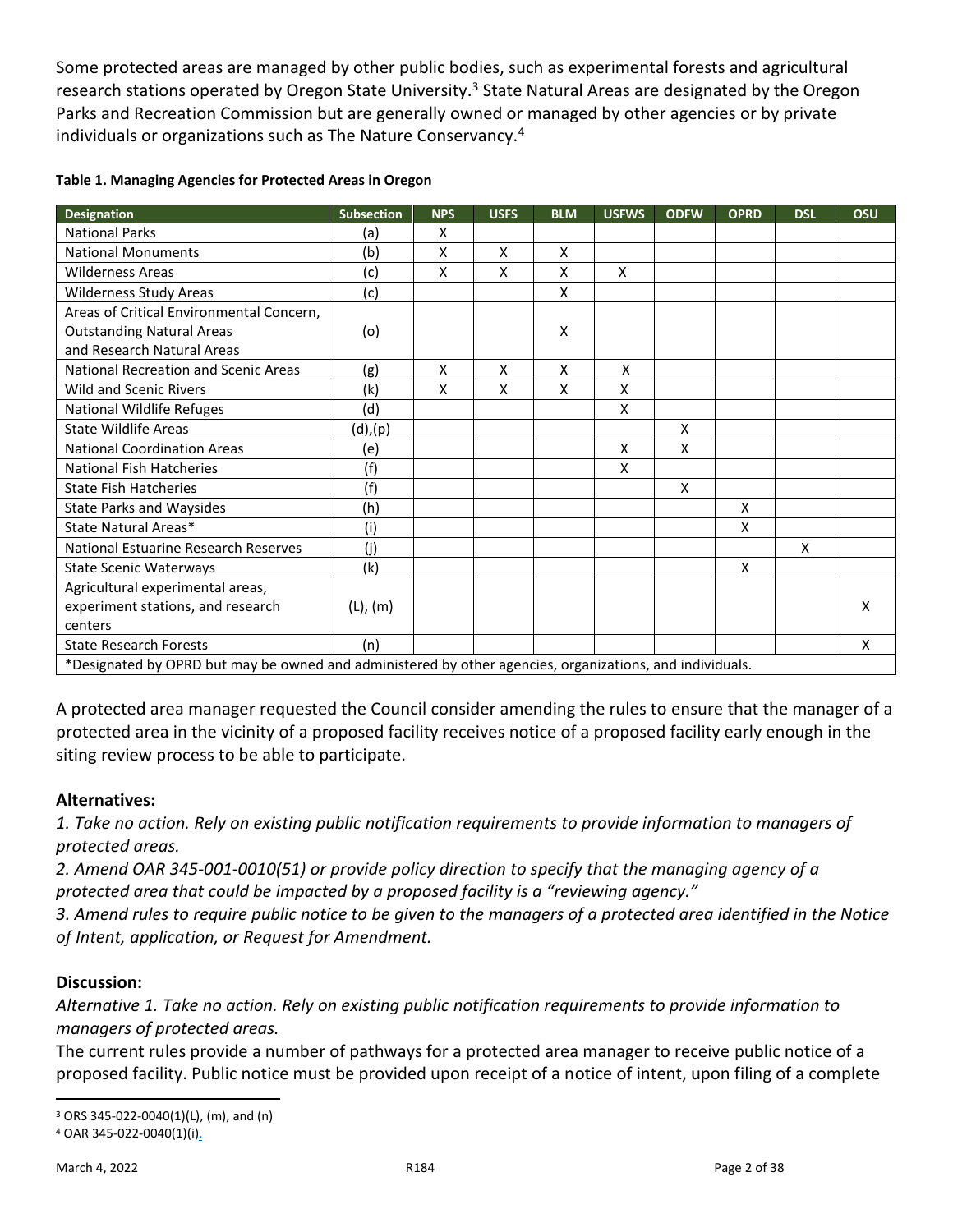application, and upon the Department's issuance of its draft proposed order and the Council's proposed order. Similar notifications are given during the site certificate amendment process. Generally, when public notice is given, it must be published in a local newspaper and must also be mailed or emailed to the Council's general mailing list, any special mailing list for the proposed facility, and to the owners of property within close proximity to the site boundary.<sup>5</sup>

This alternative would rely on these existing public notification procedures to provide information to the manager of a protected area in the vicinity of a proposed facility. This approach does not guarantee that all protected area managers would receive notice. Notice is typically only given to property owners within 500 feet of the property a facility is proposed to be sited on, which is a much smaller area than the analysis area used to determine the extent of potential visual and noise impacts from a proposed facility on protected areas.

While a protected area manager could potentially sign up to receive notices or find them in a local newspaper, these actions assume the manager has some previous knowledge of or familiarity with the Council and the state energy facility siting process, which may be somewhat unlikely in areas of the state where energy development is less common.

*Alternative 2. Amend OAR 345-001-0010(51) to specify that the managing agency of a protected area in the study area for impacts to protected areas for the proposed facility is a "reviewing agency."* Reviewing agencies include state agencies with regulatory or advisory responsibility over a proposed facility, local and tribal governments affected by an application, and federal land management agencies with jurisdiction over any federal lands on which the facility is proposed to be located. The Council could specify that the manager of any protected area that could be affected by the construction of a proposed facility (i.e. within the 20-mile study area or otherwise identified in the project order) is a "reviewing agency" for the project.

The Department consults with reviewing agencies during the review of both the notice of intent and application to ensure that potential impacts to important resources are identified and addressed during the siting review process. A request for comments and recommendations must be sent to reviewing agencies upon receipt of a notice of intent, a preliminary application, and a complete application.

Under OAR 345-001-0010(51), the Oregon Department of Fish and Wildlife and the Department of State Lands are already included as reviewing agencies for every project. If a facility is proposed to be located, in whole or part, on federal lands, the land management agency with jurisdiction over those lands is included as a reviewing agency for that project as well. The rules provide the Department with some discretion to identify additional reviewing agencies, and to add persons to the distribution list for requests for comment and recommendation. As a result, this alternative could potentially be implemented without a rule amendment although without a rule, ensuring consistent implementation could be challenging.

Several stakeholders have expressed support for this alternative, and the Department agrees that implementing this alternative would go far to ensure that the manager of a protected area in the vicinity of a proposed facility receives notification but there would also be some challenges. Not all protected area managers may be interested in participating in the review and adding a state agency to the list of reviewing agencies could raise concerns about their legal obligation to respond under ORS 469.350. In addition, while the Department generally makes application materials available from its website, an applicant may still be

<sup>5</sup> OAR 345-015-0110; 345-015-0190(7); 345-020-0016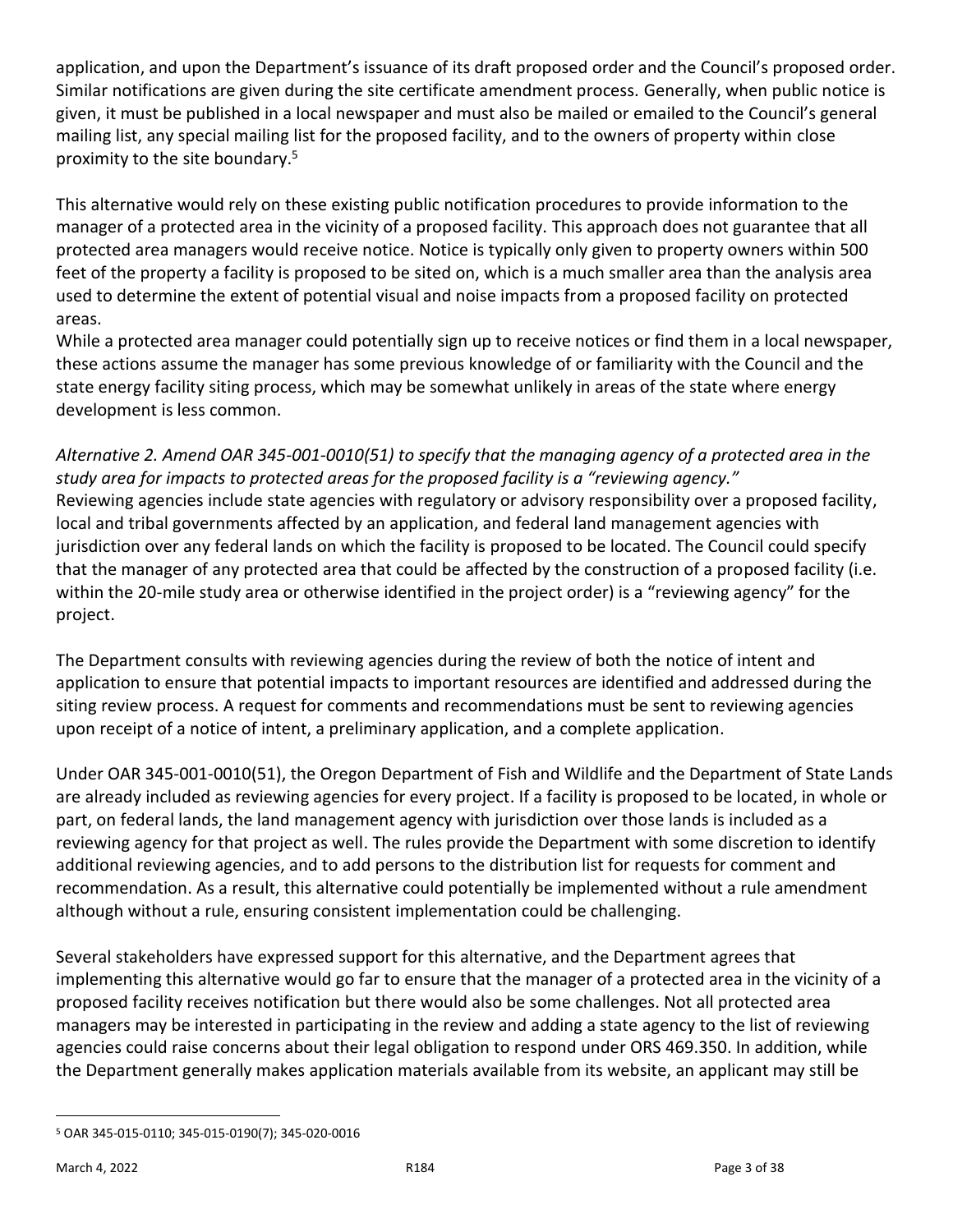required to provide electronic and paper copies of application materials to reviewing agencies at multiple stages in the process which may also result in additional costs of compliance. Some of these challenges could be mitigated by only requiring that the protected area managers be added to the distribution list for the project, and allowing the Department, in consultation with the applicant, the discretion to remove a protected area manager from the list if it failed to respond to a request for comments or stated that it was not interested in participating further.<sup>6</sup>

# *Alternative 3. Amend rules to provide public notice to the managers of a protected area identified in the Notice of Intent, application, or Request for Amendment.*

In lieu of appointing a protected area manager as a reviewing agency, the Council could amend its public noticing requirements to include notice to protected area managers. During the application process, public notice must be given at several points in the review process, including after receipt of a notice of intent. Requiring public notices to be sent to the managers of protected areas that could be impacted by a proposed facility would ensure that they are made aware of the project early in the review process, while avoiding some of the costs and challenges that could result from automatically making them a reviewing agency. If the protected area manager was interested in being more involved in the preliminary review of a facility, it could still provide public comment or request to be included on the list of reviewing agencies or distribution list for the project, as appropriate.

**Recommendation:** Staff recommends that providing public notice, as described in Alternative 3, would provide protected area managers with reasonable notice of a notice of intent, application, or amendment request without imposing unnecessary additional costs or obligations associated with automatically appointing protected area managers as reviewing agencies.

Staff notes that there are multiple rules containing public notification procedures, and while it would be possible to amend them all, consolidating the procedures to a centralized rule may improve the overall consistency and readability of the rules. This type of change, however, may be better addressed through the Application Process Review Rulemaking Project. In the interim, staff recommends that Council adopt a policy directive requiring a special mailing list containing the protected area managers identified in the study or analysis area applicable to a proposed facility to be established for any notice of intent, application, or request for amendment received by the Department until the rule changes described above can be fully implemented.

Because the Department may have difficulties identifying and maintaining appropriate contacts at each managing agency, staff further recommends that the Council amend OAR 345-020-0011 and OAR 345-021- 0010 to require an applicant to identify the agency or organization that manages a protected area identified in the applicable study or analysis area, as well as a mailing address and any other reasonably available contact information for the protected area manager, in its NOI and application. During the rulemaking workshops, some stakeholders requested that the Department collect and publish at least some of this information to reduce burdens on stakeholders and facilitate better communication between applicants and state and federal agencies. Staff will explore this recommendation further outside of the rulemaking process.

 $6$  An earlier version of this analysis contained an alternative that would have required an initial request for comments to be sent to a protected area manager during the NOI phase, allowing the Department to then appoint them as a reviewing agency or not. A stakeholder pointed out that changes to a proposed facility's proposed site boundary can occur after the NOI phase and could shift the analysis areas to include new protected areas. Based on these comments, this approach has been eliminated as a separate alternative in this analysis.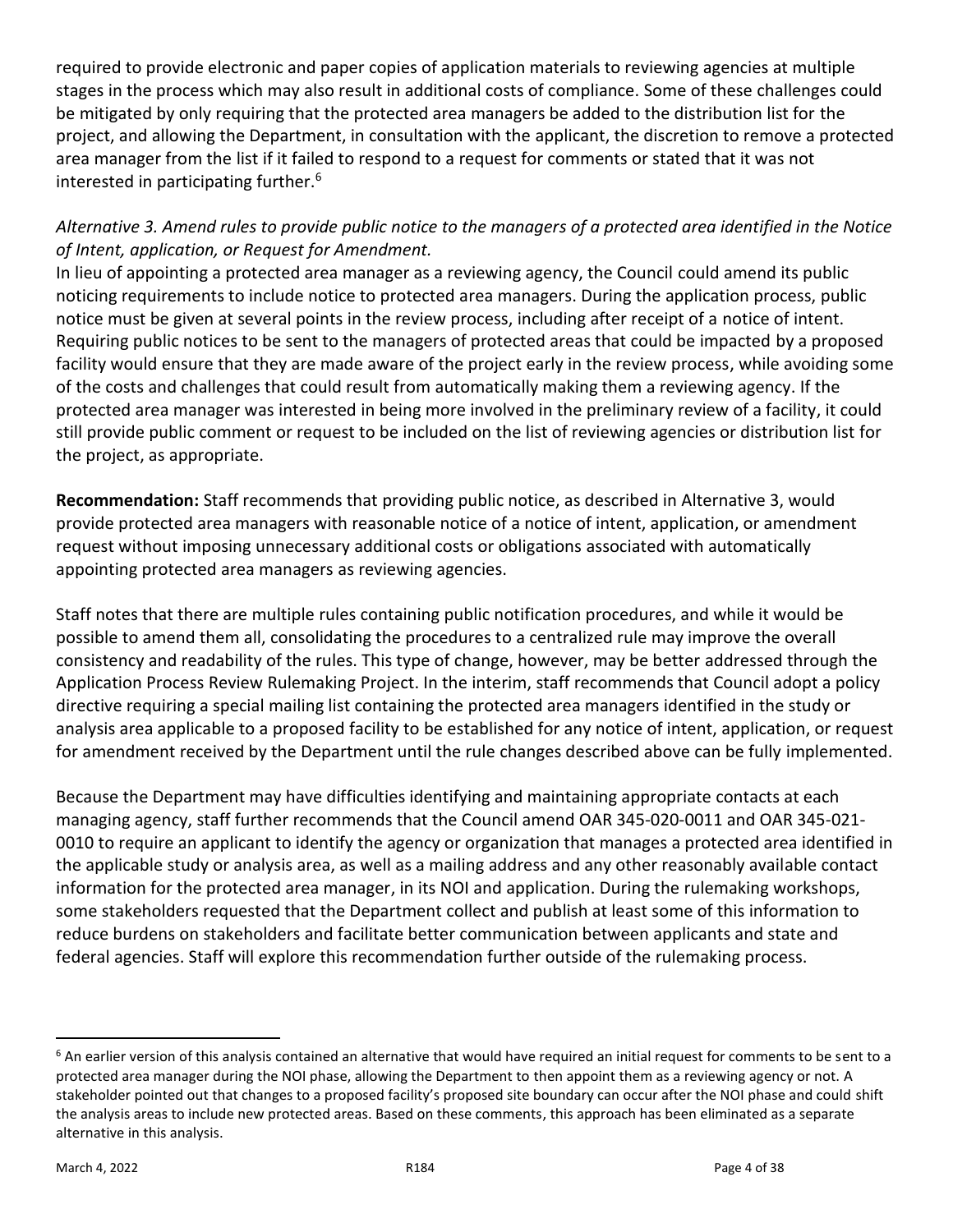#### **Issue 2 – Scope of Required Findings**

#### **Affected Rules:** OAR 345-022-0040(1); 345-022-0080(1); 345-022-0100(1)

**Issue description:** The Council's Scenic Resources and Recreation Standards both limit the scope of Council's findings to resources in the appropriate analysis area identified in the project order. This is inconsistent with the Protected Area Standard, which contains no similar limitation. Because there is considerable overlap between the resources and impacts considered under these three standards, there may be some benefits to improving consistency between the three standards.

**Background:** To issue a site certificate, the Council must evaluate the application and other information provided on the record and find that the preponderance of that evidence supports the conclusion that the facility complies with all applicable Council standards or the overall public benefits of the facility outweigh any adverse effects on a resource or interest protected by any applicable standards the facility does not meet.

The department, through its review of the notice of intent and preliminary application, ensures that the application contains sufficient evidence for the Council to make these findings. One of the primary tools used to establish what information is considered to be sufficient is the project order. The project order establishes the statutes, administrative rules, council standards, local ordinances, application requirements and study requirements that must be addressed in the application. The project order is initially based on the information the applicant provides in the notice of intent but may be amended by the Council or department at any time.<sup>7</sup> The project order defines the "analysis areas" in which the applicant must identify resources protected by Council standards, and describe the potential impacts the construction and operation of the proposed facility may have. These analysis areas may be the same as the "study areas" used to identify resources in the notice of intent or may be set based on the type of facility being proposed, its proposed location, or other factors.<sup>8</sup>

The Scenic Resources and Recreation Standards require the Council to find that the design, construction, or operation of a facility will not result in a significant adverse impact to certain scenic resources and values or recreational opportunities in the analysis area identified in the project order. The Protected Areas Standard similarly requires the Council to find that a proposed facility will not result in a significant adverse impact to the protected areas identified in the rule but makes no reference to the project order.

#### **Alternatives:**

### *1. Make no changes.*

*2. Amend the Protected Areas Standard (OAR 345-022-0040) to limit the scope of Council's findings to impacts to protected areas located within the analysis area described in the project order.*

*3. Amend the Recreation and Scenic Resources Standards (OAR 345-022-0080 and 345-022-0100) to remove the limitation on the scope of Council's findings to allow the Council to consider impacts to scenic resources and recreational opportunities outside the analysis area described in the project order.*

#### **Discussion:**

### *Alternative 1: Make no changes*

While the construction of the current standards is not consistent, in most cases the resulting findings and conclusions are similar in scope because the applicant is only required to provide information related to

<sup>7</sup> ORS 469.330(4)

<sup>&</sup>lt;sup>8</sup> We note that a previous version of this document incorrectly stated that the study area for the NOI is the default analysis area. This is true in the expedited review process described under ORS 469.373, but not in the standard application review.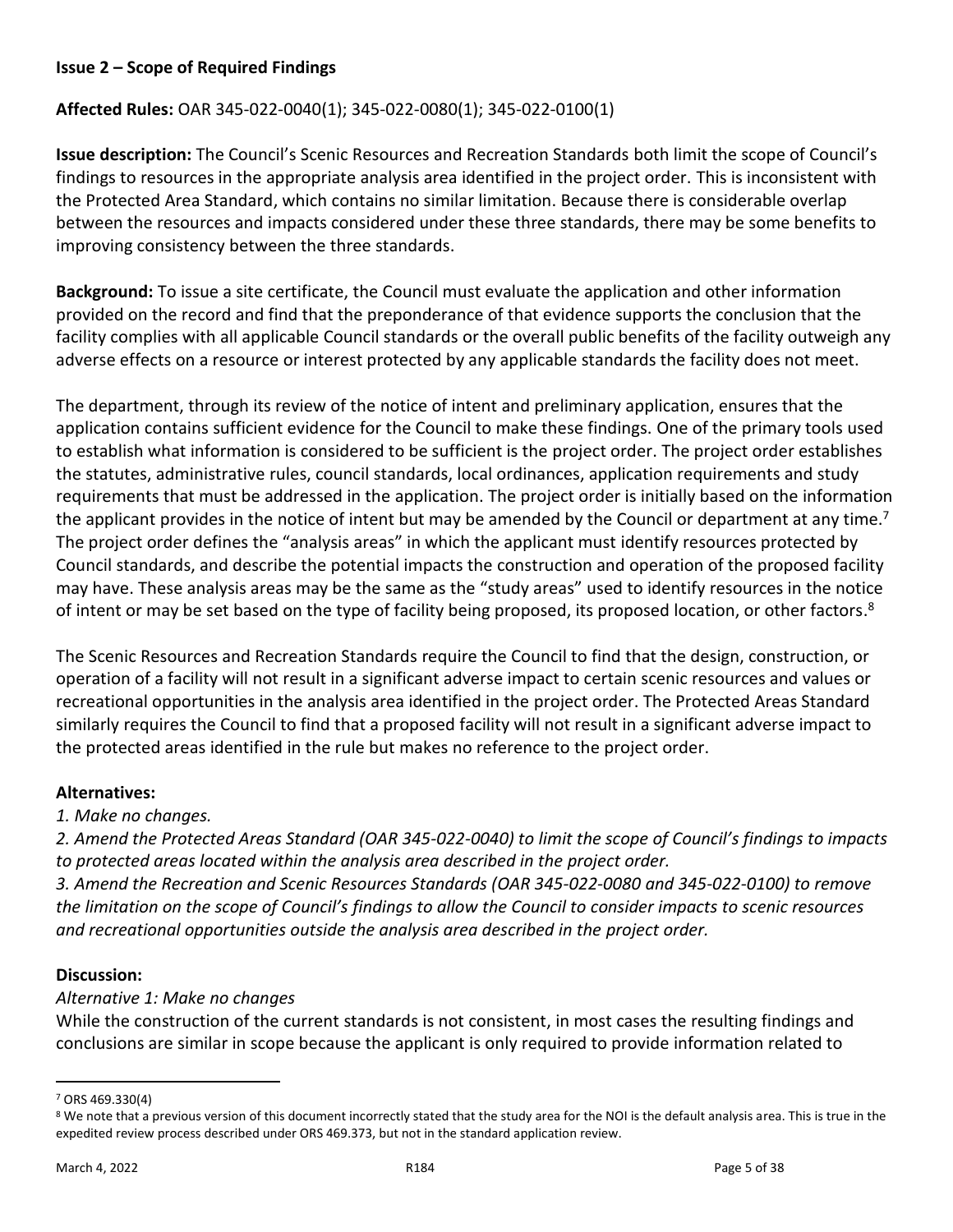resources and impacts within the analysis area. There could be differences, however, if evidence suggesting that the construction or operation of a proposed facility could result in significant impacts to a scenic resource or recreation opportunity outside of the established analysis areas was introduced into the record by the applicant, a reviewing agency, or an interested member of the public. Under the current rules, the Council would only be able to consider that evidence if the scenic resource or recreation opportunity was a designated protected area, or if it took the additional procedural step of amending the project order.

*Alternative 2. Amend the Protected Areas Standard (OAR 345-022-0040) to limit the scope of Council's findings to impacts to protected areas located within the analysis area described in the project order.* The Council could amend the Protected Areas Standard to limit findings to protected areas within the analysis areas established by the project order. This would make the standard more consistent with the scenic resources and recreation standards, and as some stakeholders noted, would add some additional certainty on for applicants on the potential scope of the siting review. As described above, there could be some challenges in addressing evidence suggesting that there may be impacts to protected areas outside of the analysis area, but this should not be an issue if analysis areas are large enough to capture all reasonably foreseeable impacts to resources from a project. In the event that an analysis area was found to be inadequate, the project order could also be amended by the Council or the Department to include the resource. We note that there is no clear procedures or criteria for amending a project order, and it is not entirely clear what, if any, responsibility the applicant would have to provide additional information if the project order was amended late in the review process.

*Alternative 3. Amend the Recreation and Scenic Resources Standards (OAR 345-022-0080 and 345-022-0100) to remove the limitation on the scope of Council's findings to allow the Council to consider impacts to scenic resources and recreational opportunities outside the analysis area described in the project order.* The Council could amend the Recreation and Scenic Resources Standards to align with the construction of the Protected Areas standard. This would require that the Council find that the construction or operation of the proposed facility would not result in unmitigated significant adverse impacts to any significant or important scenic resources or recreation opportunities, rather than a finding on just resources within the analysis area. This change would not necessarily impose new study or application requirements on applicants or certificate holders, because the extent of required analysis would still be controlled by the project order. It would, however, allow for the consideration of evidence related to impacts outside of the analysis area without the additional procedural step of amending the project order. If a third party believed that there were impacts to a resource outside of the analysis area, it would be their burden to raise the issue during the hearings on the draft proposed order for the project with sufficient specificity for the applicant and department to be able to respond. If the issue wasn't resolved in the proposed order, the proponent could then introduce additional evidence to support their position through the contested case hearing.

**Recommendation:** In response to the Department's request for comments on this issue, many stakeholders agreed that there should be consistency in the scope of findings required by Council Standards, but there was not consensus on which approach should be pursued. Staff recommends that amending the Scenic Resources and Recreation Standards, as identified in Alternative 3, would result in more robust findings and would not result in undue burdens on the applicant because the required analysis would still be controlled by the project order.

**OAR 345-022-0080(1)** Except for facilities described in section (2), toTo issue a site certificate, the Council must find that the design, construction and operation of the facility, taking into account mitigation, are not likely to result in significant adverse visual impacts to significant or important scenic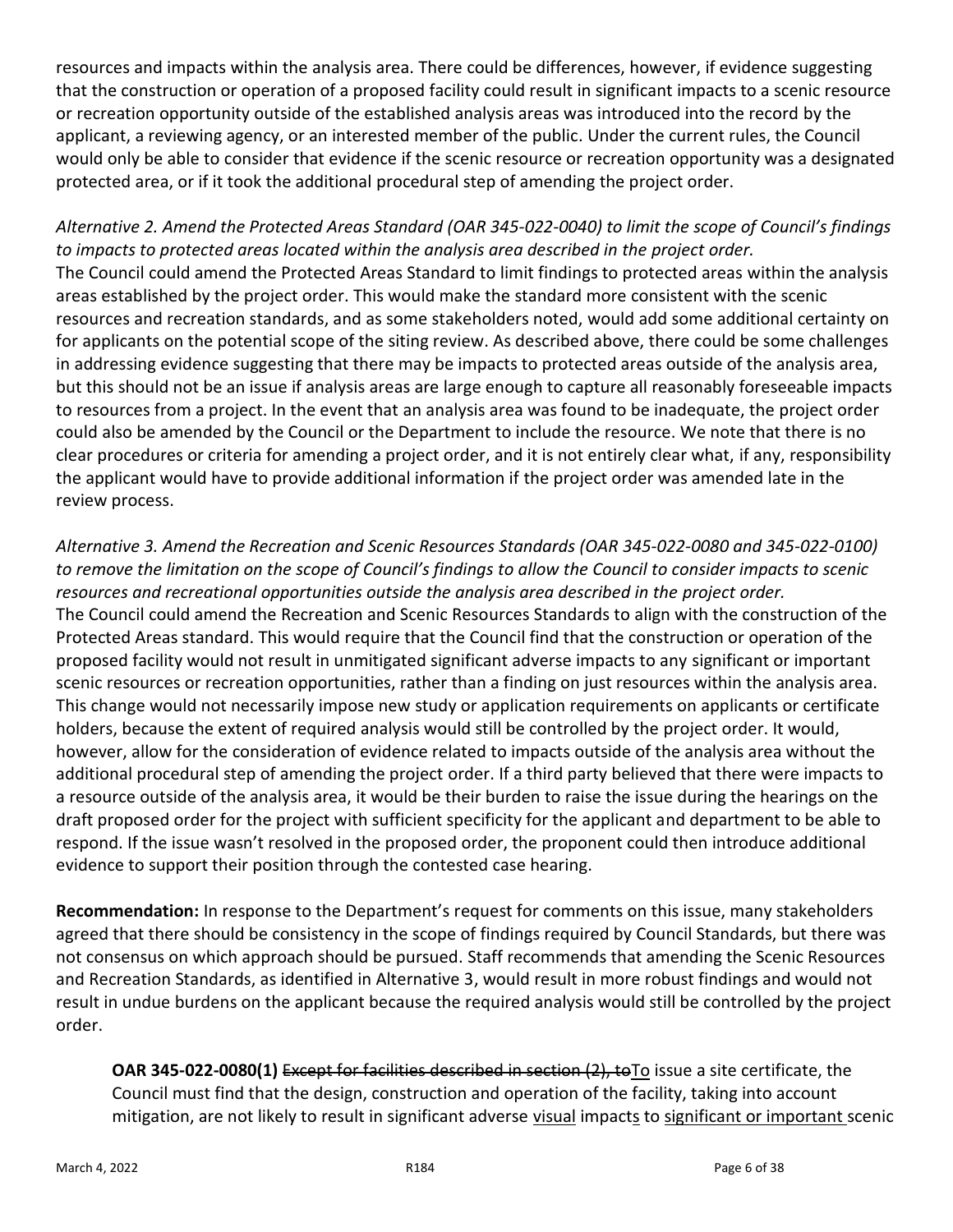resources and values identified as significant or important in local land use plans, tribal land management plans and federal land management plans for any lands located within the analysis area described in the project order.

(3) A scenic resource is considered to be significant or important if it is identified as significant or important in a land use management plan adopted by one or more local, tribal, state, or federal government or agency. (NOTE: Also see recommendation for Issue 7.)

**OAR 345-022-0100(1)** Except for facilities described in section (2), to To issue a site certificate, the Council must find that the design, construction and operation of a facility, taking into account mitigation, are not likely to result in a significant adverse impact to important recreational opportunities in the analysis area as described in the project order. \* \* \*"

## **Issue 2.1 – Size of Study Areas for Protected Areas, Recreation, and Scenic Resources Standards**

**Issue description:** Some stakeholders recommend that the study areas for impacts to Protected Areas, Recreation, and Scenic Resources are too large, especially for renewable energy facilities.

**Background:** In its notice of intent, the applicant must provide an initial description of the impacts that could result from construction or operation of the proposed facility within designated study areas. Under OAR 345- 001-0010(59), the "study area" for impacts to Protected Areas is 20 miles; for impacts to scenic resources, 10 miles, and for impacts to recreational opportunities, 5 miles. This information is used to inform the "analysis areas" for the application. These analysis areas may be the same as the "study areas" required for the notice of intent or may be adjusted based on the information provided in the notice of intent and any comments from reviewing agencies or the public.

In response to the Department's request for advice on this rulemaking, one stakeholder recommended Council consider reducing the study area for protected areas from 20 miles to 10 miles, consistent with the analysis area for scenic resources and public services. Another stakeholder stated that the study areas for all three standards were too large for solar photovoltaic facilities and should be reduced to 1 mile from the site boundary.

### **Alternatives:**

*1. Make no changes*

*2. Reduce the study area for protected areas to 10 miles, or another distance, for all facilities 3. Reduce the study areas for impacts to protected areas, scenic resources, and recreational opportunities to 1 miles, for solar photovoltaic facilities*

### **Discussion:**

### *Alternative 1. Make no changes*

The current study areas have been in place since 2002, when the study area for impacts to scenic areas and public services was reduced from 30 miles to 10 miles. That change appears to have been based on the recommendation of a wind energy developer that claimed its visual simulations demonstrated that wind turbines had limited visibility at distances over 10 miles. The study areas for protected areas and recreation standards were not amended during the 2002 rulemaking and date back to at least the mid-1990s. Staff was unable to determine the initial basis for setting these distances as the appropriate area to analyze impacts.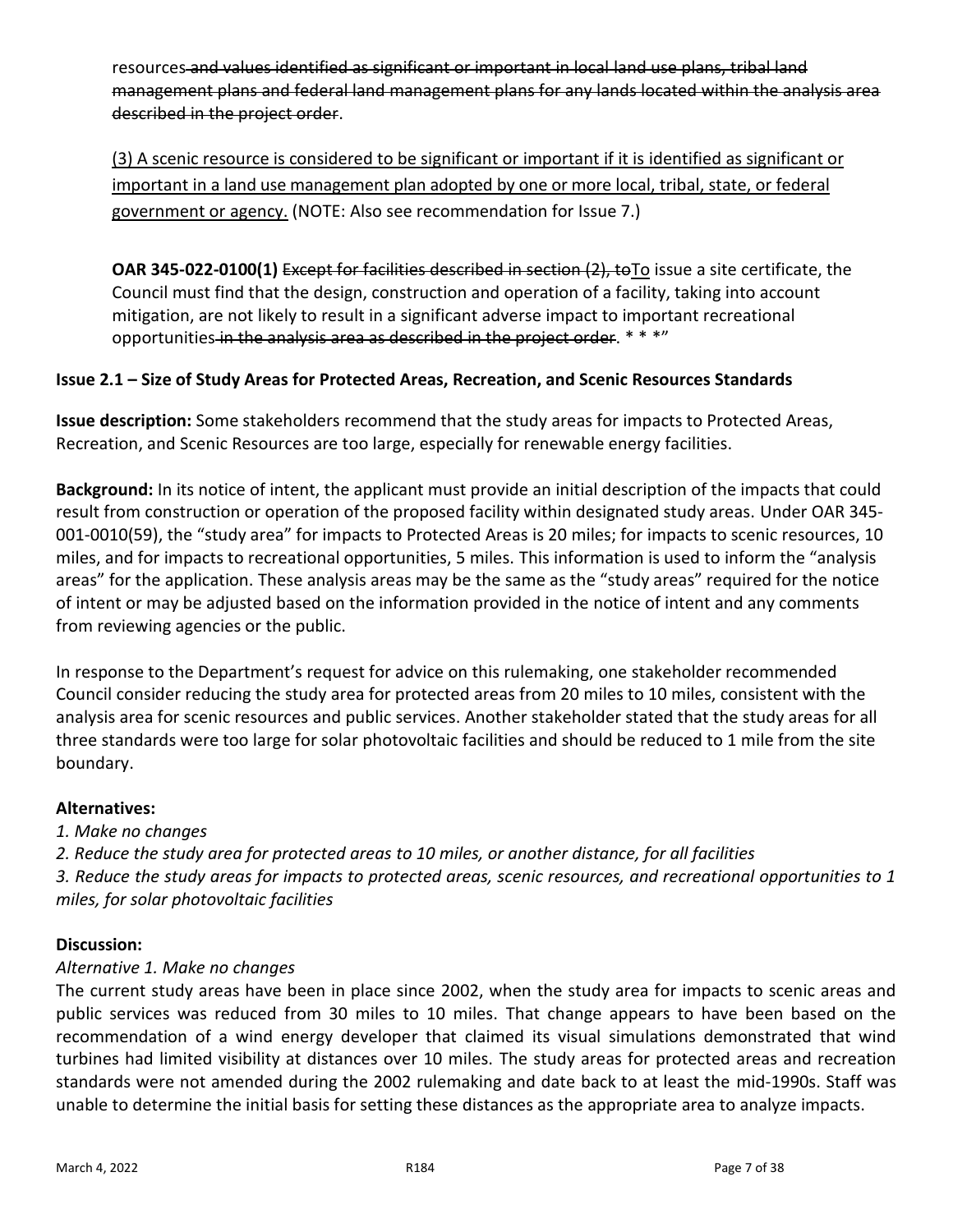*Alternative 2. Reduce the study area for protected areas to 10 miles, or another distance, for all facilities* A stakeholder recommended the Council consider reducing the study area for impacts to protected areas to 10 miles, consistent with the study area for impacts scenic resources. The recommendation was based, in part, on the rationale that visual impacts have the most long-ranging extent of any impact that must be analyzed for Protected Areas, and that the analysis area set for the Scenic Resources standard would be sufficient. In workshops for this meeting, several other stakeholders disagreed, noting that the current study area for scenic resources may in fact be too small. Much of the conversation focused on wind facilities, and many noted that wind turbines have grown both in terms of rotor diameter and total height since the 10-mile scenic resources study area was set. For example, when the Council issued the initial site certificate for the Stateline Wind Project in 2001, it authorized the construction of turbines with a hub height of approximately 165 feet and with blades, a total height of approximately 242 feet. In 2018, the Council approved an amendment to the Golden Hills Wind Project site certificate that authorized the construction of turbines with a hub height of approximately 404 feet and a total height of approximately 650 feet, more than two and a half times as tall as the original Stateline turbines. In part due to this increasing size, recent studies by the BLM and others have suggested that there is a potential for significant visual impacts from wind facilities in the 20-30-mile range.<sup>9</sup> While increasing consistency between the standards requiring visual impacts analyses may be a desirable outcome, it may also be reasonable for the protected areas standard to maintain a larger study area than the scenic resources standard as the protected areas standard applies to resources designated under state or federal law, which may imply their statewide or regional significance.

## *Alternative 3. Reduce the study areas for impacts to protected areas, scenic resources, and recreational opportunities to 1 mile, for solar photovoltaic facilities*

A stakeholder representing the solar industry recommended that it may be appropriate to reduce the study areas under protected areas, scenic resources, and recreational opportunities to 1 mile for solar photovoltaic facilities. This recommendation was based in part on the claim that solar photovoltaic facilities have limited visual or noise impacts outside beyond the facility site boundary. While staff does not generally object to establishing different study areas for different types of facilities or facility components, we do not believe there is evidence to support reducing the study areas for solar photovoltaic facilities to 1 mile.

A 2016 study of the visual impacts of several solar facilities in California and Nevada found that a thin-film solar photovoltaic facility was visible at a distance of up to 22 miles, and that in addition to the photovoltaic arrays, related and supporting facilities such as buildings, grid connection facilities, fences, roads, lighting, and cleared soil also contributed significantly to observed visual contrasts.<sup>10</sup> We also note that noise impacts from the construction and operation of a proposed facility do have the potential to be significant beyond the site boundary. Constructing a solar facility involves the use of heavy equipment to grade ground and drive post, and while operating solar facilities are sometimes thought to be silent because they involve few, if any, moving parts, they do include noise sources such as tracking equipment, transformers, inverters, and high-voltage transmission lines.

**Recommendation:** Because staff does not have an appropriate empirical basis to recommend changes to the study areas at this time, staff recommends Council make no changes, as described under Alternative 1. Staff recommends Council consider this issue further in future rulemaking.

<sup>&</sup>lt;sup>9</sup> Sullivan et al., 2012a.

<sup>&</sup>lt;sup>10</sup> Sullivan et al., 2012b.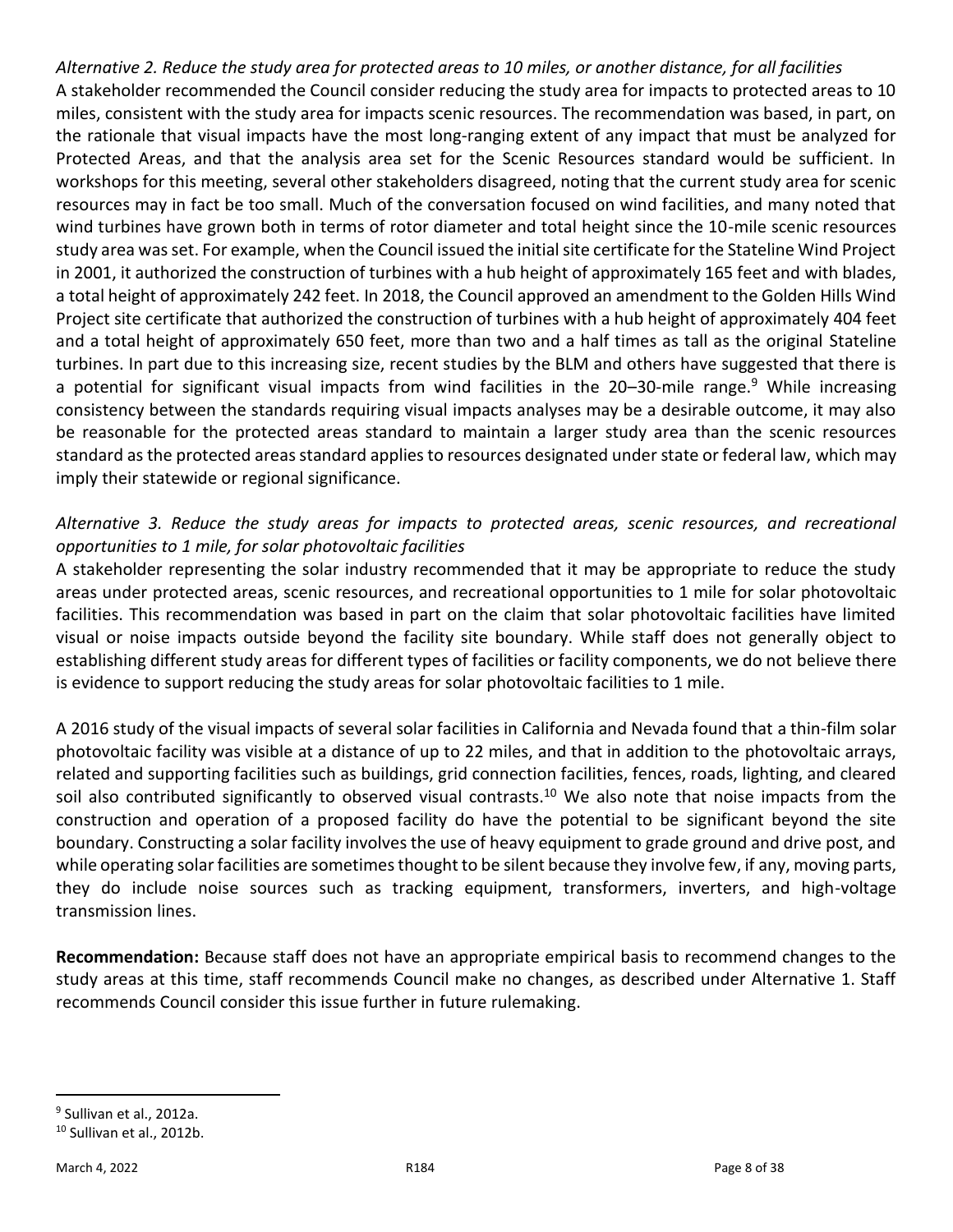### **Issue 2.2 – Extent of Study Areas for Facilities near State borders**

**Issue description:** A stakeholder recommended that the Council limit study areas for impacts to Protected Areas, Recreation, and Scenic Resources to areas within the borders of Oregon.

**Background:** In its notice of intent, the applicant must provide an initial description of the impacts that could result from construction or operation of the proposed facility within designated study areas. Under OAR 345- 001-0010(59), the "study area" for impacts to Protected Areas is 20 miles; for impacts to scenic resources, 10 miles, and for impacts to recreational opportunities, 5 miles. If the facility is proposed to be located near Oregon's borders, the study area may extend into Washington, Idaho, or California. It is not always clear if a protected area designated by one of these neighboring states is protected under the protected areas standard, or if a scenic resource identified in the land use plan for a local government with jurisdiction outside of Oregon should be given consideration in determining what scenic resources or recreation opportunities are significant or important.

#### **Alternatives:**

1. Make no changes

2. Amend rules to specify that study and analysis areas only extend to Oregon's borders.

#### **Discussion:**

#### *Alternative 1. Make no changes*

The Council has reviewed and approved numerous facilities near the border with neighboring states, and applicants are generally able to provide information about resources in those states that may be impacted. During rulemaking workshops, several stakeholders recommended that the Council can and should consider impacts to protected areas, scenic resources, and recreational opportunities in neighboring states, noting that these are public resources that may be used and enjoyed by people on either side of the border. The Columbia Gorge National Scenic Area was cited in particular as an example of a resource where impacts on one side of the border could have significant impacts on residents on the other side.

### *Alternative 2. Limit the study areas to areas within Oregon.*

In response to the Department's request for advice on this rulemaking, one stakeholder recommended that the Council consider limiting the extent of both study and analysis areas to the Oregon Border and exclude consideration of impacts to resources outside of this State. As noted above, it is not always clear if resources located in neighboring states are protected under the standards. As an example, the Protected Areas Standard includes all federally designated protected areas, but only gives consideration to Oregon State Parks and State Wildlife Areas managed by the Oregon Department of Fish and Wildlife. It is less clear if the rules intend for an applicant to review local land use for jurisdictions outside of Oregon to identify scenic resources or recreation opportunities. During the rulemaking workshops, some stakeholders suggested that this ambiguity was potentially problematic, and one questioned whether the Council has the authority to consider impacts on resources outside of this state. While the Council does not appear to be required to limit its evaluation to just impacts on resources within this state, it likely could do so if it wanted to for some or all standards. For example, if the Council does not believe it is appropriate to require an applicant to review the land use plans for local governments with jurisdiction in neighboring states, it could limit the study areas for scenic resources and recreation opportunities to areas within this state and continue to require the applicant to identify federally designated protected areas in Washington, Idaho, or California. In the alternative, the Council could amend the standards themselves to clarify what resources are protected and defer to the siting analyst to establish appropriate analysis areas after the notice of intent has been submitted.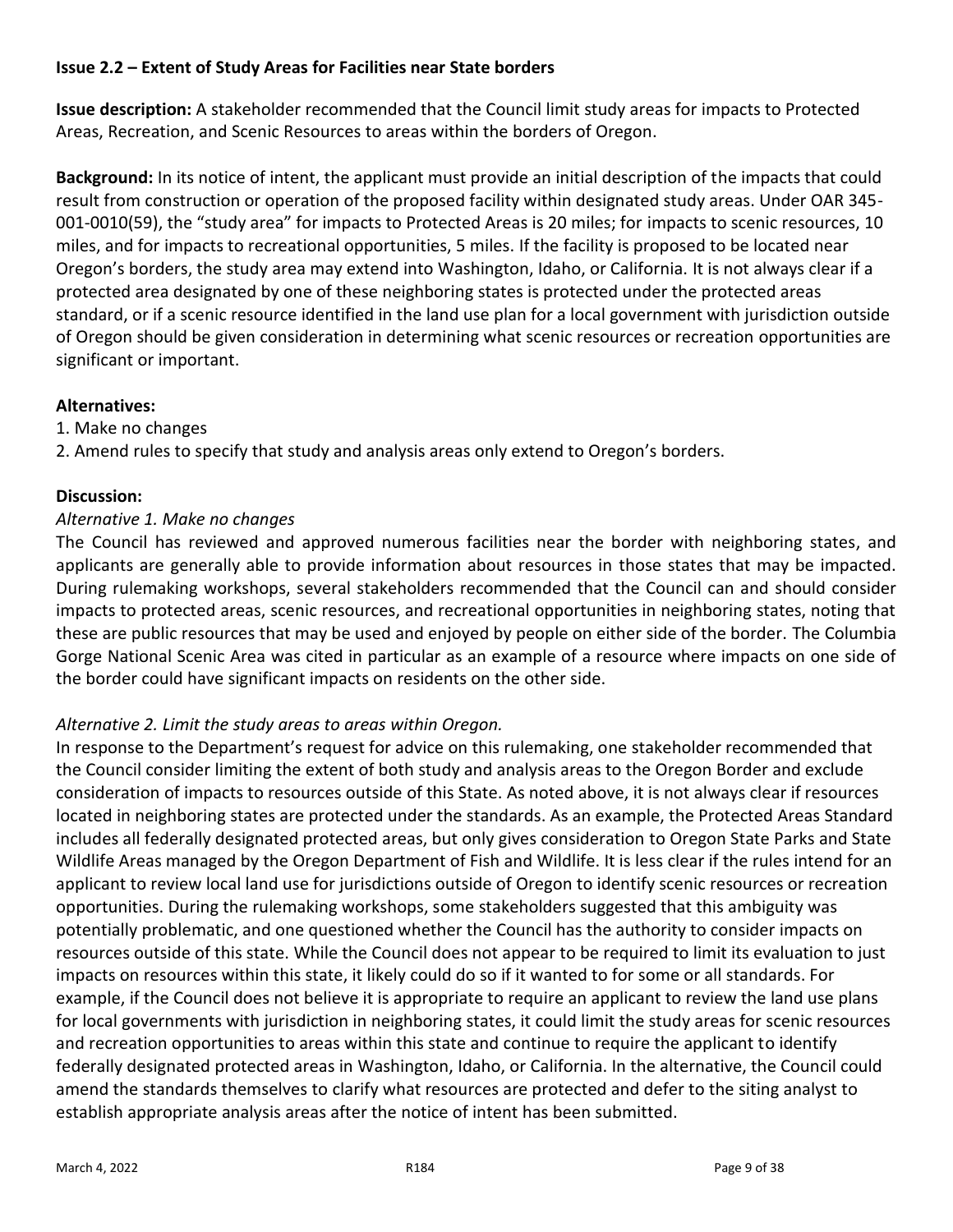**Recommendation:** Because the standards under consideration in this rulemaking protect resources that may be used and valued by Oregonians, regardless of their location, staff does not recommend changes based on this issue.

### **Issue 3 – Effective Date of Areas and Designations**

**Affected rules:** OAR 345-022-0040(1)

**Issue description:** The Protected Areas Standard refers to "designations in effect as of May 11, 2007." A number of new areas have been designated for protection since that time.

**Background:** The Protected Areas Standard under OAR 345-022-0040(1) refers to "designations in effect as of May 11, 2007." A number of new areas have been designated for protection or expanded since that time such as the Devil's Staircase Wilderness Area, which was designated in 2019.<sup>11</sup>

### **Alternatives:**

*1. Amend rule to update the rule to reference the date of adoption of the new rules.*

*2. Amend rule to remove the date.*

*3. Amend rule to specify that Council must make findings based on designations in effect at a specific point in the siting review process.*

**Discussion:** Because new protected areas have been designated for protection since the date referenced in rule, staff did not consider a no action alternative to be appropriate for this issue.

### *Alternative 1. Amend rule to update the rule to reference the date of adoption of the new rules.*

This alternative would adhere to the current construction of the rule by maintaining the date of adoption of a new rule as a "cut-off" date for designated protected areas. If a new protected area was established after the rule as adopted, an applicant or certificate holder would not be required to evaluate impacts to demonstrate compliance with the Council's standard, although it would still likely need to ensure that the facility did not conflict with laws or rules for management of the area. The Council could update the rule to incorporate newly protected areas, as needed, although there is risk that the rule would become outdated relatively quickly if rulemaking did not occur on a regular basis. Some stakeholders have expressed support for this alternative as it clearly identifies what areas an applicant will be required to avoid or evaluate as part of the application review process.

### *2. Amend rule to remove the date.*

Alternative 2 would likely reduce the need for future rulemaking to keep the rule current but would require the Council to determine how to address protected areas that are designated or established while a facility is under review. We note that the designation of new protected areas occurs infrequently, and due to the significance of both the resources and the level of protection afforded to them, an area that may be designated is identified well in advance of the formal designation in most cases.

This alternative could result in some uncertainty for applicants, but the level of planning and public engagement that is typically involved in the designation of protected areas would likely mitigate the potential for unfair surprise. There are also sufficient opportunities to develop the record after submittal of the

<sup>11</sup> P.L. 116-9, Mar. 12, 2019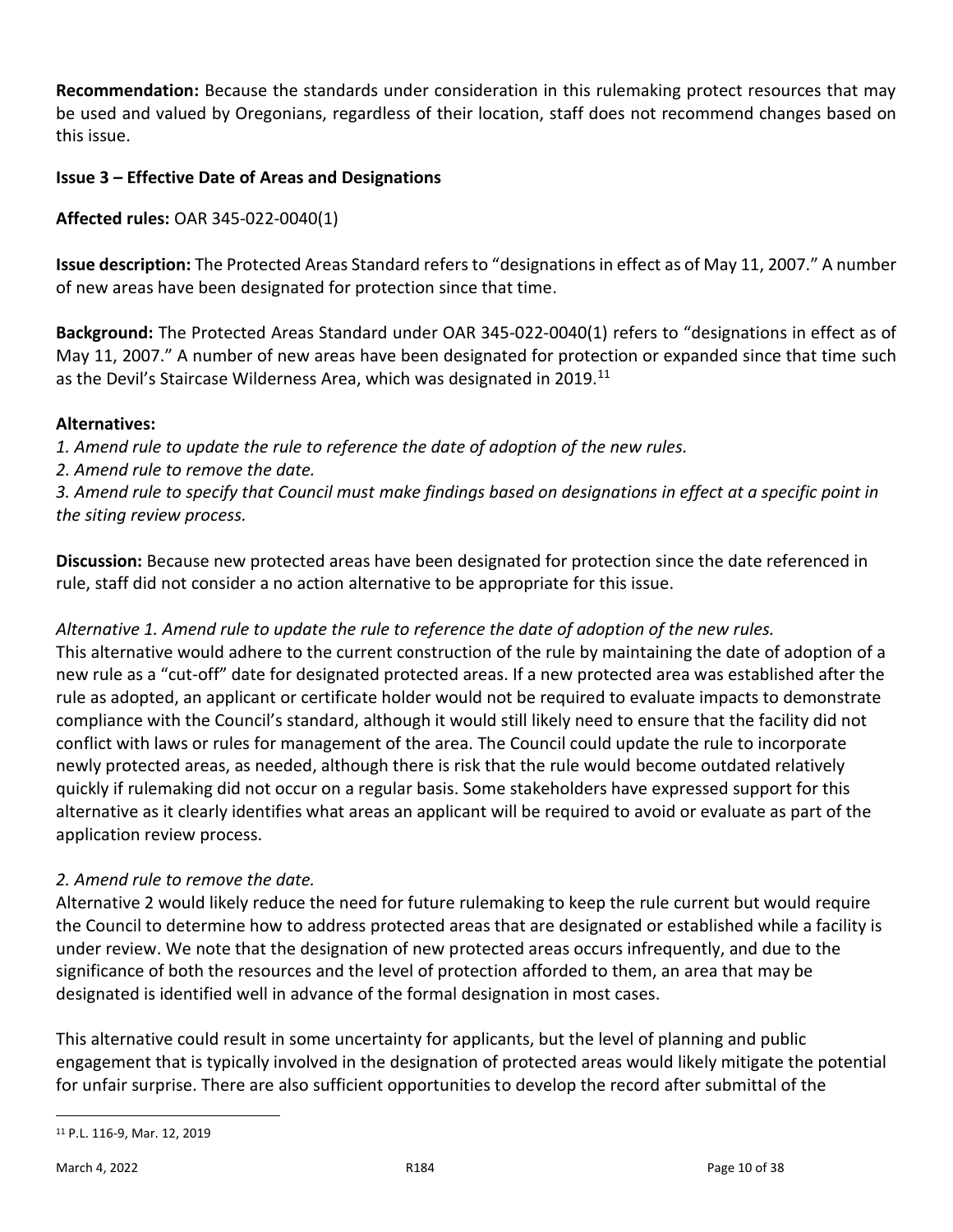complete application to avoid the need for an applicant to go back in the process if supplemental analysis or modifications to a proposed facility were needed to address potential impacts to a newly established protected area.

# *3. Amend rule to specify that Council must make findings based on designations in effect at a specific point in the siting review process.*

Several stakeholders commented that the possibility that rules requiring an applicant to evaluate impacts to a protected area established during the middle of the review process would be onerous, as the exhibits required to demonstrate compliance with the Protected Areas Standard involve highly technical analyses. To provide some certainty to developers, while reducing the need for future rulemaking to keep the rule up to date, the Council could specify that the standard only applies to areas designated before a certain point in the review process, such as before the submission of the notice of intent, the preliminary application, or the complete application. Staff believes that if this alternative was pursued, filing of the complete application would be the appropriate milestone, although some stakeholders have recommended that an earlier goalpost such as the filing of the preliminary application would be preferred and more consistent with the goal post for local applicable substantive criteria under OAR 345-021-0000(10).

One stakeholder recommended that, rather than basing the applicability of the standard based on the timing of applicant submissions, it would be more consistent with other standards if protected areas were identified based on the date the project order is issued. We note that this would still allow some flexibility to consider newly protected areas, as the Council or the Department can amend the project order at any time.<sup>12</sup> During discussion of this issue, a stakeholder commented that due to this flexibility this option would not provide the additional regulatory certainty desired by developers.

Several stakeholder commented that it would not be appropriate to limit Council's ability to consider impacts to protected areas that are designated during the review, and one stakeholder noted that at least for some protected areas, this limitation is inconsistent with the requirements of ORS 469.401, which requires a site certificate or amended site certificate to require both the Council and applicant to abide by local ordinances, state laws, and the rules of the Council in effect on the date the site certificate or amended site certificate is executed.

**Recommendation:** To allow rules to remain up to date while minimizing uncertainty for applicants, staff recommends that Council amend the rule to specify that Council must make findings based on designations in effect at the time a complete application is filed, as described in Alternative 3. The proposed rule language, with additional clarifying changes, is provided below:

## **OAR 345-022-0040**(1) Except as provided in sections (2) and (3), To issue a site certificate, the Council-shall must find:

(a) The not issue a site certificate for a proposed facility will not be located within the boundaries of a protected areas listed below designated on or before the date the application for site certificate or request for amendment was determined to be complete under OAR 345-015-0190 or 345-027-0363.

(b) To issue a site certificate for a proposed facility located outside the areas listed below, the Council must find that, tTaking into account mitigation, the design, construction and operation of the facility

<sup>12</sup> 469.330(4).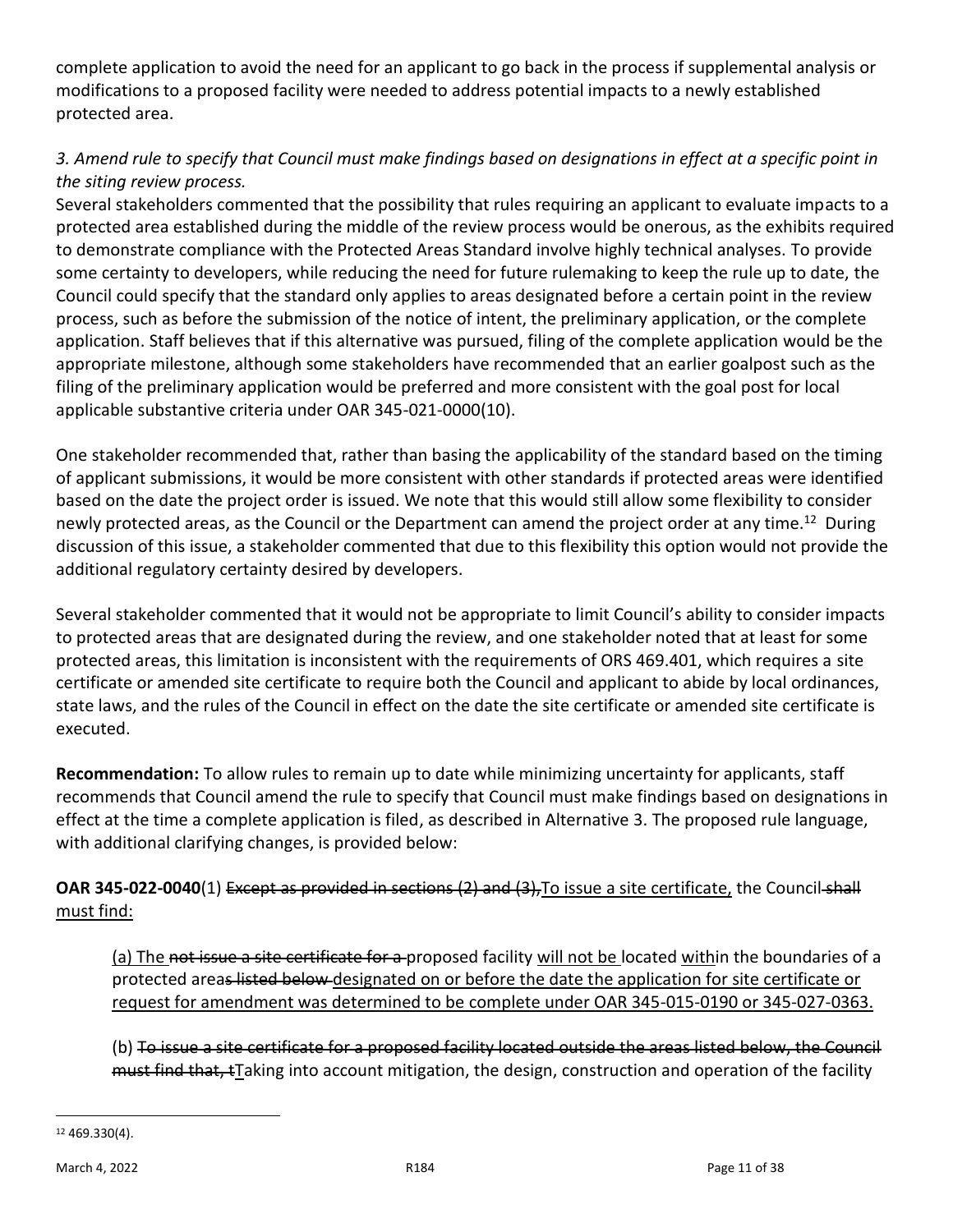are not likely to result in significant adverse impacts to the areas listed belowa protected area designated on or before the date the application for site certificate or request for amendment was determined to be complete under OAR 345-015-0190 or 345-027-0363.

#### **Issue 4 – Lists of Protected Areas**

**Affected rules:** OAR 345-022-0040(1)

**Issue description:** The Protected Areas Standard contains a list of designation categories and specific protected areas that may be incomplete or out of date.

**Background:** OAR 345-022-0040(1) provides a list of categories of areas designated for protection by the state or federal government that must be considered when making findings under the Protected Areas Standard. Some of the listed categories contain lists identifying specific areas within the categories that appear to be incomplete or out of date. We have provided additional background on each of the categories of protected area designations included in the current rule, as well as additional categories that provide comparable protections to resources and values in the recommendations section below.

#### **Alternatives:**

*1. Make no changes.*

*2. Amend rule to provide updated lists that identify all current protected areas.*

*3. Amend rule to remove specific protected areas and list only specific categories and designations.*

#### **Discussion:**

*1. Make no changes.*

Because the lists in the rule are not exhaustive the Council may choose to make no changes, or only make limited changes to remove outdated references at this time.

### *2. Amend rule to provide updated lists that identify all current protected areas.*

The Council may also choose to update the lists to reflect all currently designated areas as described in Alternative 2. Several stakeholders recommend the Council retain the non-exclusive lists of specific protected areas because they help facilitate understanding of which types of areas are intended for each category; however, as one stakeholder pointed out, the updated list would soon be out of date, and could lead to additional confusion.

*3. Amend rule to remove specific protected areas and list only specific categories and designations.* Removing the lists as described in Alternative 3 would reduce the need to update the rule, by relying solely on specific designation categories. Several commenters supported this approach as not having outdated lists in the rule would reduce confusion.

**Recommendation:** Staff acknowledges that some stakeholders find the illustrative, non-exhaustive lists currently provided in rule to be helpful, but the inclusion of outdated information in rule can be problematic. Because protected areas may be added, renamed, or redesignated at any time, staff recommends Council remove the specific protected areas from the rule as described in Alternative 3. If Council wishes to continue making lists identifying specific protected areas available to stakeholders, we recommend providing this information as an informational resource that can be updated outside of the formal rulemaking process.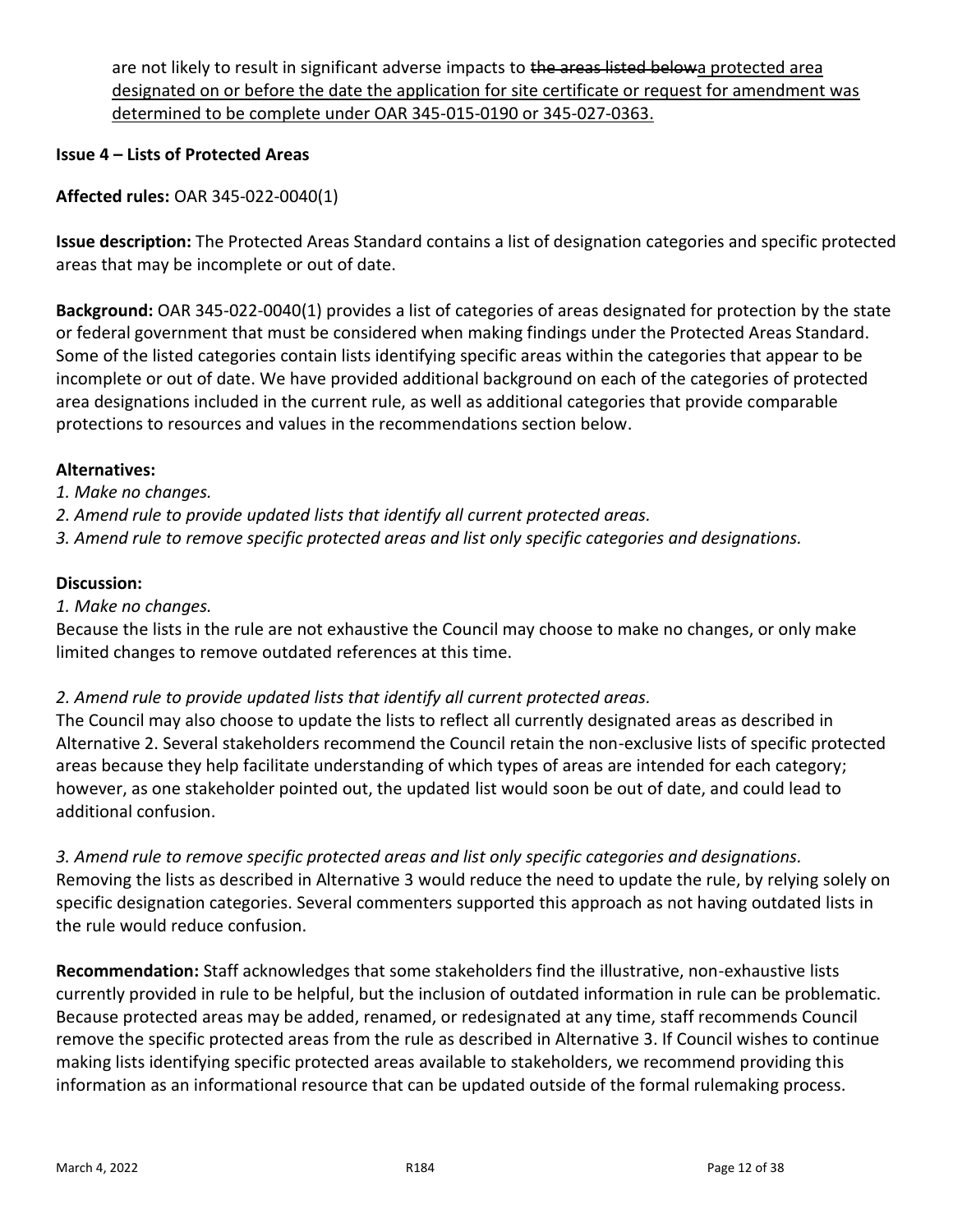In addition to removing the specific examples of protected areas from the rule, staff recommends additional changes to align the rule with current law, clarify ambiguity, and to add additional categories that are comparable in the level of protection and types of resources and values to those protected areas included on the current list. We document the rationale for the recommended changes, we discuss each category individually below. Finally, as a housekeeping change, staff recommends the list be moved from its current location in the standard to the definitions rule in OAR 345-001-0010.

## National Parks

Under OAR 345-022-0040(1)(a), National Parks are considered protected areas under the Council's Standard. National Parks are designated by Congress to protect "superlative" natural, historic, and recreation areas. The term "national park" is also commonly used to describe areas with other titles that are administered by the National Parks Service for park, monument, historic, parkway, recreational, or other purposes as units of the National Park System.<sup>13</sup> These other areas include national preserves, national memorials, and national historic parks and sites.

The current rule lists Crater Lake National Park and Fort Clatsop National Memorial as protected areas. As mentioned above, the Fort Clatsop National Memorial was re-designated as the Lewis and Clark National Historical Park in 2004. Several sites within the Nez Perce National Historic Park and the McLoughlin House, which is part of the Fort Vancouver National Historic Site, are also located within Oregon. While they are formally designated as National Monuments, both the John Day Fossil Beds National Monument and the Oregon Caves National Monument and Preserve are administered as units of the National Park System. Since the rule was last amended, approximately 4,000 acres of land previously included in the Rogue River-Siskiyou National Forest were transferred to the Oregon Caves National Monument and Preserve.

Updating the rule would ensure that any new park areas are included, and staff does not believe any other changes to the scope of the category are necessary; however, to clarify that all units of the National Park System are included we recommend the rule language be amended as follows:

### (a) A Nnational parks or another component of the National Park System described under 54 U.S.C. 100501;, including but not limited to Crater Lake National Park and Fort Clatsop National Memorial

### National Monuments

Subsection (1)(b) of the rule provides that National Monuments are protected areas under the Council's Standard. The Antiquities Act of 1906 authorizes the President to declare federal lands containing significant historic scientific resources or values to be national monuments. National monuments may also be established through an act of congress.<sup>14</sup> As described above, a national monument may be administered by the National Park Service as a unit of the National Park System. Other national monuments are administered by the Bureau of Land Management (BLM) as components of the National Landscape Conservation System.<sup>15</sup>

The rule currently lists the John Day Fossil Bed National Monument, Newberry National Volcanic Monument and Oregon Caves National Monument. The BLM administered Cascade-Siskiyou National Monument was established by presidential proclamation in 2000, and expanded to include an additional 48,000 acres (including 43,000 acres in Oregon) in 2017.

<sup>13</sup> 54 U.S.C. 100101 and 100501.

<sup>14</sup> 54 U.S.C. 320301 to 320303 <sup>15</sup> 16 U.S.C. 7202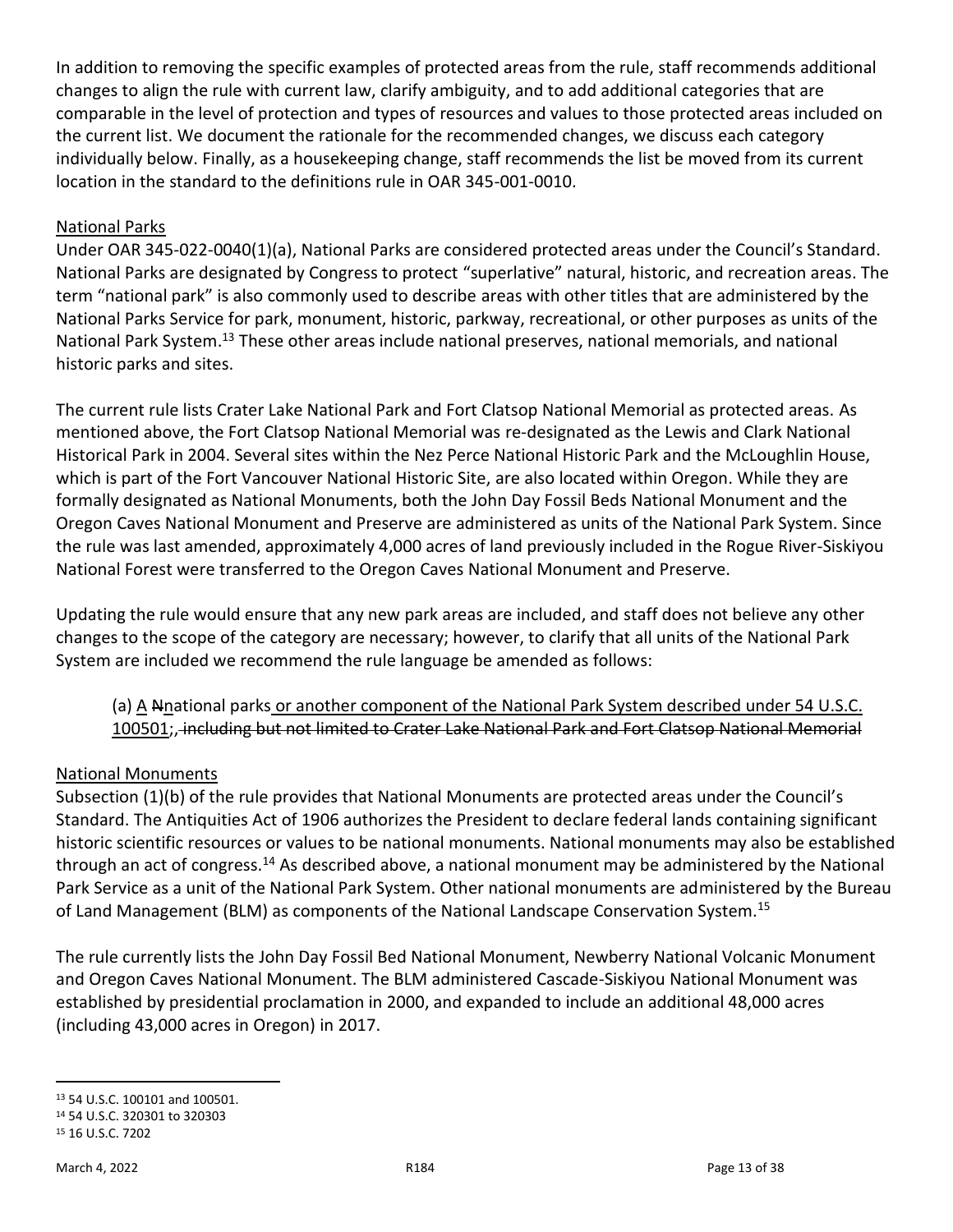Updating the rule would ensure that the new areas included in the Cascade-Siskiyou National Monument and the Oregon Caves National Monument and Preserve areas are included in the rule. Staff does not recommend other changes to the scope of the category; however, for consistency we recommend a citation to the Antiquities Act be included in the rule language:

(b) A Nnational monuments established under 54 U.S.C. 320201 or an act of Congress including but not limited to John Day Fossil Bed National Monument, Newberry National Volcanic Monument and Oregon Caves National Monument;

### Wilderness Areas

Subsection (1)(c) of the rule provides that wilderness areas and "areas recommended for designation as wilderness areas" are protected areas under the Council's standard. Wilderness Areas are congressionally designated areas which are protected and managed to preserve their natural conditions as well as ecological, geological, or other features of scientific, educational, scenic, or historical value. Under the Wilderness Act of 1964, only congress can establish a wilderness area. Wilderness areas may be administered by the US Forest Service, the Bureau of Land Management, Parks Service or other federal agency. Once established, all wilderness areas are considered to be components of the National Wilderness Preservation System.<sup>16</sup> Since the rule was last amended, the Omnibus Public Lands Management Act of 2009 established several new Wilderness Areas in Oregon and expanded several more. In total this added over 100,000 acres to the National Wilderness Preservation System in Oregon alone.<sup>17</sup> The John D. Dingell, Jr. Conservation, Management, and Recreation Act added the 30,621 acre Devil's Staircase Wilderness Area in 2019.<sup>18</sup> As of 2019, there were approximately 2.5 million acres of designated wilderness in Oregon, representing about 8 percent of federal lands in this state.

Updating the rule would ensure that the new wilderness areas established by congress are included in the rule. Staff does not recommend other changes to the scope of the category; however, staff does recommend Council make administrative changes intended to increase consistency with the language used in federal law. First, subsection (1)(c) of the rule currently includes wilderness areas "and areas recommended for designation as wilderness areas pursuant to 43 U.S.C. 1782." We recommend the Council amend the rule to address these wilderness study areas in a separate subsection to reflect their administrative status, as described below. Second, to be consistent with terminology used in federal law, we recommend Council add reference to the National Wilderness Preservation System" in the rule. Neither of these changes are intended to expand the scope of the types of areas included in the rule.

### (c) A component of the National Wilderness Preservation System areas established pursuant to The Wilderness Act, described under 16 U.S.C. 1131 et seq. and areas recommended for designation as wilderness areas pursuant to 43 U.S.C. 1782;

### Wilderness Study Areas

As described above, subsection (1)(c) of the rule provides that wilderness areas and "areas recommended for designation as wilderness areas under 43 U.S.C. 1782" are protected areas under the Council's standard. The Federal Land Policy and Management Act of 1976 required the BLM to conduct a study of all roadless areas with sufficient wilderness characteristics to be considered for designation by Congress as wilderness areas, and to make recommendations to the President regarding their suitability or nonsuitability for preservation as

<sup>16</sup> 16 U.S.C. 1131 et seq. <sup>17</sup> P.L. 111-11 <sup>18</sup> P.L. 116-9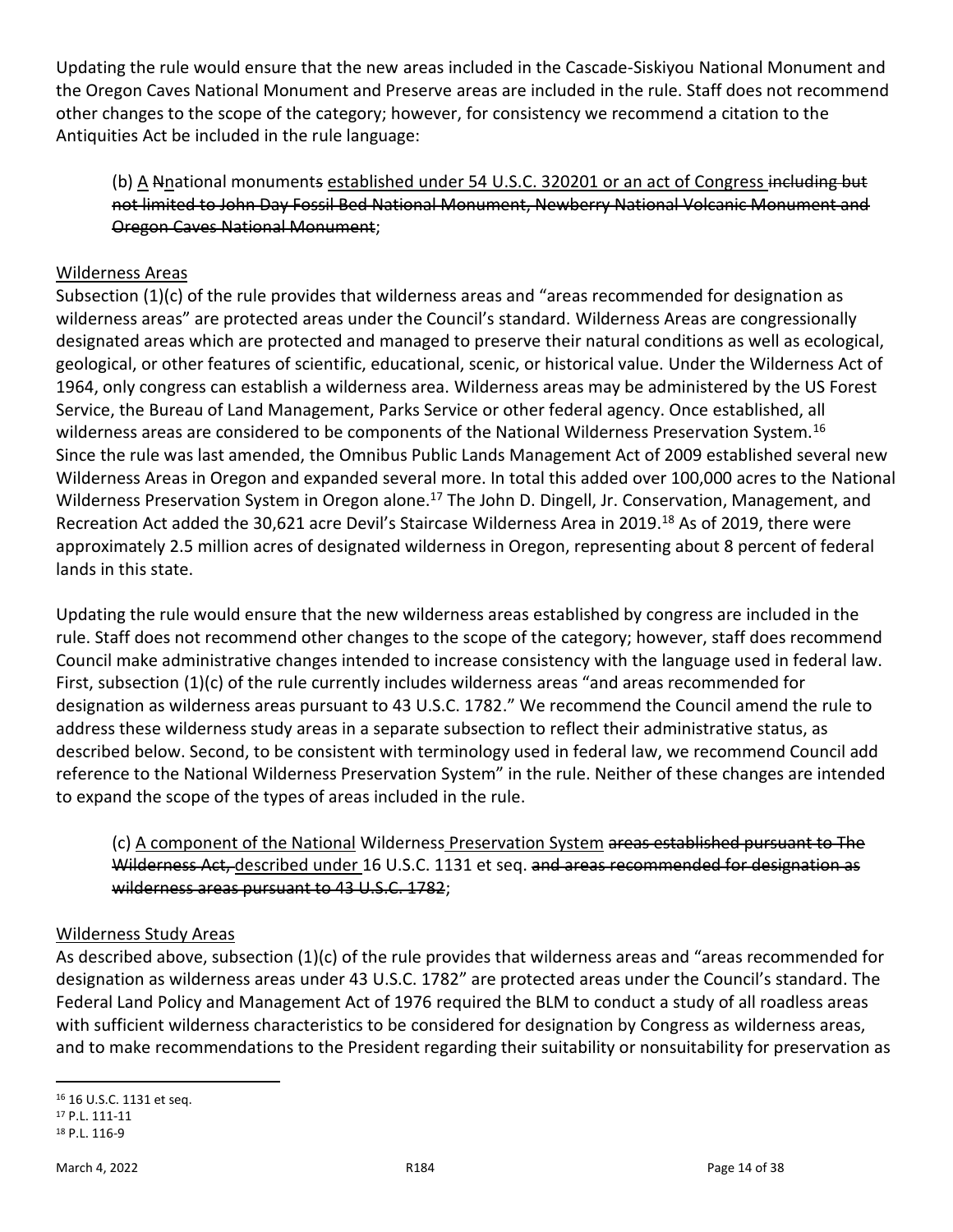wilderness. The law provides that the President may then recommend that Congress designate any of these wilderness study areas as wilderness areas.

The BLM completed the Final Wilderness EIS and Wilderness Study Report for Oregon in 1989. The Wilderness Study Report includes recommendations for 92 wilderness study areas (WSA) in Oregon. The report recommended approximately 1.3 million acres in 49 wilderness study areas as suitable for preservation, and 1.5 million acres in 76 wilderness study areas as nonsuitable. Presidential recommendations were made to Congress in the early 1990's, but many recommendations remain pending. We note that regardless of the BLM or presidential recommendation, the BLM is required to manage all wilderness study areas "in a manner so as not to impair the suitability of such areas for preservation as wilderness" until Congress either establishes the area as a component of the National Wilderness Preservation System or withdraws the area from consideration.<sup>19</sup>

There is some ambiguity as to whether the rule is intended to include all wilderness study areas, areas recommended by the BLM as suitable for preservation as wilderness, or wilderness study areas that were recommended for designation to Congress. Because a wilderness study area must be managed to preserve its wilderness characteristics until Congress acts to withdraw it from consideration, we recommend that Council resolve any ambiguity in the rule by amending the rule to include all BLM Wilderness Study Areas. As noted above, this would potentially include an additional 1.5 million acres of WSA lands (minus any areas that have been designated as wilderness or released by congress since 1989) as protected areas under the Council's standards, however most of these areas were identified as WSAs because they are located in remote areas and would likely be not suitable for most energy development.

Based on a stakeholder recommendation we also considered whether additional changes should be made to include proposed or recommended wilderness areas on other federal lands. The Wilderness Act of 1964 required the US Forest Service to conduct a similar review of areas suitable for wilderness on National Forest lands, and while there is still considerable controversy around its outcomes, this process has largely been completed. There is currently a proposal to designate 500,000 acres surrounding Crater Lake as a wilderness area, but this land is within the boundaries of Crater Lake National Park and as such, is already included as a protected area under the Council's Standard.

For this reason, we do not believe additional changes to the scope of this category are necessary. Based on the analysis above, we recommend that Council establish a new subsection of the rule as follows:

# (h) A wilderness study area established under 43 U.S.C. 1782;

# National Wild and Scenic Rivers

Subsection (1)(k) of the rule provides that Oregon Scenic Waterways and National Wild and Scenic Rivers are protected areas under the Council's Standard. While rivers protected under these designations may overlap, staff recommends Council amend the rule to address these state and federal designations separately, and accordingly, Oregon Scenic Waterways are discussed separately below.

The Wild and Scenic Rivers Act of 1968 established the National Wild and Scenic Rivers System, which protects designated free-flowing rivers for the benefit and enjoyment of present and future generations. Designated rivers or river segments are commonly referred to as wild and scenic rivers, although there are three classes of

<sup>19</sup> 43 U.S.C. 1782(c)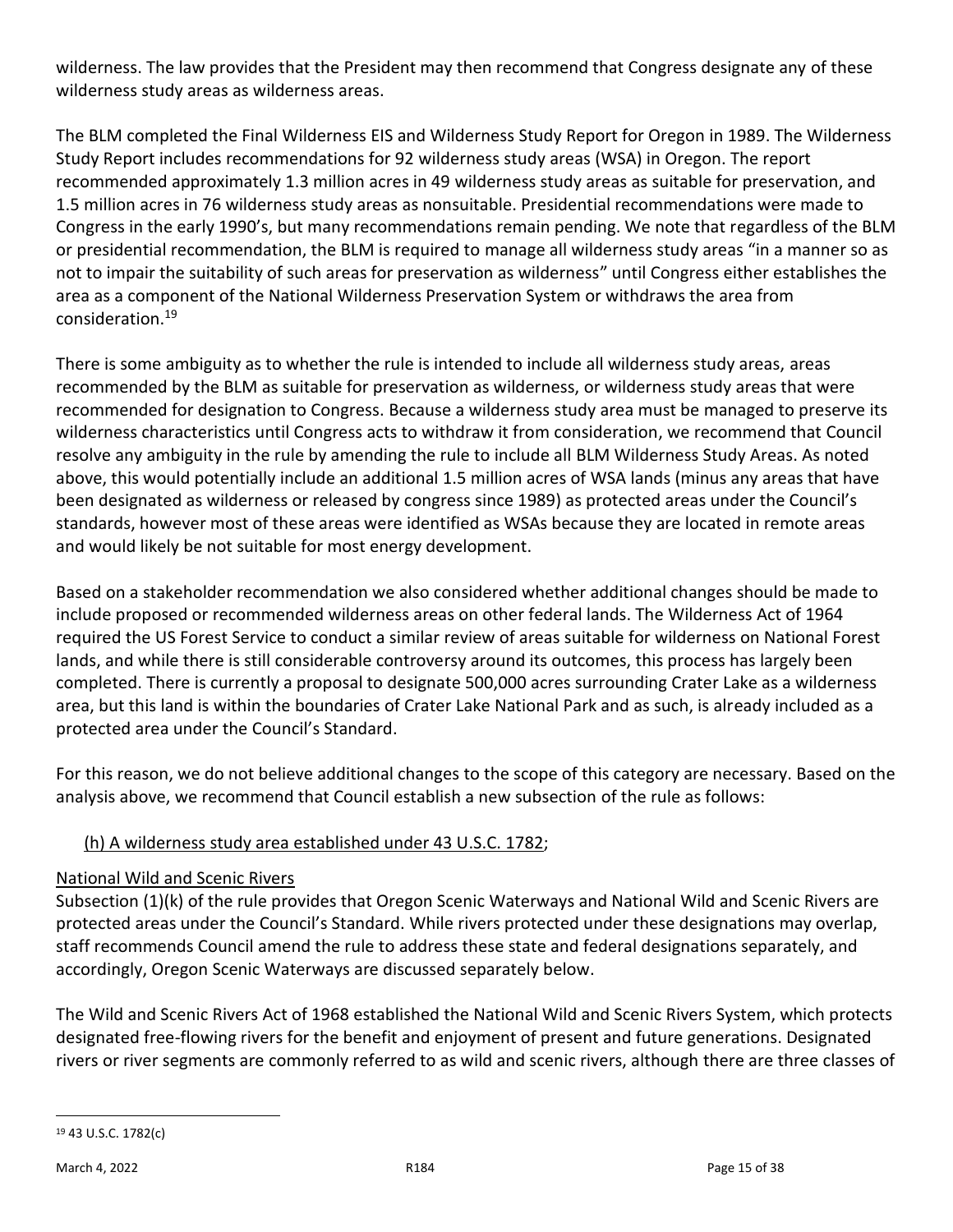wild and scenic river designations, reflecting the characteristics of a river at the time of designation and affecting the type and amount of development that may be allowed afterward:

- Wild rivers are free from impoundments (dams, diversions, and so forth) and generally inaccessible except by trail. The watersheds are primitive, and the shorelines are essentially undeveloped.
- Scenic rivers are free from impoundments and in generally undeveloped areas but are accessible in places by roads.
- Recreational rivers are readily accessible by road, with some shoreline development, and may have been subject to some impoundment or diversion in the past.

New wild and scenic rivers may be added through an act of congress or designated by the Secretary of Interior through administrative action if a river that is protected under a similar designation by state statute is nominated for inclusion by that state's governor.<sup>20</sup> The Wild and Scenic Rivers Act designated 84.5 miles of the Rogue River as components of the National Wild and Scenic River System. Since then, Congress has included approximately 1,900 additional miles of wild and scenic rivers in Oregon. Notably, the Omnibus Oregon Wild and Scenic Rivers Act of 1988 added more than 1,400 river miles and 40 new Wild and Scenic Rivers to the National Wild and Scenic River System in Oregon.<sup>21</sup> Several additional wild and scenic rivers have been designated by Congress since the rule was last amended, through the Omnibus Public Land Management Act of 2009 and the John D. Dingell, Jr. Conservation, Management, and Recreation Act of 2019.

The only wild and scenic river designations made through the state nomination process are an 11-mile segment of the Klamath River and a 10-mile segment of the Wallowa River which were nominated for inclusion in the system by Governor Roberts in 1994 and 1996, respectively.

National Wild and Scenic Rivers are administered by one of four federal land management agencies: the US Forest Service, the BLM, the National Parks Service, and the US Fish and Wildlife Service. Section (5)(d) directs these agencies to identify potential additions to the National Wild and Scenic Rivers System during their resource management planning processes, but no special protection is given to these potential additions unless a study is authorized by Congress.

Congress may direct a federal agency to conduct a study to determine if a specific river is suitable for wild and scenic designation. The Wild and Scenic Rivers Act affords the same level of protection to these study rivers as designated rivers during the study process and for three-years following the transmittal of the final study report by the President to Congress.<sup>22</sup> The current rule provides that waterways listed as potentials for designation are also considered protected areas under the Council's standard.

Updating the rule would ensure that the new wild and scenic rivers established by Congress are included as protected areas under the Council's Standard. Other than establishing a new subsection to address wild and scenic rivers separately from state scenic waterways, staff does not recommend other changes to the scope of the category; however, staff does recommend Council make administrative changes intended to increase consistency with the language used in federal law:

# (d) A river designated as a component of, or potential addition to, the National Wild and Scenic River System under 16 U.S.C. 1271 et seq.;

<sup>20</sup> 16 U.S.C. 1273(a) <sup>21</sup> P.L. 100-557 <sup>22</sup> 16 U.S.C. 1278(b)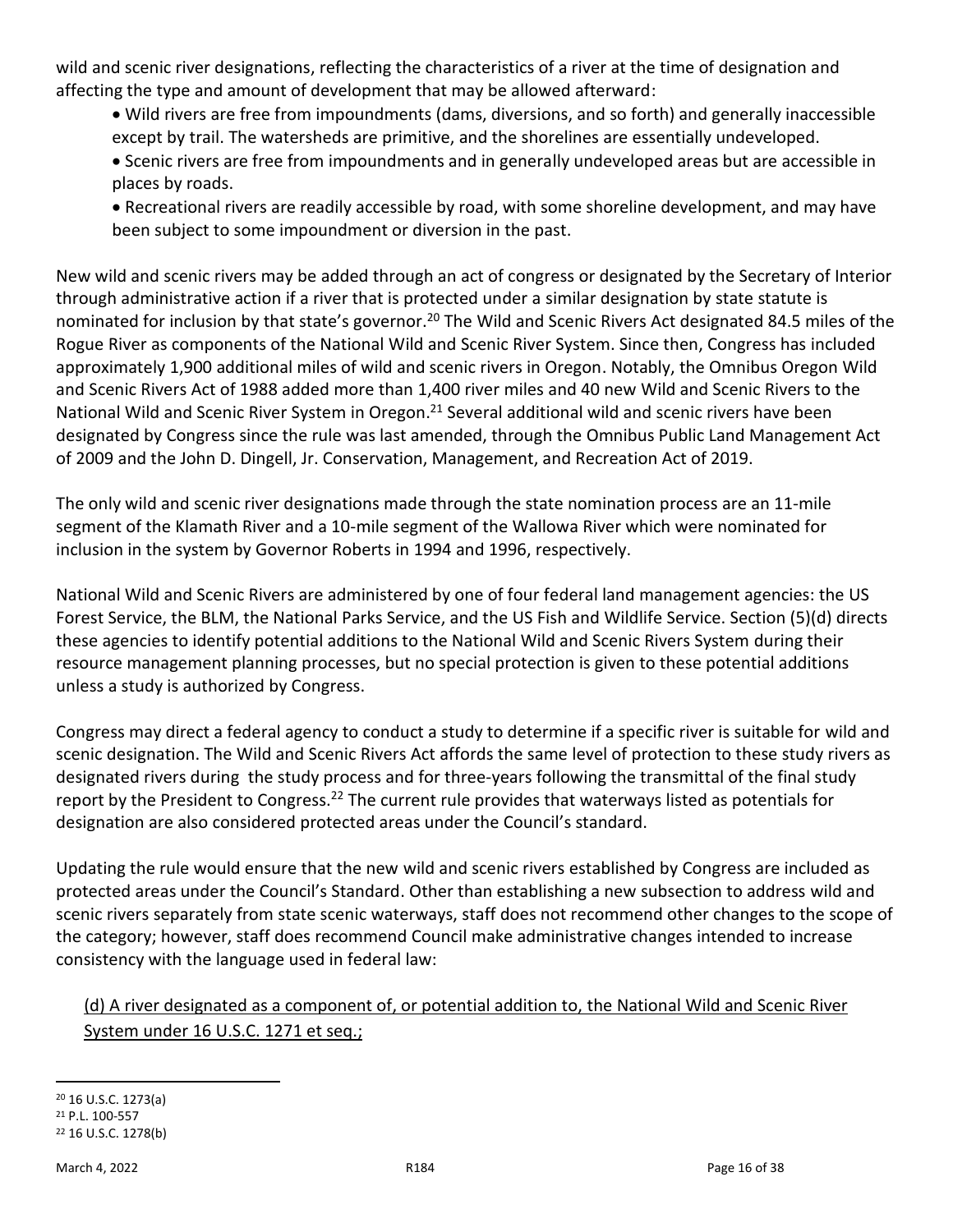### National Wildlife Refuges

Section (1)(d) of the rule provides that national and state wildlife refuges are considered protected areas under the current rule. We recommend that Council amend the rule to address these state and federal designations separately, and accordingly State Wildlife Refuges are discussed separately below.

The National Wildlife Refuge System includes wildlife refuges, wildlife ranges, wildlife management areas, game preserves, and conservation areas. These areas are managed for the conservation, managements, and restoration of fish and wildlife, with priority given to wildlife-dependent recreation. Congress, the President, or the Secretary of the Interior may establish new Wildlife Refuges, which are administered by the US Fish and Wildlife Service as units of the National Wildlife Refuge System under the National Wildlife Refuge System Administration Act of 1966.<sup>23</sup>

US Fish and Wildlife Service currently administers 21 wildlife refuges in Oregon. Since the rule was last amended, over 10,000 acres have been added to the National Wildlife Refuge System in Oregon, and the Wapato Lake National Wildlife Refuge was established from lands that had been added to the Tualatin River National Wildlife Refuge in 2007.

Updating the rule would ensure that new National Wildlife Refuge System lands are included as protected areas under the Council's Standard. Staff does not recommend other changes to the scope of the category; however, staff does recommend Council make administrative changes intended to increase consistency with the language used in federal law:

(de) A component of the National and state wildlife refuges System described under 16 U.S.C. 668dd, including but not limited to Ankeny, Bandon Marsh, Baskett Slough, Bear Valley, Cape Meares, Cold Springs, Deer Flat, Hart Mountain, Julia Butler Hansen, Klamath Forest, Lewis and Clark, Lower Klamath, Malheur, McKay Creek, Oregon Islands, Sheldon, Three Arch Rocks, Umatilla, Upper Klamath, and William L. Finley;

### National Coordination Areas

A national coordination area is a wildlife management area that is made available to a state either by cooperative agreement between the United States Fish and Wildlife Service and a State under the Fish and Wildlife Coordination Act, or by long-term leases or agreements pursuant to title III of the Bankhead-Jones Farm Tenant Act.<sup>24</sup> Like national wildlife refuges, coordination areas are units of the National Wildlife Refuge System, but these units are mostly administered by state wildlife agencies.

There are currently three coordination areas in Oregon: The Government Island Game Management Area is a 1.79 acre parcel in the Government Island State Recreation Area. The Ochoco Reservoir Public Fishing Area includes 40 acres which are adjacent to the Ochoco Lake State Park (administered by Crook County). The Summer Lake Coordination Area consists of 7,128 acres of federal land within the larger Summer Lake Wildlife Area administered by the Oregon Department of Fish and Wildlife. No new national coordination areas have been established in more than 20 years.

Because coordination areas are considered units of the National Wildlife Refuge System, and because they are generally within the boundaries of another protected area, staff recommends Council eliminate this category

<sup>23</sup> 16 U.S.C. 668dd-668ee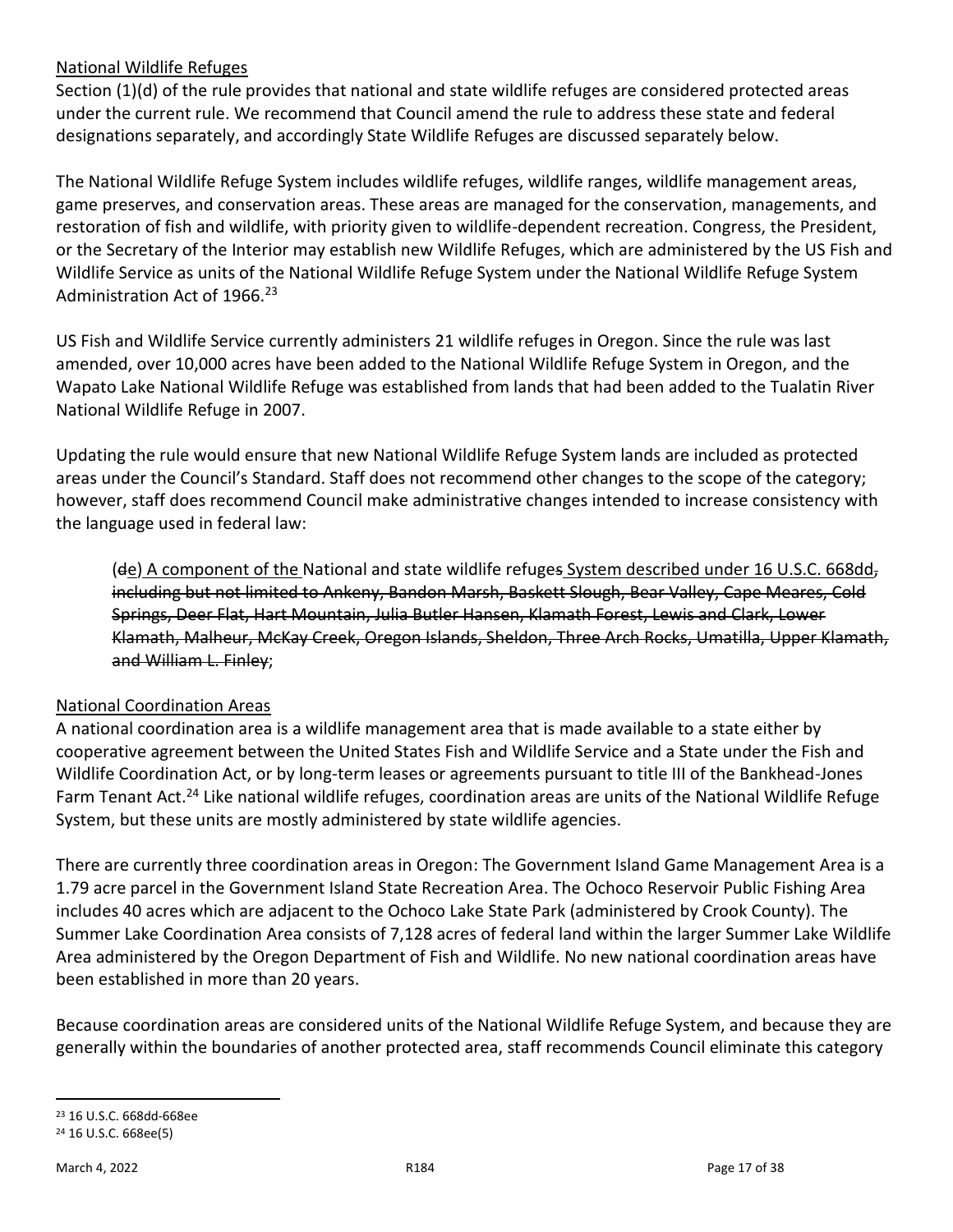from the list. This change is not expected to remove any existing protected areas from protection under the Council standard.

#### (e) National coordination areas, including but not limited to Government Island, Ochoco and Summer Lake;

#### National Fish Hatcheries

Subsection (1)(f) of the current rule provides that national and state fish hatcheries are protected areas under the Council Standard. Consistent with other categories discussed in this document, staff recommends Council amend the rule to address these state and federal facilities separately, and accordingly, state fish hatcheries are discussed separately below.

National fish hatcheries promote and maintain healthy populations for fish and other aquatic species, provide resources to help conserve imperiled species, and conduct scientific research. In addition to National Fish Hatcheries, the US Fish and Wildlife Service administers fish technology centers and fish health centers as units of the National Fish Hatcheries System.

No new National Fish Hatcheries have been established since the rule was last amended. While there are not fish technology centers or fish health centers located in Oregon, staff does recommend changing the scope of the category to include all units of the National Fish Hatcheries System, such as the Abernathy Fish Technology Center in Longview, WA, to increase consistency with federal law:

(f) A component of the National and state fish hatcheries Fish Hatchery System described under 16 U.S.C. 760aaincluding but not limited to Eagle Creek and Warm Springs;

### National Recreation and Scenic Areas

National Recreation Areas are established through acts of congress. As the name suggests the sites have a recreation focus, and their establishing legislation often authorizes activities such as boating, fishing, and hunting. National Recreation Areas may be established on lands administered by the National Parks Service (often surrounding Bureau of Land Reclamations reservoirs), Forest Service, or BLM. Since the rule was last updated, Congress designated one new National Recreation Area, the Mount Hood NRA, through the Omnibus Public Lands Management Act of 2009.

Congress has also established a number of scenic areas on lands administered by the Forest Service. National Scenic Areas may also be designated as a National Scenic Research Area, National Scenic Recreation Area, or National Scenic and Wildlife Areas. These areas generally contain outstanding scenic characteristics; recreational values; and geologic, ecological, and cultural resources.

In addition to national scenic and recreation areas, congress has also designated a number of other special resources management units on lands administered by the Forest Service to protect specific resources and special scenic, natural, cultural, and wildlife values. This includes the Crystal Springs Watershed Special Resources Management Unit, which congress designated through the Omnibus Public Lands Management Act of 2009 to protect the Crystal Springs Watershed as a source of clean drinking water for the residents of Hood River, Oregon. Like national scenic and recreation areas, special management units are generally withdrawn from mining and mineral leasing, subject to valid existing rights at the time of designation, and from commercial timber harvest.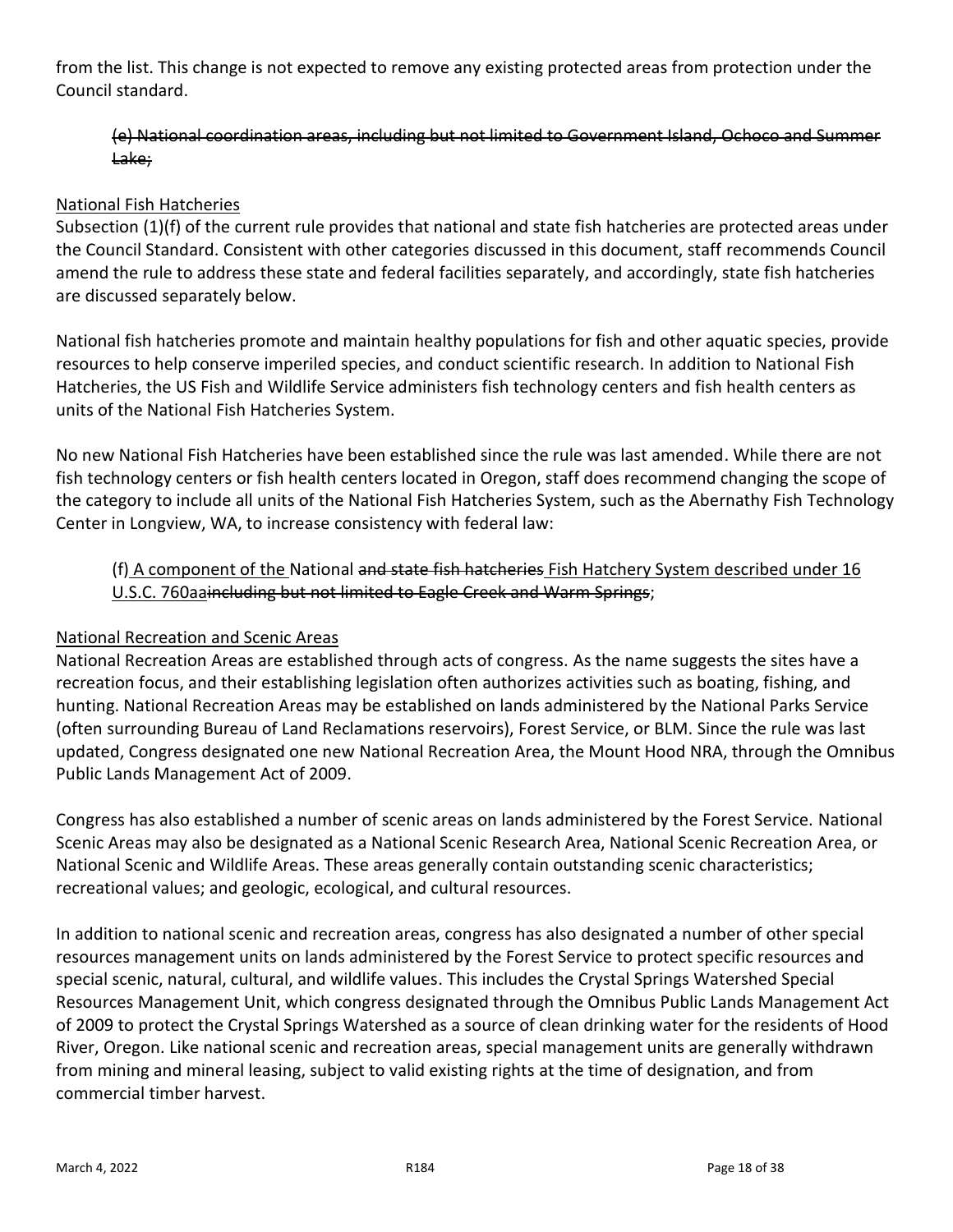One stakeholder recommended that the Council consider amending the rule to include special management unit areas as protected areas under the Council's Standard. While the management emphasis is somewhat different than national recreation and scenic areas, this designation generally provides a similar level of protection to resources and values that are protected under the Council's standard. As such, we agree that it would be appropriate to include congressionally designated special resources management units as protected areas under the Council's standard.

Updating the rule would ensure that the Mt. Hood NRA, and any other new national recreation and scenic areas established by congress are included in the rule. Staff also recommends that Council amend the rule to include congressionally designated special resources management units as follows:

 $(g)$  A congressionally designated N-national recreation area, and national scenic areas, or special resources management unit-including but not limited to Oregon Dunes National Recreation Area, Hell's Canyon National Recreation Area, and the Oregon Cascades Recreation Area, and Columbia River Gorge National Scenic Area;

### The Steens Mountain Cooperative Management and Protection Area

The Steens Mountain Cooperative Management and Protection Area (CMPA) was established by the Steens Mountain Cooperative Management and Protection Act of 2000 to conserve, protect and manage the longterm ecological integrity of Steens Mountain for future and present generations.<sup>25</sup> The CMPA is a unique management designation that emphasizes collaboration with private landowners and resource interests within the larger CMPA boundary.

The stakeholder that raised this issue did not recommend the Council consider the CMPA specifically, however, because the CMPA is managed as part of the National Landscape Conservation System which includes many lands under special designations that are included as protected areas under the Council's standard, we have provided additional background here. We note that in 2010, the Council denied a petition from the Oregon Natural Desert Association to conduct rulemaking to add the CMPA to the list of protected areas.<sup>26</sup>

The CMPA boundary includes around 500,000 acres in Harney County, Oregon, but the CMPA designation only applies to the 428,156 acres of BLM land within the CMPA boundary. While the BLM works with private landowners to preserve lands on a voluntary basis, the CMPA designation does not affect the management of private lands within the boundary. Within the CMPA, 174,287 acres are designated Wilderness Areas and dedicated State Natural Area. An additional 118,637 acres are managed as Wilderness Study Areas. The CMPA also contains two Areas of Critical Environmental Concern (ACEC), six Research National Areas (RNA), and 12 designated Wild and Scenic River segments but most of these are entirely within the designated Wilderness Area. As a result, approximately 70 percent of public lands within the CMPA boundary are considered to be protected areas under the current rule.

The wilderness and other protected areas in the CMPA are also designated as exclusion or avoidance areas for renewable energy development under the Steens Mountain Resource Management Plan. The remaining portions of the CMPA are also withdrawn from mineral and geothermal exploration and development, but solar and wind development is recognized as a valid use in some areas.

<sup>25</sup> P.L. 106-399

<sup>26</sup> Energy Facility Siting Council Denial of Petition for Rulemaking, June 28, 2010.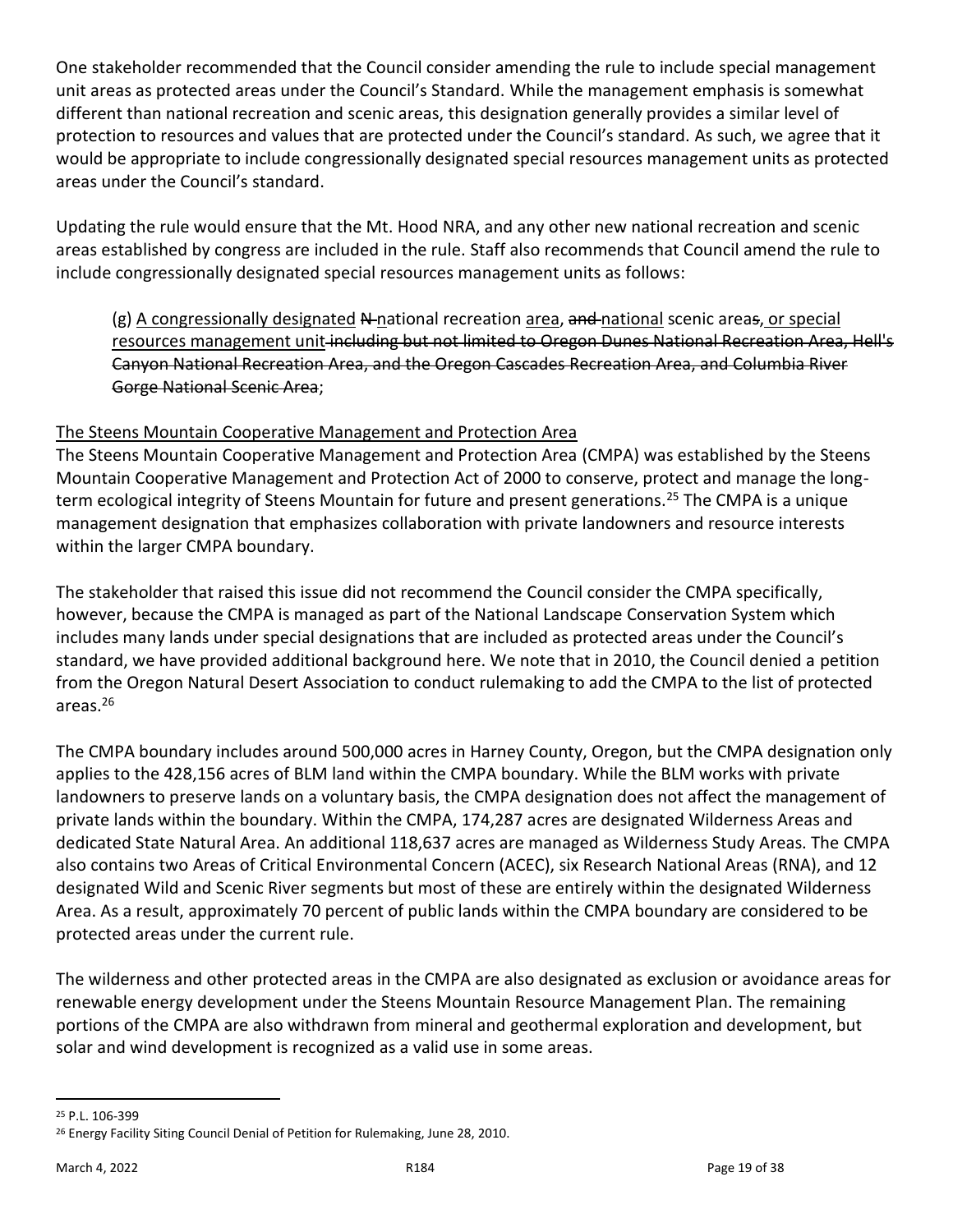Because the majority of public land within the CMPA are already considered to be protected areas under the Council's Standard, and because it is not clear that the remaining portions were intended to be precluded from renewable energy development, we do not recommend the Council make additional changes to the rule to include the CMPA as a protected area.

### Areas of Critical Environmental Concern, Outstanding Natural Areas, and Research Natural Areas

Areas of Critical Environmental Concern (ACECs) are BLM administered areas where special management attention is required to protect and prevent irreparable damage to important values, resources, systems or processes, or to protect life and safety from natural hazards.<sup>27</sup> ACECs are generally identified and established through the BLM's resource planning process.<sup>28</sup> There are 49 designated ACECs identified in the draft 2020 Oregon Natural Areas Plan. Because the ACEC designation is only applicable to BLM administered lands, all ACECs are considered to be protected areas under the current rule. Outstanding Natural Areas (ONAs) are established to protect areas of unusual natural characteristics. The BLM has administratively designated two ONAs in Oregon, and Congress established a third, the Yaquina Head Outstanding Natural Area. Because the ACECs and ONA designations are only applicable to BLM administered lands, all of these areas are considered to be protected areas under the current rule.

Research Natural Areas (RNAs) are areas that are permanently protected and maintained in natural condition to preserve unique ecosystems or ecological features; rare or sensitive species of plants and animals and their habitat; or high-quality examples of widespread ecosystems. Currently, only the 83 RNAs managed by the BLM are included as protected areas under this subsection.<sup>29</sup> The 2020 Oregon Natural Areas Plan identifies 101 established and proposed RNAs administered by other federal land management agencies including the Forest Service and the US Fish and Wildlife Service. Some of these RNAs, such as those administered by the National Parks Service, US Fish and Wildlife Service, or Army Corps of Engineers would also be considered protected areas because they are within the boundaries of another category of protected area, such as a National Park, National Monument, or National Wildlife Refuge.

While there are some differences in the procedures for establishment of RNAs depending on the managing agency, all RNA's are managed for similar purposes, and the ecosystems and species that are prioritized for protection under RNA designation are coordinated through the Pacific Northwest Interagency Natural Areas Network.

In addition to RNAs, the Forest Service may designate other Experimental Areas for long term ecological research, currently designated Forest Service Experimental Areas include four experimental forests, and one experimental forest and range in Oregon. We note that subsections (1)(l) and (n) of the existing rule includes experimental areas and research forests established by Oregon State University as protected areas under the Council's Standard. As one stakeholder pointed out in their response to the Department's request for comments on this rulemaking, it is not clear if this is intended to include areas that are owned and administered solely by OSU, or if forest service experimental areas that are collaboratively managed by OSU would also be included. For example, OAR 345-022-0040(1)(l) refers to "the Starkey site and the Union site" as experimental areas established by the OSU Rangeland Resources Program. This likely refers to the Eastern Oregon Agricultural Research Center's Union location and the Starkey Experimental Forest and Range where the research center's cattle herd is grazed for part of the year. Other areas, such as the H.J. Andrews Research

<sup>27</sup> 43 U.SC §1702(a)

<sup>28</sup> 43 CFR 1610.7-2

<sup>&</sup>lt;sup>29</sup> This includes the Dry Mountain RNA, which is jointly administered by the BLM and USFS.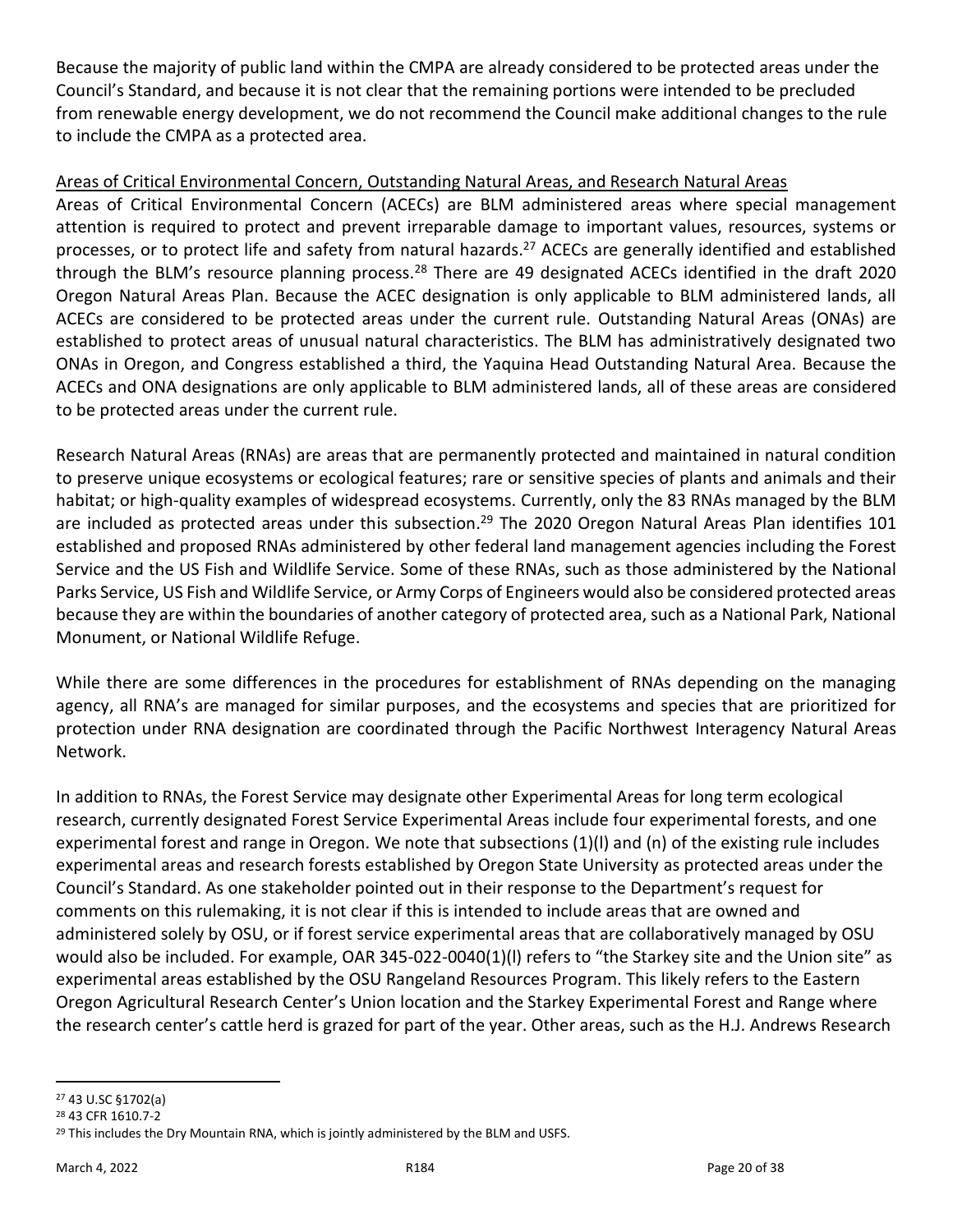Forest, a USFS Research Forest that is collaboratively managed by the Pacific Northwest Research Station, Oregon State University, and Willamette National Forest, are not referenced in the rule.

The Forest Service may also administratively establish Special Interest Areas to protect areas with important scenic, historical, geological, botanical, zoological, paleontological or other recreational and scientific values through the forest planning process.<sup>30</sup> There was considerable discussion about whether or not these areas warranted the same level of protection as other "protected areas" during rulemaking workshops, but one stakeholder suggested that Special Interest Areas are the functional equivalent to ACECs for lands administered by the Forest Service.

Staff recommends the Council amend the rule to include all RNA's because it is not clear why the rule would treat RNAs administered by the USFS or another agency differently than an RNA administered by the BLM. We also recommend the Council include experimental areas and administratively designated Special Interest Areas on forest service lands as protected areas under the Council Standard because they are designated to protect resources and values that are similar to those protected under the ACEC designation. Amending the rule to include these areas could significantly expand the area of land considered to be "protected areas" under the Council's Standard, but these areas would likely be in forested areas away from most energy development. To include these areas, we recommend the Council amend the rule as follows:

### (ei) Bureau of Land Management Land designated in a federal land management plan as:

(A) An  $a$ -Areas of  $c$ -Critical  $c$ -Environmental  $c$ Concern,; (B) An oOutstanding aNatural aAreas; and (C) A FResearch nNatural aAreas; (D) An Experimental forest of range; or (E) A Special Interest Area;

### State Parks and Waysides

Subsection (1)(h) of the current rule lists State Parks and waysides listed by the Oregon Parks and Recreation Department (OPRD) as protected areas.

OPRD manages a park system that encompasses 113,142 acres, which includes over 250 park areas, including state parks, waysides, and scenic, historic, and recreation areas.<sup>31</sup> OPRD also manages the 362 miles of ocean shores and 3,838 acres of the Willamette River Greenway (3,838 OPRD-managed acres). The current language of the rule is somewhat ambiguous in that it only identifies "listed" state parks and waysides as protected areas. Staff believes this terminology is likely not intended to exclude other park areas managed by OPRD, but rather, reflects the categories of park areas in existence in 1980 when the rule language was originally drafted. At that time, the Oregon Parks System was managed by the Oregon Department of Transportation.

To ensure that all areas of Oregon's State Park System are included as protected areas under the Council's rules, staff recommends the Council amend the rule as follows:

(hj) A S state parks and, waysides as listed by or other area managed by the Oregon Department of Parks and Recreation Department for scenic, historic, natural, cultural or recreational purposes under ORS 390.121; and

<sup>30</sup> 36 CFR 294.1 and FSM 2372 <sup>31</sup>ORS 390.3111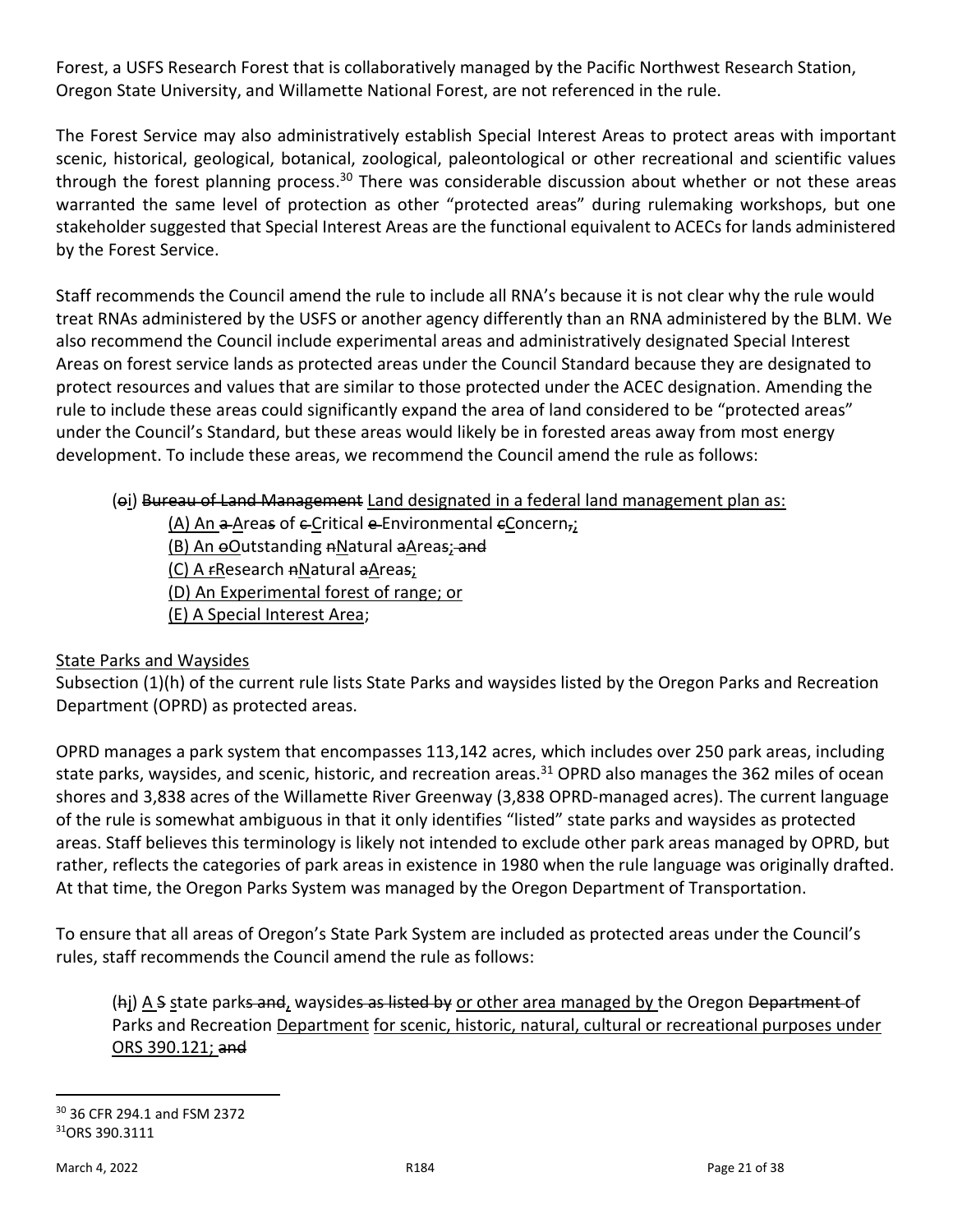We note that like the current rule, this language excludes consideration of State Parks established in neighboring states and additional amendments would be needed if the Council wished to allow consideration of Washington, Idaho, or California State Parks near the Oregon border. (See discussion in Issue 2.2 for more information).

# State Natural Heritage Areas

Subjection (1)(i) of the current rule lists state natural heritage areas listed in the Oregon Register of Natural Heritage Areas under ORS 273.581 as protected areas.

The Oregon Natural Areas Program was established to provide a framework for decision making related to the identification and conservation of areas that have substantially retained their natural character or that are valuable as habitat for plant and animal species or for the study and appreciation of the natural features.<sup>32</sup> The program is intended to be complementary to and consistent with the research natural area program on federal lands in Oregon.<sup>33</sup>

In 2007, when the rule was last amended, the Natural Areas Program was administered by the Department of State Lands, and the Oregon Register of Natural Heritage Areas was maintained by the Natural Heritage Advisory Council. In 2011, the legislature transferred administration of the Natural Areas Program and maintenance of the Registry to OPRD and abolished the Natural Heritage Advisory Council. The bill also renamed the Oregon Register of Natural Heritage Areas as the Oregon Register of Natural Areas.<sup>34</sup> A stakeholder recommended that the Council amend the rule to refer to "state natural areas" instead of "state natural heritage areas," consistent with this change.

OPRD and the Oregon Biodiversity Information Center maintain the Oregon Natural Areas Plan, which identifies areas of land or water in Oregon that are managed for scientific research and education, containing important biological or geological attributes. The natural areas identified in the plan include state and federal lands managed under protective designations, as well as private property that is voluntarily designated as a natural area by its owner.

Not all Natural Areas identified in the plan are included in the Oregon Register of Natural Areas. The register is used to identify significant natural areas that are managed in ways that protect one or more natural heritage resources. Natural Areas can be included in the Oregon Register of Natural Areas either through the process of "registration" or "dedication," with dedication resulting in the more permanent creation of a "state natural area." The Oregon Parks and Recreation Commission makes final decisions on whether or not to include a property on the register.

The statutory scheme in place before 2011 differentiated between registered "natural areas" and dedicated "natural heritage conservation areas", creating some ambiguity about whether the rule intended to limit the Council's Standard to the protection of dedicated areas or include all areas included on the register by the Parks and Recreation Commission as protected areas. Because the existing language of the Council's rule does not reference "dedicated" areas and because the more liberal construction appears to be consistent with the policy

<sup>32</sup> ORS 273.566

<sup>33</sup> ORS 273.576

<sup>34</sup> See 2011 Oregon Laws, chapter 319. To implement the bill, the Oregon Parks and Recreation Department also adopted rules under OAR chapter 736, division 045. These replaced the Department of State Lands rules.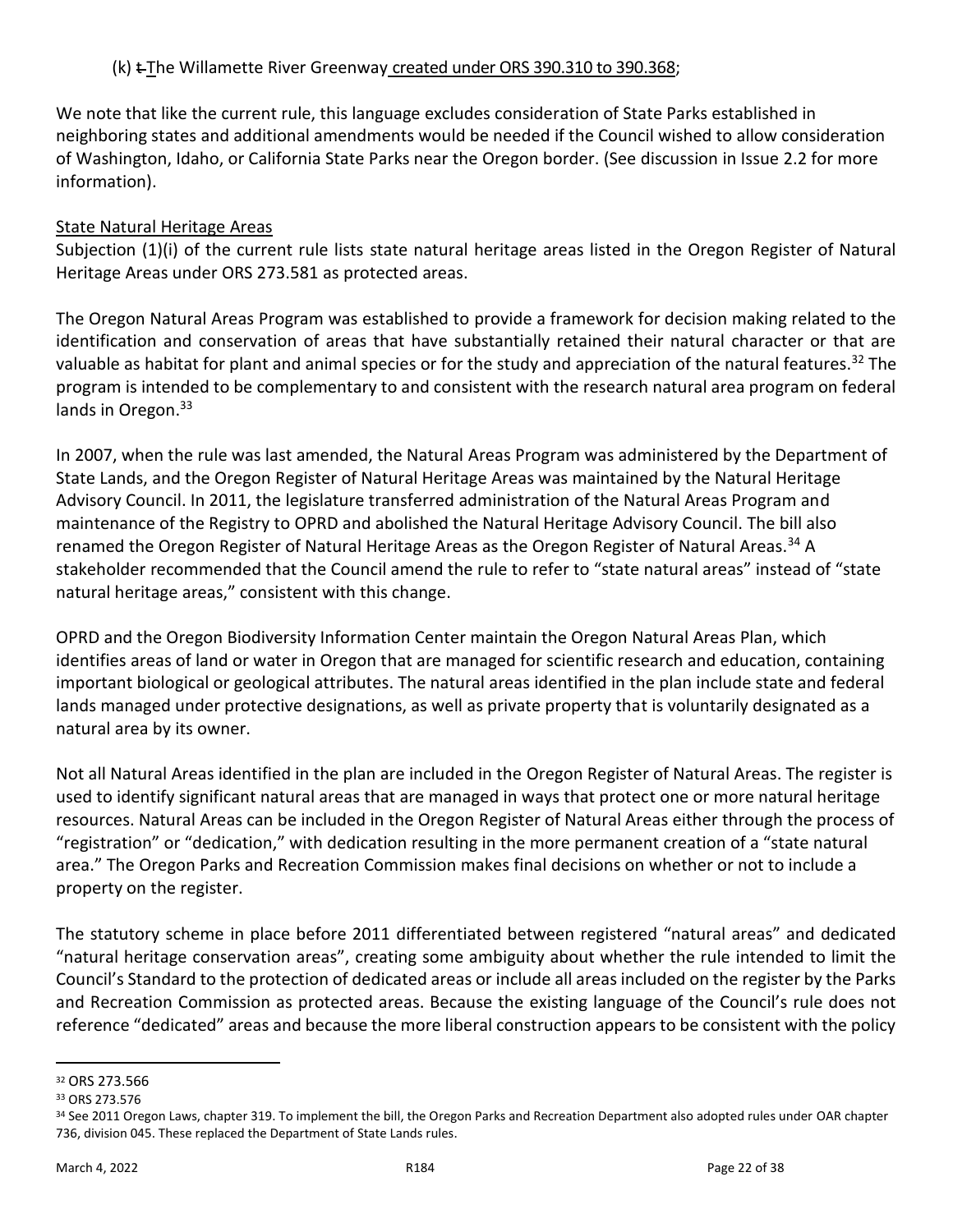underlying the Natural Areas Program under ORS 273.566, it seems more likely that all natural areas included on the register were intended to be included as protected areas.

To avoid ambiguity about whether or not all areas on the Oregon Register of Natural Areas are included, staff recommends the Council amend the rule as follows:

"(IL) A State-natural heritage areas listed in the Oregon Register of Natural Heritage Areas pursuant tounder ORS 273.581;"

#### State Estuarine Sanctuaries

Subsection (1)(j) of the current rule lists state estuarine sanctuaries as protected areas under the Council's standard.

The South Slough of Coos Bay was the first National Estuarine Sanctuary in the United States to be created under the Coastal Zone Management Act of 1972. The sanctuary was redesignated as the South Slough National Estuarine Research Reserve by the Coastal Zone Management Reauthorization Act of 1985.<sup>35</sup> Today there are 29 National Estuarine Research Reserves, which are administered through partnerships between the National Oceanic and Atmospheric Administration (NOAA) and the coastal states. As such, the South Slough National Reserve is administered by both NOAA and the Oregon Department of State Lands (DSL). The Reserve's governing body is the South Slough National Estuarine Research Reserve Management Commission whose members are appointed by the Governor.

Since the rule was last amended, an additional 1,660 acres have been acquired for the reserve. Legislation that would allow the DSL to expand estuarine research reserve management area to include this, and other land acquired by DSL for the reserve, is currently under consideration by the legislature.<sup>36</sup>

To ensure any new lands added to the reserve are included as protected areas under the Council Standard, and to reflect the formal designation provided in law, staff recommends the Council amend the rule as follows:

## (im) The State estuarine sanctuaries, including but not limited to South Slough National Estuarine Sanctuary, OAR chapter 142 Research Reserve described under ORS 273.553;

### State Scenic Waterways

Subsection (1)(k) of the rule provides that Oregon Scenic Waterways and National Wild and Scenic Rivers are protected areas under the Council's Standard. While rivers protected under these designations may overlap, staff recommends Council amend the rule to address these state and federal designations separately, and accordingly, National Wild and Scenic Rivers are discussed separately above.

The Oregon Scenic Waterways System was established through a voter initiative in 1970. The system is intended to protect the natural setting and water quality of Waldo Lake and other rivers with outstanding scenic, fish, wildlife, geological, botanical, historic, archaeologic, and outdoor recreation values.<sup>37</sup> Oregon Scenic Waterways are administered by the Oregon Parks and Recreation Department.

<sup>35</sup> P.L. 99-272

<sup>36</sup> SB 126 (2021) <sup>37</sup> ORS 390.815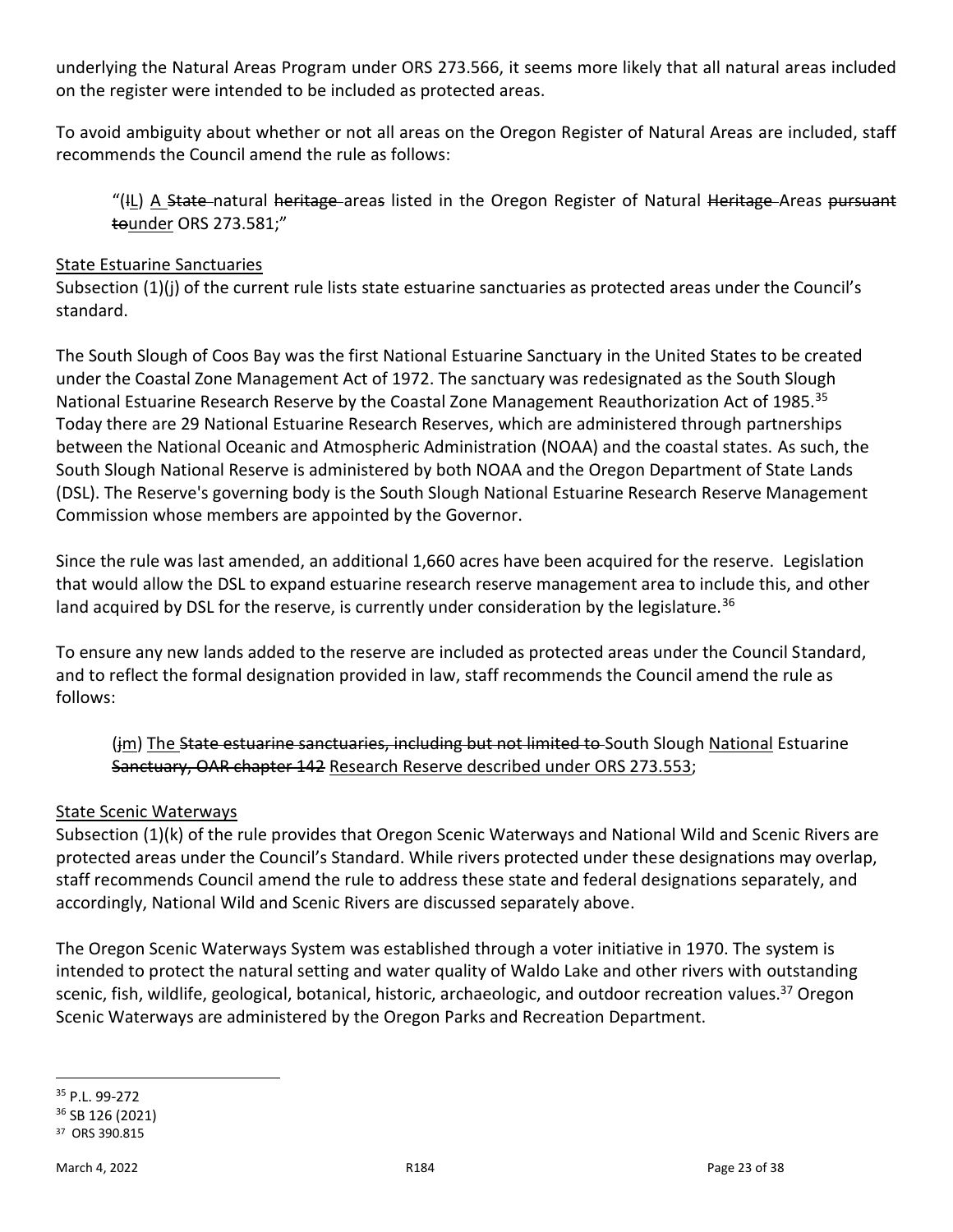The initial legislation that established the system designated segments of 6 rivers as scenic waterways. The legislation authorized the governor, with the concurrence of the Oregon Water Resources Commission, to designate additional waterways identified as suitable by the Oregon Parks and Recreation Department as scenic waterways.<sup>38</sup> The governor added several new scenic waterways to the system between 1970 and 1988, when a second initiative expanded the system to include the waterways identified in ORS 390.826.

No new scenic waterways were designated from 1988 to 2016, when the Governor designated portions of the Chetco and Molalla Rivers as scenic waterways for their outstanding scenic, fish, wildlife, geological, botanical, cultural, and outdoor recreation opportunities. A segment of the Nehalem River was designated as a state scenic waterway in 2019. A candidate study is currently underway for a 27-mile section of the South Umpqua River.

To ensure that the new state scenic waterways are included as protected areas under the Council Standard, staff recommends the Council amend the rule as follows:

(kn) A component of the Oregon Scenic wWaterways System designated pursuant to under ORS 390.826805 to 390.925, wild or scenic rivers designated pursuant to 16 U.S.C. 1271 et seq., and those waterways and rivers listed as potentials for designation;

## State Wildlife Areas and Refuges

Subsection (1)(p) of the current rule provides that state wildlife areas and management areas identified in OAR chapter 635, division 008 are protected areas under the Council's Standard.

The Oregon Fish and Wildlife Commission is authorized to establish and develop wildlife refuge and management areas and prescribe rules governing the use of wildlife refuge and management. ODFW manages 20 wildlife areas across the state, each with a unique blend of fishing, hunting and wildlife viewing opportunities.

Staff does not recommend any changes to the scope of this category, but recommends Council amend the rule as follow to improve consistency with other sections.

# (po) A Sstate wildlife areas and, refuge, or management areas identified in OAR chapter 635, division 8 established under ORS chapter 496;

We note that like the current rule, this language excludes consideration of wildlife areas established by neighboring states and additional amendments would be needed if the Council wished to allow consideration of wildlife areas administered by the State of Washington, Idaho, or California near the Oregon border. (See discussion in Issue 2.2 for more information.)

# State Fish Hatcheries

Subsection (1)(f) of the current rule provides that national and state fish hatcheries are protected areas under the Council Standard. Consistent with other categories discussed in this document, staff recommends Council amend the rule to address these state and federal facilities separately, and accordingly, national fish hatcheries are discussed separately above.

<sup>38</sup> ORS 390.855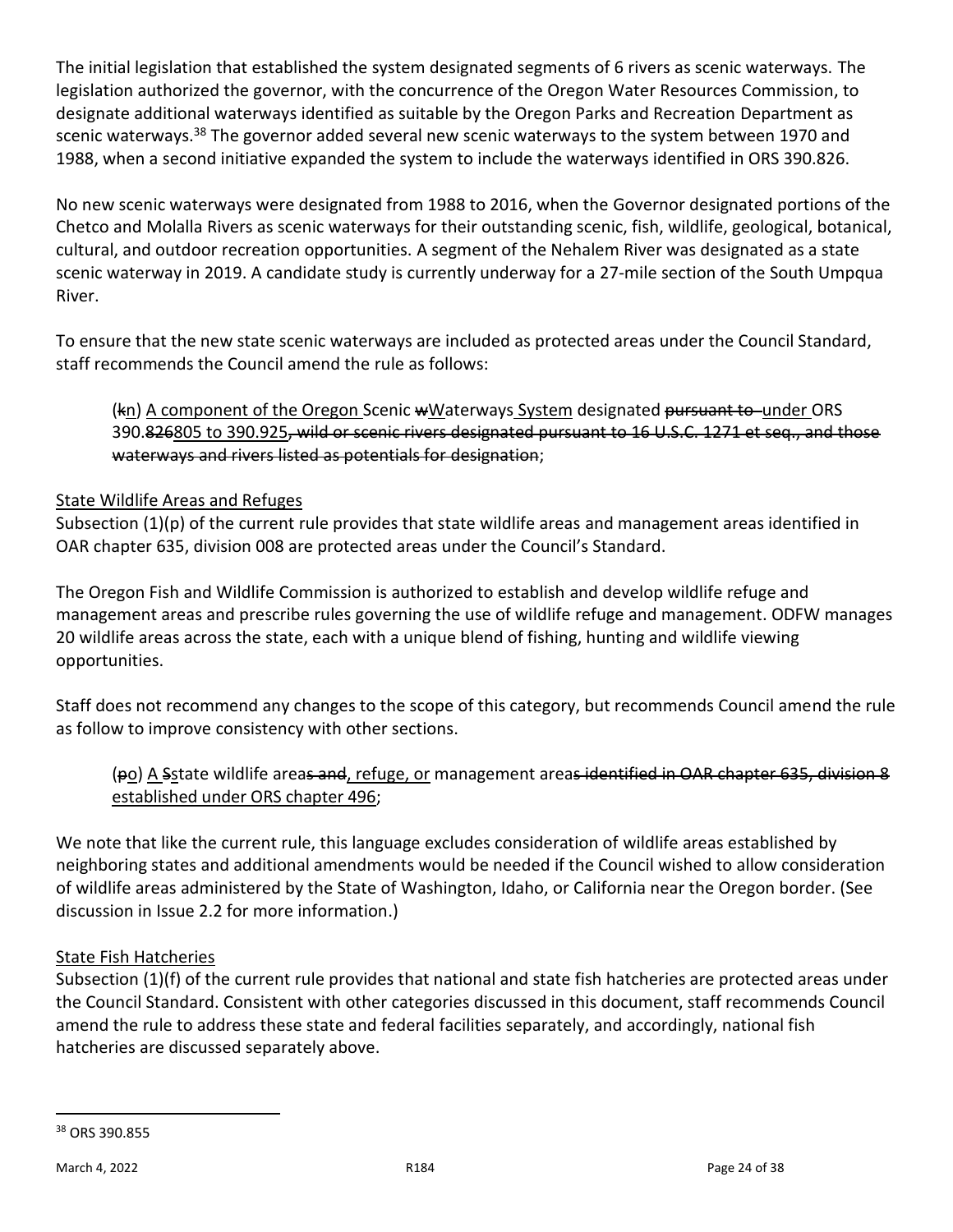As of 2019, ODFW managed 32 hatcheries, 5 off site rearing ponds, and 8 smolt acclimation / adult trapping facilities. Many of ODFW's hatcheries have been in continuous operation from the early 1900's. ODFW's fish hatchery programs are guided by the Native Fish Conservation Policy, the Oregon Fish Hatchery Management Policy and the Fish Health Management Policy. Fish management goals and hatchery program planning respond to the Oregon Plan for Salmon and Watersheds and other local, tribal, state, and federal watershed interests and guidelines.

To address state fish hatcheries, staff recommends the Council amend the rule to add a new subsection:

### (p) A state fish hatchery established under ORS chapter 496 or 506;

We note that like the current rule, this language excludes consideration of state fish hatcheries established in neighboring states and additional amendments would be needed if the Council wished to allow consideration of hatcheries administered by the State of Washington, Idaho, or California near the Oregon border. (See discussion in Issue 2.2 for more information).

#### OSU Agricultural Experimental Areas, Experiment Stations, and Research Centers

Subsections 1(l) and (m) of the rule provide that experimental areas and agricultural experimental stations established by Oregon State University College of Agriculture are included as protected areas under the Council's Standard.

The Hatch Act of 1887 provided federal funding for agricultural experiment stations at land-grant colleges in each state and territory. The Oregon Agricultural Experiment Station was created the following year, and the first branch station in Union, Oregon was opened in 1901. Since then the program has expanded to include experimental areas, stations, and research centers across the state. ORS chapter 567 codifies Oregon State University's authority to establish and operate the experiment station and branch stations and centers, which includes both the experimental areas and experiment station listed in the current rule.

No new areas have been added since the rule was last amended, but some of the branch stations have reorganized. For clarity, staff recommends Council combine the two subsections related to the OSU experiment station and associated areas as follows:

(l) Experimental areas established by the Rangeland Resources Program, College of Agriculture, Oregon State University: the Prineville site, the Burns (Squaw Butte) site, the Starkey site and the Union site; (mq) An Aagricultural experimental stations, experimental area or research center established by the College of Agriculture, Oregon State University under ORS chapter 567, including but not limited to: Coastal Oregon Marine Experiment Station, Astoria. Mid-Columbia Agriculture Research and Extension Center, Hood River. Agriculture Research and Extension Center, Hermiston. Columbia Basin Agriculture Research Center, Pendleton. Columbia Basin Agriculture Research Center, Moro. North Willamette Research and Extension Center, Aurora. East Oregon Agriculture Research Center, Union. Malheur Experiment Station, Ontario. Eastern Oregon Agriculture Research Center, Burns. Eastern Oregon Agriculture Research Center, Squaw Butte. Central Oregon Experiment Station, Madras. Central Oregon Experiment Station, Powell Butte.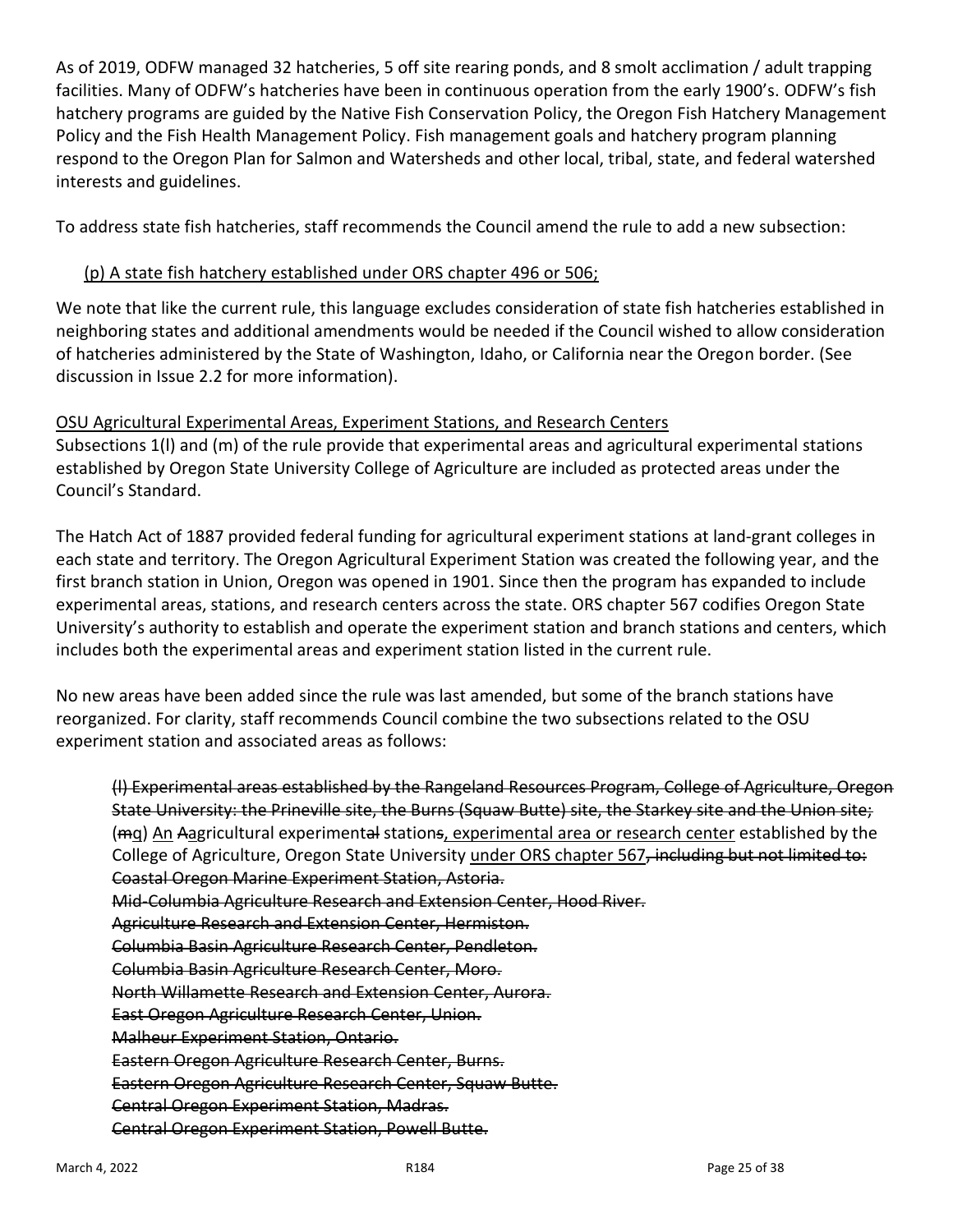Central Oregon Experiment Station, Redmond. Central Station, Corvallis. Coastal Oregon Marine Experiment Station, Newport. Southern Oregon Experiment Station, Medford. Klamath Experiment Station, Klamath Falls;

#### OSU Research Forests

Section (1)(p) of the current rule provides that research forests established by Oregon State University's College of Forestry are protected areas under the Council's Standard. Oregon State University currently manages ten forest tracts spread throughout Oregon, totaling 15,000 acres. This includes two new research forests which were added since the rule was last amended. The College of Forestry also collaborates on research and management activities on Federal Experimental Forests, which we have recommended be added to the category describing administratively designated federal protected areas above. Staff does not recommend changes to the scope of this category other than removing the list of specific research forests and tracts:

(ar) A research forests established by the College of Forestry, Oregon State University under ORS 526.215, including but not limited to McDonald Forest, Paul M. Dunn Forest, the Blodgett Tract in Columbia County, the Spaulding Tract in the Mary's Peak area and the Marchel Tract;

We note that the legislature is currently considering a proposal to establish the Elliott State Research Forest, which would be administered by an independent public body rather than OSU. If this proposal passes while this rulemaking is ongoing, staff recommends that the rule be amended to include it as a protected area as well.

### **Issue 5 – Outstanding Resource Waters**

**Affected Rules:** OAR 345-022-0040(1)

**Issue Description:** The current rule does not list Outstanding Resource Waters as Protected Areas.

**Background:** Outstanding Resource Waters are high quality waters that constitute an outstanding state resource due to their extraordinary water quality or ecological values, or where special protection is needed to maintain critical habitat areas. Outstanding Resource Waters are nominated by the Oregon Department of Environmental Quality and designated by the Environmental Quality Commission.

Oregon's Outstanding Resource Water policy is part of the state's antidegradation policy, and as such, its implementation is part of the Department of Environmental Quality's delegated authority to issue Non-Point Discharge Elimination System Permits and water quality certifications under section 401 of the Clean Water Act.

Oregon's Outstanding Resource Waters are the North Fork Smith River and its tributaries and associated wetlands, as listed in OAR 340-041-0305(4), which were designated by the Commission in 2017.<sup>39</sup> The North Fork Smith River is considered a Protected Area as a Wild & Scenic River. On Jan. 21, 2021, the Oregon Environmental Quality Commission designated Crater Lake and Waldo Lake as Outstanding Resource Waters in the state of Oregon. These are also considered protected areas under the Council's standard.

<sup>39</sup> See OAR 340-041-0004(8)(d).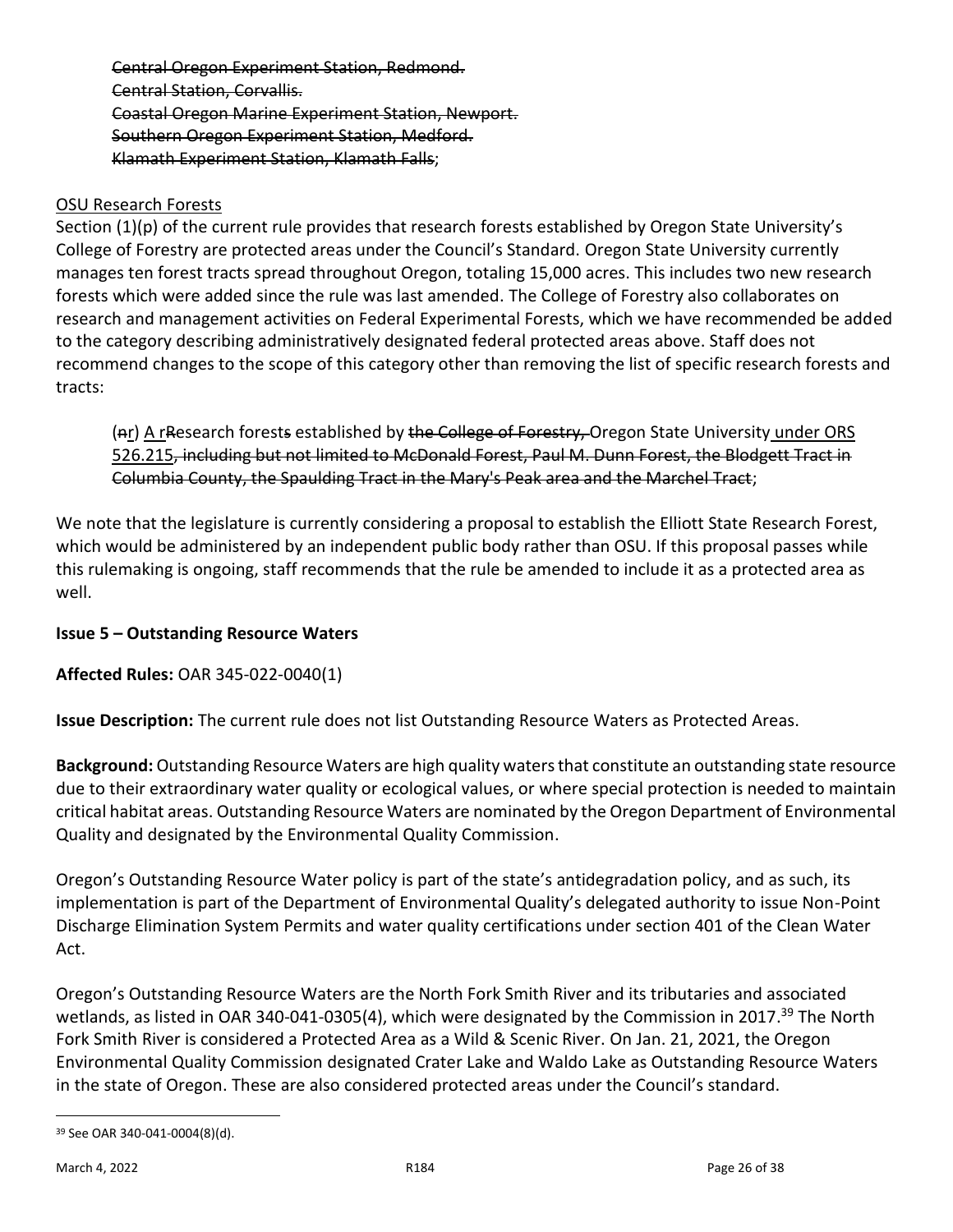The Commission has identified National Wild and Scenic Rivers, State Scenic Waterways, and water bodies in State and National Parks, State and National Wildlife Refuges, and Wilderness Areas as priority for nomination as Outstanding Resource Waters, so it is likely that many Outstanding Resource Waters would be considered protected areas under the current rule.

### **Alternatives:**

*1. Make no changes. 2. Amend OAR 345-022-0040(1) to add Outstanding Resource Waters to the list of protected areas.*

# **Discussion:**

# *1. Make no changes.*

The Environmental Quality Commission prioritizes waters with existing protections for consideration as Outstanding Resources Waters, and as such, most new designations are likely to be for waters that are already Protected Areas. As such, these waters may already be adequately addressed under the current rule.

*2. Amend OAR 345-022-0040(1) to add Outstanding Resource Waters to the list of protected areas.* Amending the rule would ensure that all future waters designated for protection by the EQC are protected under the Council standard. We note that while this would improve consistency between the two agencies, the Council generally does not make decisions on compliance in areas where authority has been delegated by the federal government to another state agency and because the protection of Outstanding Resource Waters is implemented as part of the state's antidegradation policy under the Clean Water Act, it may not be appropriate for the Council to separately require compliance under its Standard.

**Recommendation:** Because Oregon's Outstanding Resource Water policy is part a federally delegated program under the Clean Water Act, staff recommends Council make no changes at this time, as described in Alternative 1.

# **Issue 6 – Linear Facilities Located in Protected Areas**

**Issue Description:** The current rule may permit a transmission line or natural gas pipeline to be sited in a protected area when other lesser impact alternatives are available.

**Background:** OAR 345-022-0040(2) allows the Council to issue a site certificate "for a transmission line or a natural gas pipeline or for a facility located outside a protected area that includes a transmission line or natural gas or water pipeline as a related or supporting facility located in a protected area \* \* \* *if other alternative routes or sites have been studied and determined by the Council to have greater impacts."* Emphasis added.

An applicant for a site certificate for a facility that is or includes a transmission line or natural gas pipeline that qualifies as an "energy facility" under ORS 469.300 is required to provide an alternatives analysis of at least two corridors, or an explanation of why alternate corridors are unlikely to better meet the applicant's needs and satisfy the Council's standards in its Notice of Intent.<sup>40</sup> The Applicant must expand on this analysis in its application, by providing a corridor selection assessment that explains its reasons for selecting the corridors based on an evaluation of relative impacts to resources protected under the Council standards.<sup>41</sup>

<sup>40</sup> OAR 345-020-0011(1)(d)

<sup>41</sup> OAR 345-021-0010(1)(b)(D)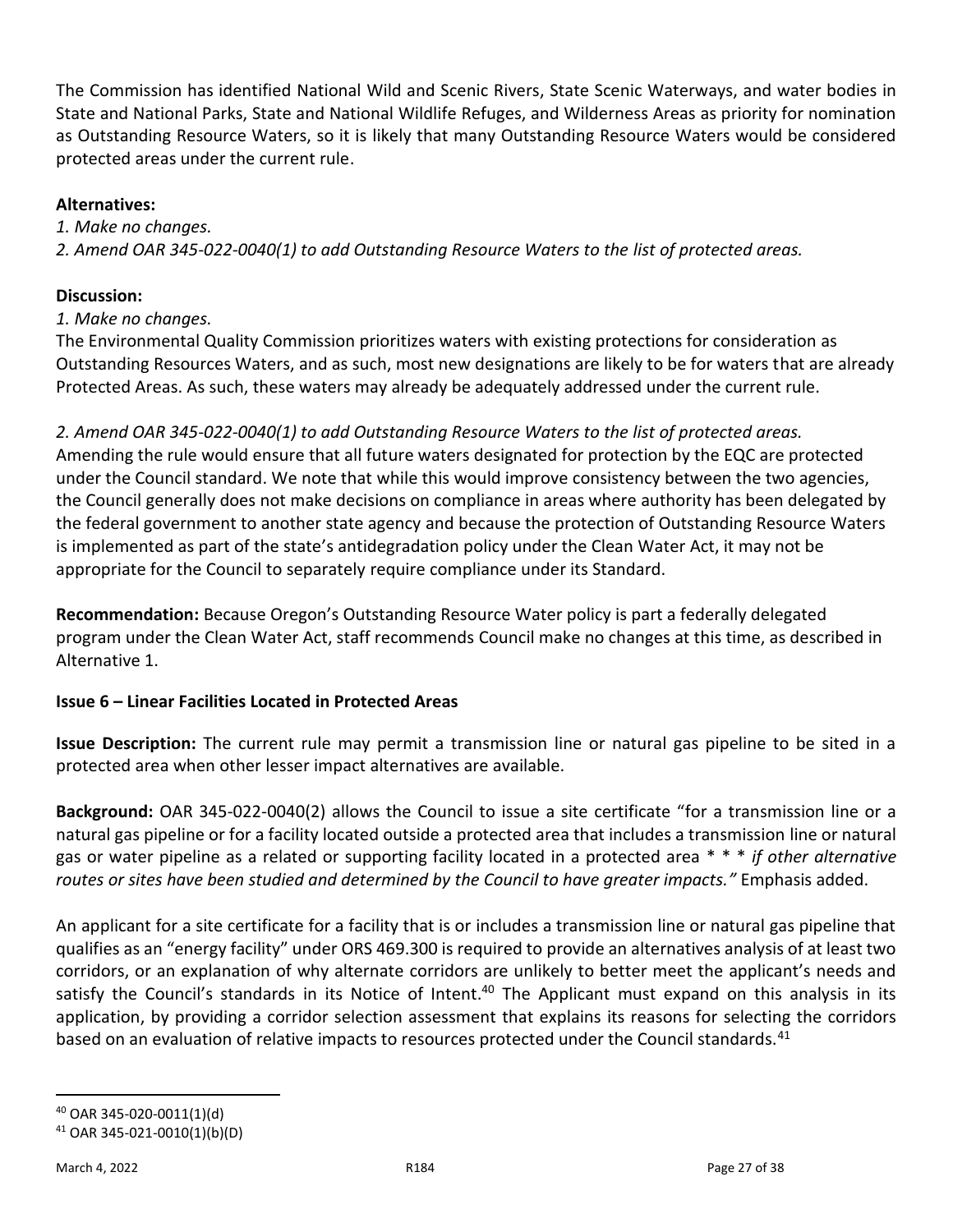Staff believes the standard is intended to allow a transmission line or pipeline to pass through a protected area when the corridor selection assessment shows that greater impacts to resources cannot be avoided, but the rule language could be interpreted to provide that a linear facility may be sited in a protected area when other lesser impact alternatives are available as long as there is at least one alternative that would have greater impacts. The rule is also ambiguous as to whether impacts to all resources protected by Council standards should be considered when determining whether the exception is justified, or just impacts to protected areas.

### **Alternatives:**

### *1. Make no changes.*

*2. Amend rule to allow Council to issue a site certificate for a transmission line or pipeline located in a protected area when Council finds that no alternative routes or sites that would have lesser impacts are practicable.*

*3. Amend rule to allow Council to issue a site certificate for a transmission line or pipeline located in a protected area when Council finds that "other reasonable routes or sites have been studied and determined to have greater impacts."*

# **Discussion:**

# *Alternative 1. Make no changes.*

Some stakeholders have commented that while there may be some ambiguity about the extent and nature of the analysis required to demonstrate that a linear facility qualifies for the exemption, the risk of abuse by an applicant are largely theoretical and could be addressed by the Council if they were to arise. For this reason, the Council may wish to resolve the potential ambiguity in the rule through the siting review process if an issue were to arise rather than through prior rulemaking.

*Alternative 2. Amend rule to allow Council to issue a site certificate for a transmission line or pipeline located in a protected area when Council finds that reasonable alternative routes or sites have been studied and that the proposed route would result in lesser impacts on resources protected by Council's standards.* The Council could resolve some of the ambiguity in rule by requiring evidence that alternatives that avoid the protected have been considered and that the selected route has the least impact. A stakeholder raised concerns that this approach would be problematic as it could potentially require an applicant to study "an infinite number of alternatives" in order to prove that there is no alternative route with lesser impacts. Staff agreed that this is not the intent and amended the proposed alternative to include a reasonableness standard for the required alternatives assessment. Some stakeholders noted that federal processes require avoidance of impacts "when practicable" and recommended that the Council utilize a similar standard for determining when the route selection analysis for a linear facility is adequate. While staff believes the reasonableness standard would largely accomplish the same goal, we note that Council could amend this proposed alternative to more closely match the practicability language found in the National Environmental Policy Act if it wished.

# *3. Amend rule to allow Council to issue a site certificate for a transmission line or pipeline located in a protected area when Council finds that "other reasonable routes or sites have been studied and determined to have greater impacts."*

A stakeholder recommended that rather than significantly altering the construction of the current standard the Council could consider amending the existing language to require a finding that "other *reasonable* routes or sites have been studied and determined to have greater impacts." This would address the potential for abuse of the exemption by only allowing consideration of reasonable routes, and staff assumes that the reasonableness of the routes considered could be determined through the information provided in the corridor selection assessment. Some stakeholders raised concerns that the current requirements for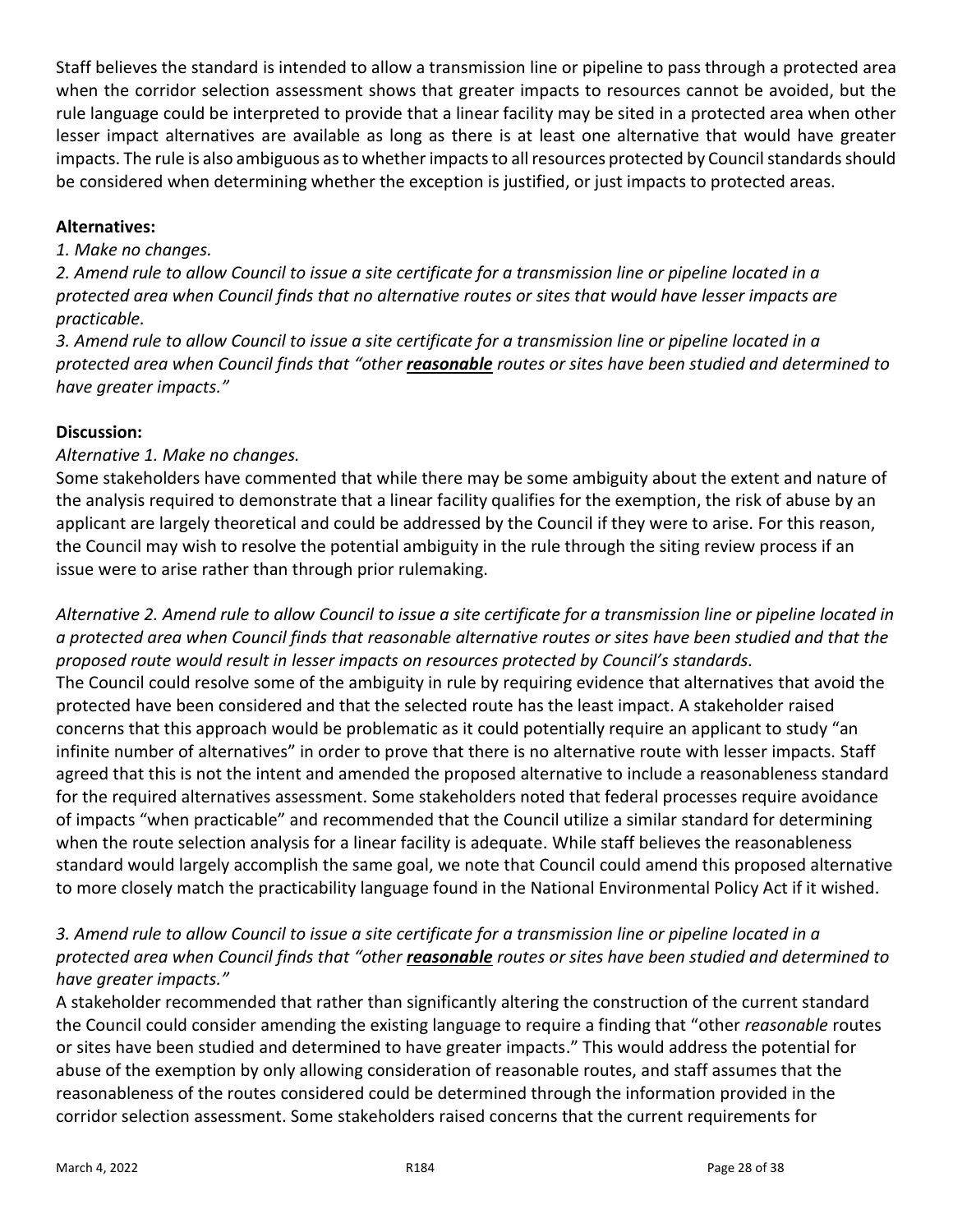alternatives analyses were generally insufficient, and that it would be appropriate to expand the alternatives applicant is required to study.

**Recommendation:** To clarify ambiguity in the existing rule, and to specify that an applicant must have studied reasonable alternatives to qualify for the exception from the Protected Areas standard under OAR 345-022- 0040(2), staff recommends that consistent with Alternative 2, the Council amend the rules as follows:

(2) Notwithstanding section  $(1)(a)$ , the Council may issue a site certificate for:

(a) aA facility that includes a transmission line, or a natural gas pipeline or for a facility located outside a protected area that includes a transmission line or natural gas or water pipeline as a related or supporting facility located in a protected areaidentified in section (1), if the Council determines that other reasonable alternative routes or sites have been studied and determined by the Council to have greater impacts that the proposed route or site is likely to result in fewer adverse impacts to resources or interests protected by Council standards; or

(b) Notwithstanding section (1), the Council may issue a site certificate for s Surface facilities related to an underground gas storage reservoir that have pipelines and injection, withdrawal or monitoring wells and individual wellhead equipment and pumps located in a protected area, if the Council determines that other alternative routes or sites have been studied and determined by the Council to be are unsuitable.

Staff acknowledges that some stakeholders raised issues with the requirements for alternative analyses in the Council's rules in general, and that additional changes to the rules for the corridor selection assessment in division 020 may be warranted. We also note that the proposed change largely mirrors the balancing determination allowed under OAR 345-022-0000, and that this rule may actually be redundant. Staff does not recommend amending these rules without additional stakeholder engagement as it could impact issues that extend beyond the scope of this rulemaking. As a result, the Council may wish to forgo amending the rule now and consider these issues further in the Council's Application Process Review rulemaking.

### **Issue 7 – State Scenic Resources**

### **Affected rules:** OAR 345-022-0080

**Issue description:** The Scenic Resources standard does not specify that scenic resources and values identified as significant or important in state land management plans are protected under the standard.

**Background:** To issue a site certificate, the Scenic Resources Standard requires the Council to find that the design, construction and operation of the facility, taking into account mitigation, is not likely to result in significant adverse impact to scenic resources and values identified as significant or important in local land use plans, tribal land management plans and federal land management plans for any lands located within the analysis area described in the project order.

The rule does not include scenic resources identified in state land management plans. While some state scenic resources, such as state scenic waterways, are already considered to be protected areas, others, such as state scenic byways designated by the Oregon Department of Transportation, or Oregon Scenic Trials or Bikeways designated by the Oregon Parks and Recreation Department, are not.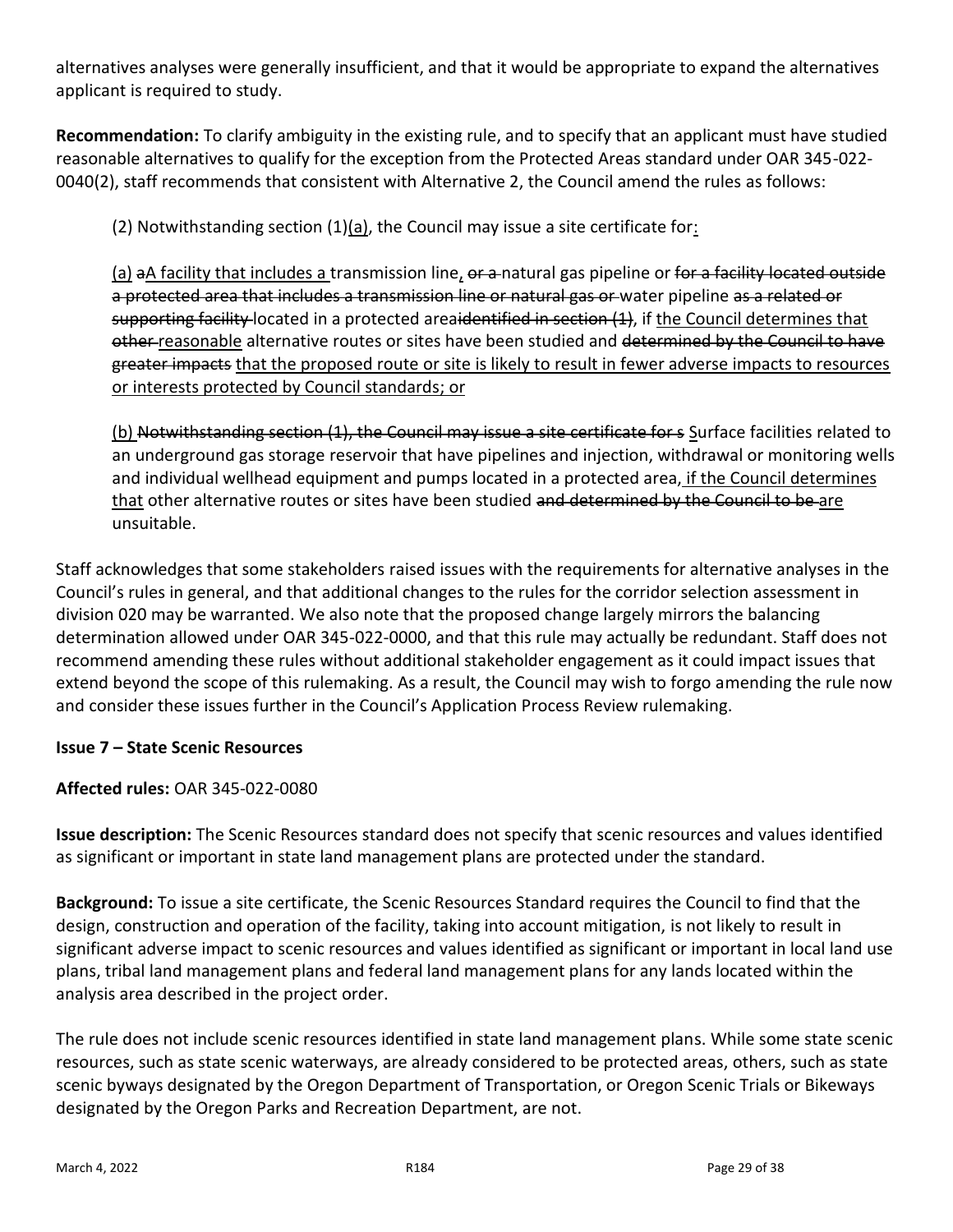#### **Alternatives:**

### *1. Make no changes*

*2. Amend rule to specify that scenic resources identified as significant or important in state land management plans are protected by the Scenic Resources Standard.*

*3. Amend rule to specify that scenic resources identified as significant or important in state and regional land management plans are protected by the Scenic Resources Standard.*

*4. Amend rule to specify that any scenic resource identified as significant or important by a reviewing agency is protected by the Scenic Resources Standard.*

#### **Discussion:**

*Alternative 1. Make no changes*

Scenic resources identified in state management plans may also be inventoried in local government comprehensive plans, so it may be appropriate for Council to make no changes. We do note, however, that many counties have not completed a scenic resources inventory as this is not required for compliance with the statewide planning goals.

### *Alternative 2. Amend rule to specify that scenic resources identified as significant or important in state land management plans are protected by the Scenic Resources Standard.*

Some scenic resources which are identified in state land management plans are either not included in a local plan or are located in an area with no local inventory of scenic resources. To ensure these resources are included, the Council could amend the rule to add state land management plans as described in Alternative 2. One stakeholder recommended that state plans should not be included in the standard, because unlike other land use plans, the state plans are not comprehensive in scope, are not subject to public review and input, and are not regularly revised. The stakeholder also noted that state lands that meet the definition of a protected area or recreational opportunity are already evaluated for potential visual impacts.

*Alternative 3. Amend rule to specify that scenic resources identified as significant or important in state and regional land management plans are protected by the Scenic Resources Standard.*

A stakeholder recommended that in addition to adding state plans to the rule as described in Alternative 2, the Council also add regional plans to ensure that plans adopted by multiple jurisdictions are included.

# *Alternative 4. Amend rule to specify that any scenic resource identified as significant or important by a reviewing agency or member of the public is protected by the Scenic Resources Standard.*

A stakeholder recommend the Council amend the rule to use an alternative approach to identify significant or important scenic resources. This approach would allow scenic resources that are not identified in a land use or resource management plan but are identified as significant or important by a reviewing agency, local government, or interested member of the public to be considered under the rule. Staff notes that a more open process would likely result in a more comprehensive assessment of what scenic resources could be impacted by a proposed facility, but that additional work may be needed to develop procedures and criteria for the nomination and evaluation of scenic resources.

**Recommendation**: Staff recommends Council amend the rule to include significant or important scenic resources identified in state or regional land management plans, to ensure that these resources are protected under the Council's Scenic Resources Standard as described in Alternative 3:

**OAR 345-022-0080(1)** Except for facilities described in section (2), to To issue a site certificate, the Council must find that the design, construction and operation of the facility, taking into account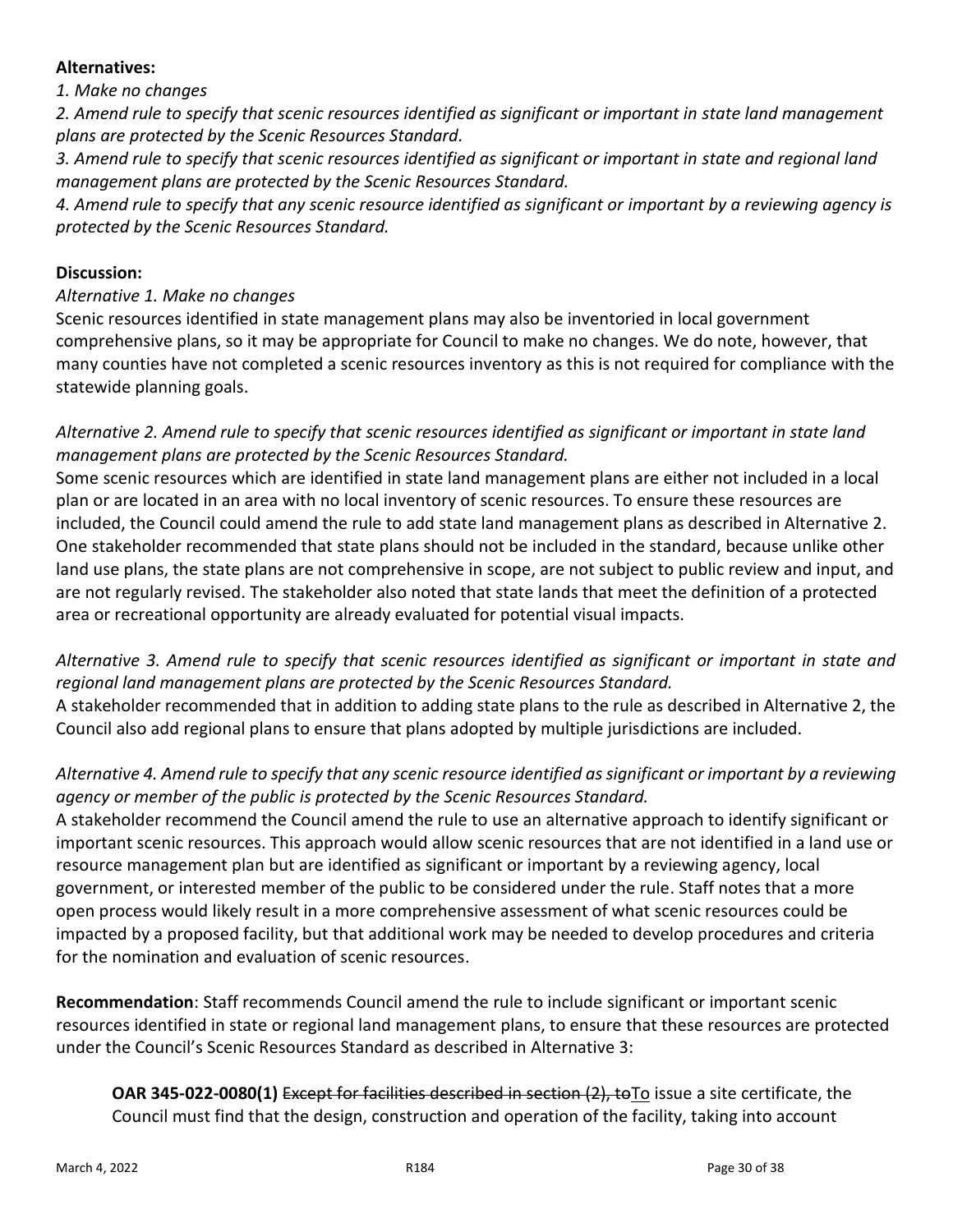mitigation, are not likely to result in significant adverse visual impacts to significant or important scenic resources and values identified as significant or important in local land use plans, tribal land management plans and federal land management plans for any lands located within the analysis area described in the project order.

(3) A scenic resource is considered to be significant or important if it is identified as significant or important in a land use management plan adopted by one or more local, tribal, state, or federal government or agency. (NOTE: Also see recommendation for Issue 2.)

Staff acknowledges that relying on land use plans and land resource management plans to identify significant or important scenic resources presents some challenges. This is further complicated by the fact the under Statewide Planning Goal 5, local governments are only encouraged, but not required, to identify scenic views and sites in a comprehensive plan.<sup>42</sup> As such, staff believes that further consideration of Alternative 4 may be appropriate, but we do not have enough information at this time to recommend Council pursue this option and recommend it be considered further in future rulemaking.

## **Issue 8 – Applicability of Updated Rules and Standards**

**Issue description:** A stakeholder recommended that the application of new rules or standards to an application for Site Certificate that is under review on or before the effective date of the rules could prejudice the applicant.

**Background:** In response to the Department's request for recommendations on this rulemaking, a stakeholder raised concerns that applicants could be prejudiced if procedural rules or amended standards resulting from this process were applied during the review of their application, and recommended the Council avoid applying new rules to projects currently under review when doing so would require the applicant to return to earlier stages of process in order to comply.

Under ORS 469.503(1), to issue a site certificate, the Council must find that the facility complies with the applicable standards adopted by the council pursuant to ORS 469.501 or the overall public benefits of the facility outweigh any adverse effects on a resource or interest protected by the applicable standards the facility does not meet. This requirement is further codified in OAR 345-022-0000, the Council's General Standard of Review.

As noted elsewhere in this document, in making the finding of compliance with the statewide planning goals required under ORS 469.504(1)(b)(a), the Council must apply substantive applicable criteria and local land use regulations in effect on the date the application is submitted. There is not a similar "goal post" associated with other findings required under ORS 469.503, however, as referenced in ORS 469.503(3) the scope of laws, rules, and standards the Council must make findings on is controlled by the project order.

As described in ORS 469.330, the primary function of the project order is to establish the statutes, administrative rules, council standards, local ordinances, application requirements and study requirements for the site certificate application. While it is clear that the project order is intended to control which laws, rules, and standards apply to the review of an application, it is less clear if it controls the version of laws, rules, and standards that are applicable as well. We note that under the Administrative Procedures Act, a "rule" is

<sup>42</sup> OAR 660-015-0000(5)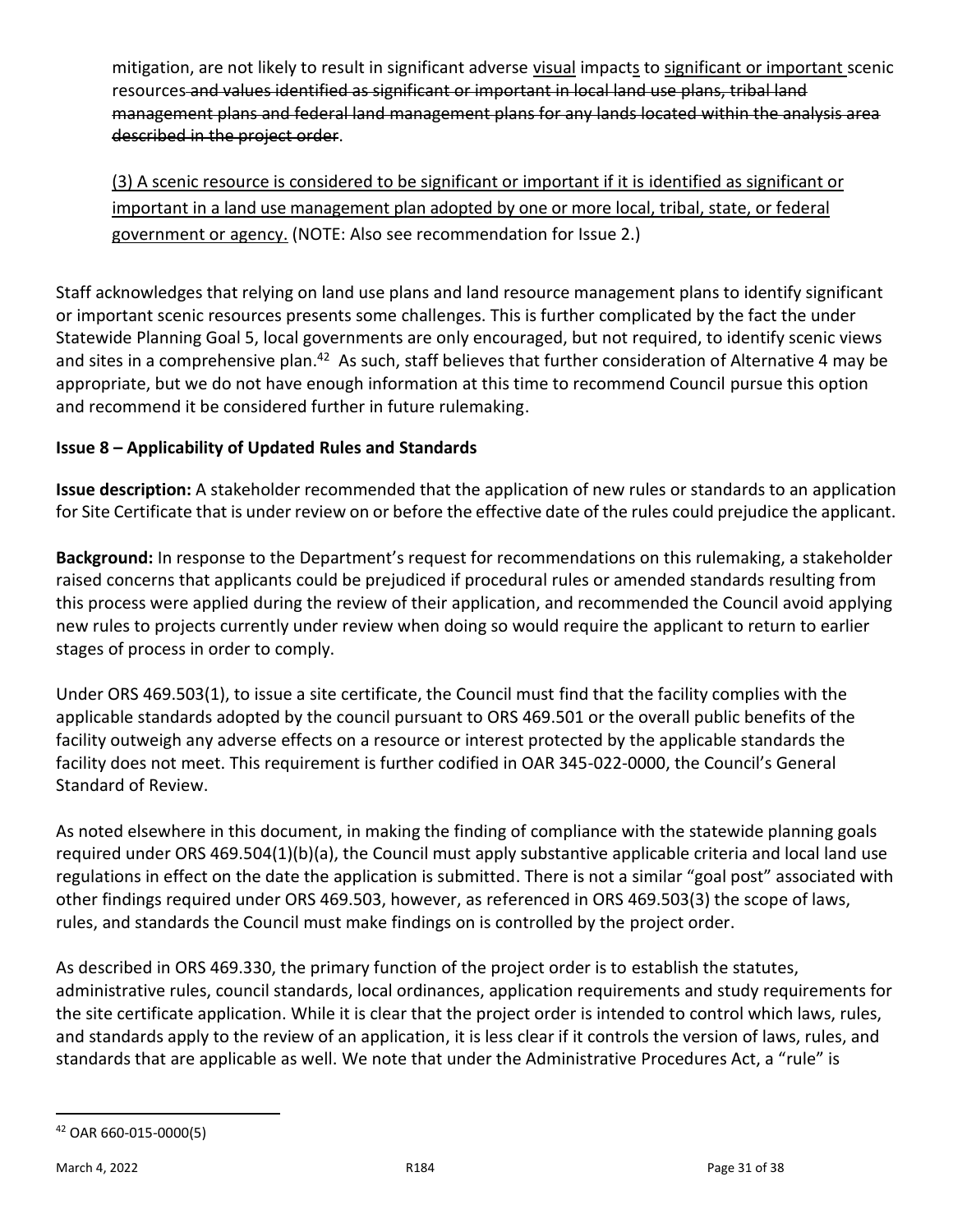defined to include any amendment of a prior rule, so it may be implied that this is the case.<sup>43</sup> Because the project order can be amended by the Council or Department at any time, this would allow new rules or standards to be applied to a facility if the Council found it to be appropriate.

While the Council's rules are silent on how applicability should be determined, it does appear that the Council contemplated the application of new rules or standards to a facility under review:

**OAR 345-001-0020(3)** When the Council deems appropriate, it may adopt additional rules on matters within its jurisdiction. The Council shall adopt any additional rules relating to site certificates sufficiently in advance of the close of testimony in a contested case proceeding on a site certificate to allow parties to address the rule, or if after the close of testimony, in sufficient time to allow the parties an opportunity to supplement their testimony to offer evidence relating to the new rule.

OAR 345-001-0020 has not been amended since 2007, and it is unclear how, or if, this rule has been applied in the past.

### **Alternatives:**

1. *Take no specific action*

*2. Amend OAR 345-001-0020 to clarify that the Council will review an application based on the rules in effect on the date of filing.* 

*3. Adopt a provision in each affected rule or division of rules explaining that applicability of rules and Council standards is determined by the date of filing.*

### **Discussion:**

### Alternative 1. *Take no specific action*

Neither the rule, nor statute, are clear on the issue of applicability, but this is an issue that goes well beyond the scope of the three standards under consideration, so the Council may wish to address this issue through subsequent rulemaking. With no specific action, the Council would likely be required to apply any newly adopted standards or rules to the review of any applications or requests for amendment currently before the Council. This could be problematic for projects that have already submitted applications or for which the Department has already issued a Draft Proposed Order.

# *Alternative 2. Amend OAR 345-001-0020 to clarify that the Council will review an application based on the rules in effect on the date of filing.*

The Council could adopt a rule of general applicability specifying that the Council will only apply rules in effect at the time that an application is submitted to the review of a proposed facility. As noted above, this would likely have implications beyond the scope of the three standards under consideration, and it is not clear if such a rule would be consistent with ORS 469.401.

# *Alternative 3. Adopt a provision in each affected rule or division of rules explaining that applicability of rules and Council standards is determined by the date of filing.*

Staff acknowledges, however, that applying the new procedural requirements or substantive standards recommended in this rulemaking to the review of an application that is before the Council could result in substantial additional time and costs for applicants. To limit disruptions associated with this rulemaking, the

<sup>43</sup> ORS 183.310(9) (9) "Rule" means any agency directive, standard, regulation or statement of general applicability that implements, interprets or prescribes law or policy, or describes the procedure or practice requirements of any agency. The term includes the amendment or repeal of a prior rule \* \* \*"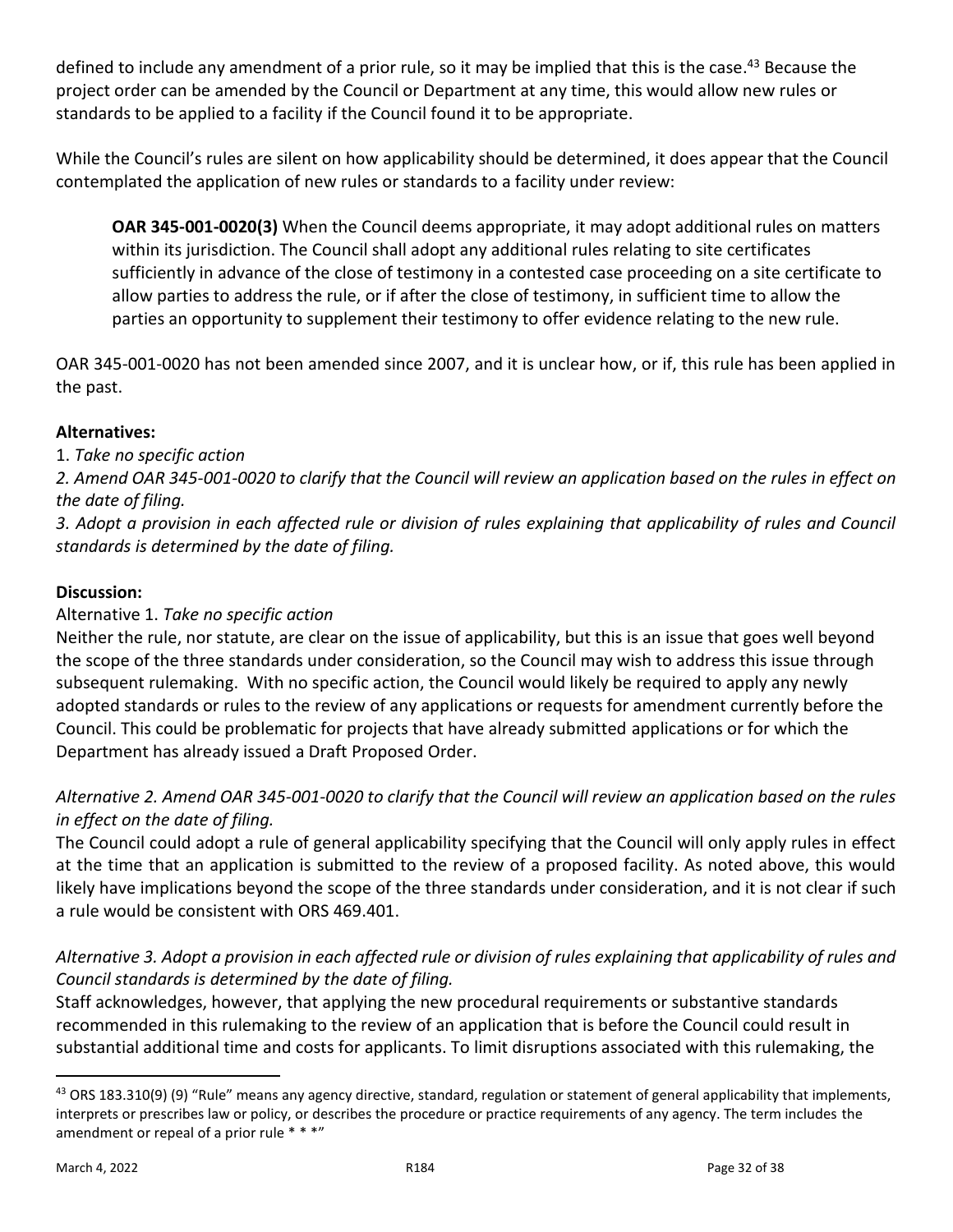Council could specify that any newly adopted substantive rules will only apply prospectively, and that the previous version of the rule will continue to apply to any application which was complete as of the date of adoption.

**Recommendation:** Staff recommends Council adopt a provision in each affected rule specifying that changes only apply to applications filed on or after the effective date of the rule, as described in Alternative 3. As an example, staff recommends the following section be added to OAR 345-022-0040:

(4) The Council shall apply the standard adopted under Administrative Order EFSC 1-2007, filed and effective May 15, 2007, to the review of any Application for Site Certificate or Request for Amendment that was determined to be complete under OAR 345-015-0190 or 345-027-0363 before the effective date of this rule.

Staff recommends the Council consider adopting a general applicability rule in future rulemaking.

## **Issue 9 – Methodology for Visual Impact Analyses**

**Issue description:** Several stakeholders recommended that more specificity is needed in how the Council evaluates visual impacts under the Protected Areas, Scenic Resources, and Recreation Standards.

**Background:** To demonstrate compliance with the Protected Areas, Scenic Resources and Recreation Standards, the applicant is required to describe and evaluate potential visual impacts to protected resources in the application. While some specificity is given to the types of impacts that must be considered, no specific methodology for conducting the analysis is prescribed. Several stakeholders have recommended that the Council require specific methodologies or standards for the visual impact assessments used to demonstrate compliance with the standards.

### **Alternatives:**

*1. Make no changes* 

*2. Specify that one or more established methodologies must be used for visual impacts assessments 3. Adopt new rules specifying methods for assessing the visual impacts of energy facilities.*

### **Discussion:**

### *Alternative 1. Make no changes*

As described above, the application requirements under OAR 345-021-0010 and the applicable Council standards do not prescribe or require specific methodologies for impact assessments, but the applicant is required to conduct an assessment that provides sufficient evidence for the Council to determine compliance with the applicable standard. While the Council or Department have established clear expectations or guidelines for what that entails, the applicant would be required to provide additional information if the assessment was determined to be inadequate. Most applicants have chosen to adapt one of the established methods for their review, but there can be significant variation in how the application is applied.

### *Alternative 2. Specify that one or more established methodologies must be used for visual impacts assessments.*

Several stakeholders recommended that the methodologies developed by federal agencies, including the U.S. Forest Service's Scenery Management System or the Bureau of Land Management's Visual Resource Management System, may be suitable for assessing visual impacts in the siting process. The stakeholders commented that requiring use of one of these established methodologies would improve consistency of the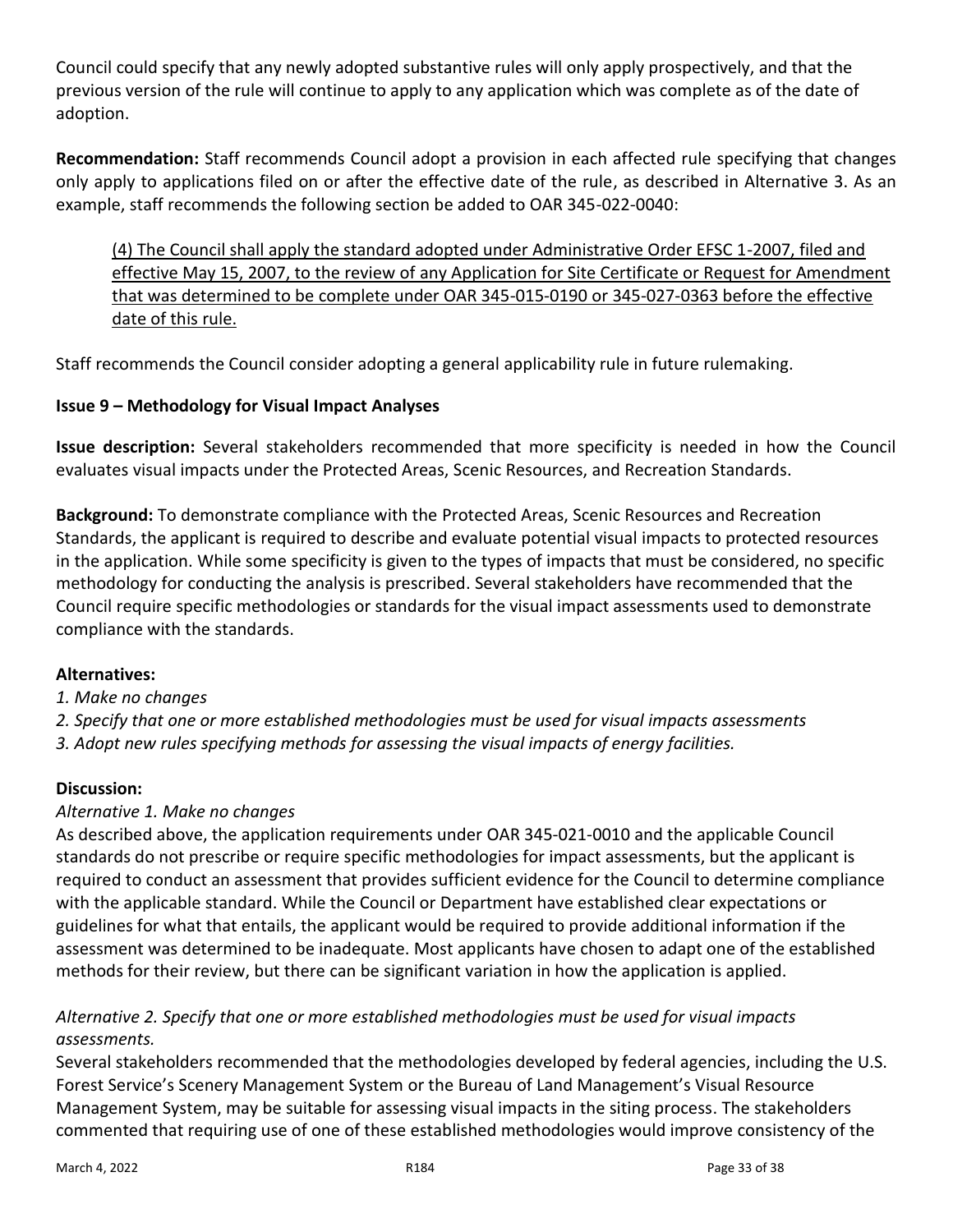evaluations provided to Council and make the process easier to understand for the public. While stakeholders expressed a strong preference that the selected methodology be used without significant alteration, most agreed that some flexibility should be granted, and that applicants should be able to choose which established methodology or methodologies were appropriate for their project. It should be noted that these methodologies were developed within the context of existing federal land management programs, and not all elements may translate to the siting review process. For example, both the U.S. Forest Service and BLM have conducted extensive assessments of the baseline conditions and visual qualities of lands within their jurisdiction, and it is very unlikely that similar information is available for the private lands on which the majority of energy facilities are located.

*Alternative 3. Adopt new rules specifying methods for assessing the visual impacts of energy facilities.* As an alternative, the Council could develop its own methods for assessing the visual impacts of energy facilities. This would ensure the use of evidence-based and standardized methods that were tailored specifically to the siting review process. Several stakeholders have pointed out that, while there could be some benefits to this approach, the Council would likely need extensive technical assistance to development and implement such a system, and there is a high risk that the methods could become obsolete.

**Recommendation:** Staff agrees that there could be significant improvements to the way visual impacts are identified and evaluated within the siting review process. Ultimately, requiring one or more established methodologies to be used in visual impact assessments prepared for an application for site certificate, as described in Alternative 2, would provide the most clarity, consistency, and durability, of the alternatives considered, but due to the highly technical nature of visual impacts assessments and lack of consensus on what methods are appropriate, staff believes that a separate rulemaking process to identify and fully vet appropriate methods is warranted. In lieu of significant changes, staff has proposed some clarifying changes to OAR 345-021-0010(1)(r) to outline the basic visual assessment process:

(r) Exhibit R. An analysis of significant potential visual impacts of the proposed facility, if any, on significant or important scenic resources-identified as significant or important in local land use plans, tribal land management plans and federal land management plans for any lands located within the analysis area, providing evidence to support a finding by the Council as required by under OAR 345-022-0080, including:

(A) An list of the inventory of scenic resources identified as significant or important in a land use management plan adopted by one or more local, tribal, state, or and-federal government or agency-plans that address applicable to lands within the analysis area for scenic resources. The applicant must provide a list of the land management plans reviewed in developing the inventory and;

(B) Identification and description of the scenic resources identified as significant or important in the plans listed in (A), including a copy of the relevant portions of the management plans that identifies the resource as significant or important;

(B) A map or maps showing the location of the scenic resources described under paragraph (A) in relation to the site of the proposed facility;

(C) A description of the methodology the applicant used to identify and assess significant potential adverse-visual impacts to the scenic resources identified in paragraph (BA);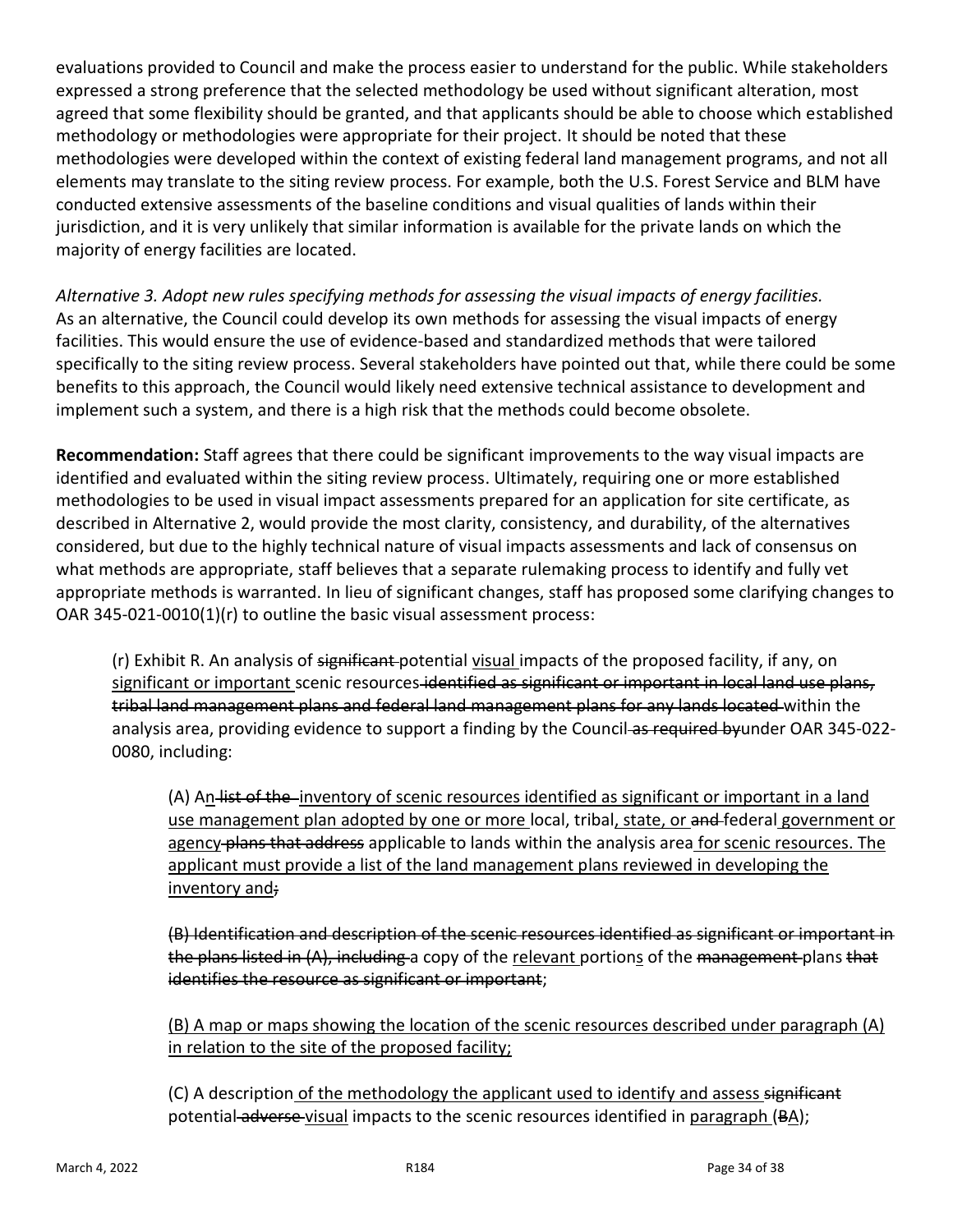(D) Identification of potential visual impacts to the scenic resources identified in paragraph (A), including, but not limited to, impacts such as:

(i) Loss of vegetation or alteration of the landscape as a result of construction or operation; and

(ii) Changes in landscape character or quality due to Visual impacts of facility structures or plumes; and

(iii) Loss of visibility due to air emissions or other pollution resulting from facility construction or operation of the proposed facility;

## (E) An assessment of the significance of the visual impacts described under paragraph (D);

(DF) A description of Tthe measures the applicant proposes to avoid, reduce or otherwise mitigate any potential significant adverse visual impacts; and

### (E) A map or maps showing the location of the scenic resources described under (B); and

(FG) The applicant's proposed monitoring program, if any, for impacts to scenic resources.

#### **Issue 10 – Criteria for Important Recreational Opportunities**

**Issue description:** A stakeholder recommended the Council clarify the criteria for identifying important recreational opportunities.

**Background:** Under ORS 469.501, the Council is required to adopt standards for the siting, construction, operation and retirement of facilities. Among the subjects these standards may address are the impacts of the facility on recreation, scenic, and aesthetic values. The Council has adopted a standard requiring the Council to find that the design, construction and operation of a facility, taking into account mitigation, is not likely to result in significant adverse impact to important recreational opportunities under OAR 345-022-0100.

Under the standard, the applicant must identify all recreational opportunities in the analysis area and make recommendations as to their importance. The Council retains the discretion to determine which recreational opportunities are "important" based on the criteria in rule, including: (a) Any special designation or management of the location; (b) The degree of demand; (c) Outstanding or unusual qualities; (d) Availability or rareness; (e) Irreplaceability or irretrievability of the opportunity."

In response to the Council's request for recommendations for this project, a stakeholder recommended the Council consider clarifying the definition of important recreational opportunities and the factors used to judge importance. The stakeholder recommended that clarification of these terms may increase the consistency of analysis conducted for potential recreational opportunities.

#### **Alternatives:**

*1. Make no changes 2. Clarify the criteria used to judge importance*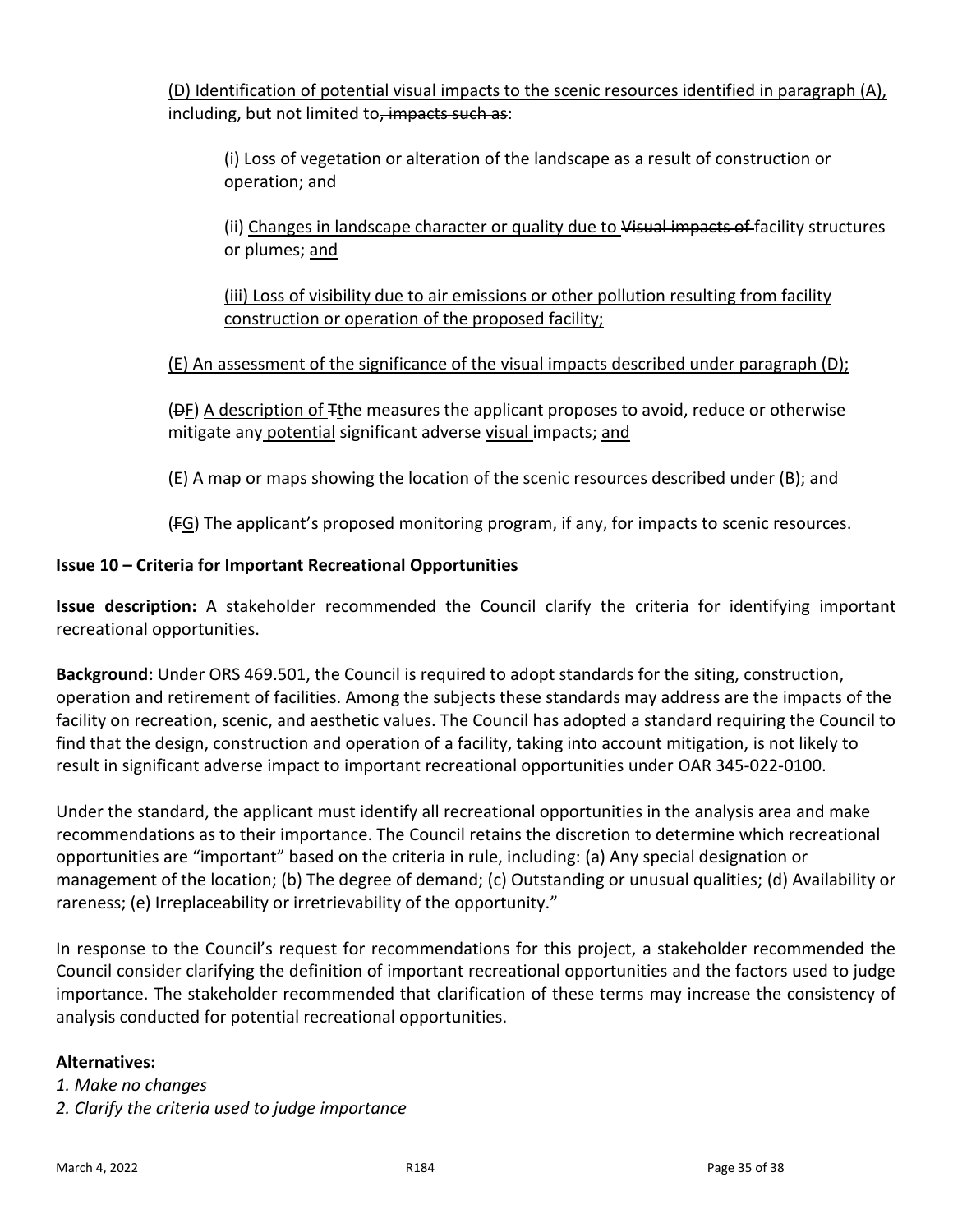### **Discussion:**

#### *1. Make no changes*

Staff is unaware of any significant disagreements that have arisen in the application of the rule, but we acknowledge that the type of multi-factorial analysis that is used to determine the importance of a recreational opportunity is somewhat subjective, and there could be disagreement on how the criteria should be interpreted and applied.

#### *2. Clarify the criteria used to judge importance*

The Council could amend or clarify the criteria, however, the stakeholder that raised this issue did not specify which criteria are unclear or how they could be improved and staff did not receive further input on this issue.

**Recommendation:** Staff believes that further consideration of this issue may be appropriate, but we do not have enough information at this time to recommend any specific rule changes to Council at this time.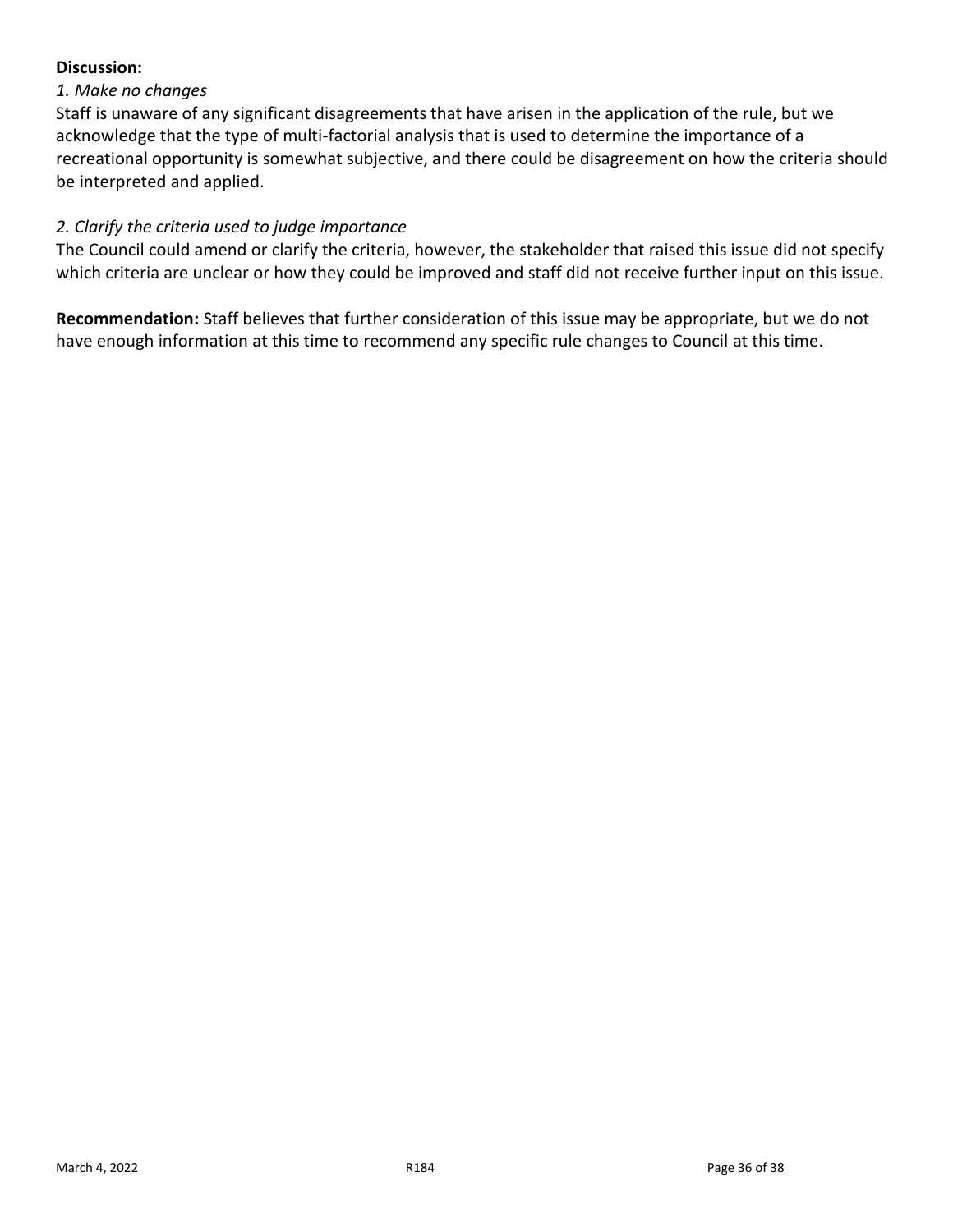### **Bibliography**

Bureau of Land Management. (1991). Wilderness Study Report, Statewide Overview for Oregon. Available from[: https://www.blm.gov/learn/blm-library/agency-publications/select-state-publications/state-wilderness](https://www.blm.gov/learn/blm-library/agency-publications/select-state-publications/state-wilderness-documents)[documents](https://www.blm.gov/learn/blm-library/agency-publications/select-state-publications/state-wilderness-documents)

Bureau of Land Management. (2005). Steens Mountain Cooperative Management and Protection Area Record of Decision and Resource Management Area. Available from: <https://www.blm.gov/or/districts/burns/plans/files/Steens%20ROD-RMP.pdf>

Congressional Research Service. (2010). Congressionally Designated Special Management Areas in the National Forest System. CRS Report R41285. Available from: <https://crsreports.congress.gov/product/pdf/download/R/R41285/R41285.pdf/>

Congressional Research Service. (2015). National Park System: What Do the Different Park Titles Signify?, CRS Report R41816. Available from: <https://crsreports.congress.gov/product/pdf/download/R/R41816/R41816.pdf/>

Congressional Research Service (2015). The National Wild and Scenic Rivers System: A Brief Overview. CRS Report R42614. Available from: ttps://crsreports.congress.gov/product/pdf/download/R/R42614/R42614.pdf/

Congressional Research Service (2018). National Monuments and the Antiquities Act. CRS Report R41330. Available from:<https://crsreports.congress.gov/product/pdf/download/R/R41330/R41330.pdf/>

Congressional Research Service. (2019). Wilderness: Overview, Management, and Statistics. RL 31447. Available from:<https://fas.org/sgp/crs/misc/RL31447.pdf>

Congressional Research Service. (2020). The National Trails System: A Brief Overview. CRS Report R43868. Available from:<https://crsreports.congress.gov/product/pdf/download/R/R43868/R43868.pdf/>

Congressional Research Service (2021). The Federal Land Management Agencies. CRS In Focus IF10585. Available from[:https://crsreports.congress.gov/product/pdf/download/IF/IF10585/IF10585.pdf/](https://crsreports.congress.gov/product/pdf/download/IF/IF10585/IF10585.pdf/)

National Parks Service. (2016). The National Parks Index 1916-2016. Available from: <https://www.nps.gov/aboutus/upload/npindex2012-2016.pdf>

Oregon Department of Fish and Wildlife. (2020). Fish Propagation Annual Report for 2019. Available from: https://www.dfw.state.or.us/fish/hatchery/docs/2019 Fish Propagtion Annual Report.pdf

Oregon Department of Fish and Wildlife. (2021). ODFW Hatcheries. Accessed April 8, 2021 at: <https://www.dfw.state.or.us/fish/hatchery/>

Oregon Natural Areas Program. (2015.) Oregon Natural Areas Plan 2015. Oregon Parks and Recreation Department and the Oregon Biodiversity Information Center. Available from: [https://inr.oregonstate.edu/sites/inr.oregonstate.edu/files/2015\\_or\\_natural\\_areas\\_plan.pdf](https://inr.oregonstate.edu/sites/inr.oregonstate.edu/files/2015_or_natural_areas_plan.pdf)